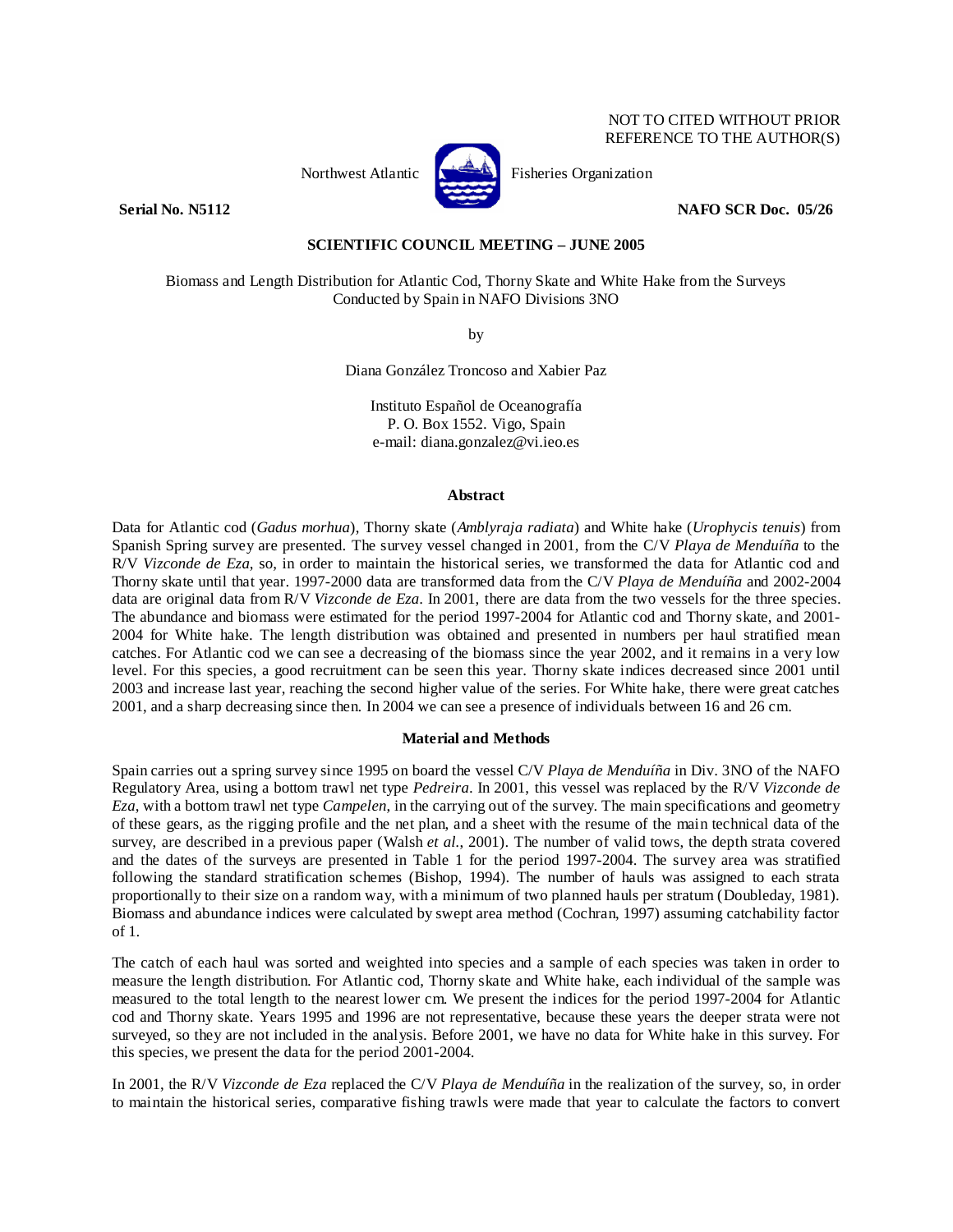the series of the old vessel into the new vessel. For more details about the transformation, see González Troncoso *et al.*, 2004. For Atlantic cod and Thorny skate, the transformed series are presented for the period 1997-2000, and the non-transformed series for 2002-2004. In 2001, R/V *Vizconde de Eza* did not survey all the strata covered by the experience as the C/V *Playa de Menduíña* did, so, in order to maintain the characteristics of the survey, we present the transformed indices from the commercial vessel in those strata. Besides this, there are five hauls from the C/V *Playa de Menduíña* in five strata surveyed by de R/V *Vizconde de Eza*. Those hauls were added, transformed, to the data. Those hauls were missing last year, so the indices can change regarding the last data presented.

Although we would have to make the calibration between the two vessels for White hake in order to transform the catches of the old vessel in the new vessel, we did no make it because the old vessel had only one haul with catch of White hake in the strata not surveyed by the new vessel, a catch of 230 g. Besides this, the strata not surveyed by the R/V *Vizconde de Eza* that year are typically without catches of White hake; in the period 2002-2004, only in the year 2004 there were very small catches in two of those strata. So, we think that the effort of performing the calibration, besides the error that it bears, are not justified. For this reason, for this species, in the year 2001 we only have used the data from the R/V *Vizconde de Eza*, that made 83 hauls that year.

For each species, we present the mean catch, the stratified mean catch and the biomass by stratum and year, with their respective standard deviations, and the length distribution per haul stratified mean catches by sex and year.

#### **Results**

# **Atlantic cod**

According the Canadian data, the stock of Atlantic cod in Divisions 3NO declined dramatically during the mid-1980s, and is currently at an extreme low level. Moreover, all recent recruitment has been weak (Healey *et al.*, 2003). Although we have no data before 1995, our data are agree with this results.

## Mean Catches and Biomass

The Atlantic cod haul mean catches by stratum are presented in Table 2, included swept area, number of hauls and SD. Atlantic cod stratified haul mean catches by stratum and year and their SD are presented in Table 3.

The entire time series (1997-2004) of biomass and their SD estimates of Atlantic cod are presented in Table 4. In this table we can see the biomass from the length distribution. Parameters a and b for the calculation of this biomass are presented in Table 5.

 We can see a great variation in the cod indices since 1997, but this is due to a few hauls in that the presence of cod was very high. For example, in 1998 and 2001, the C/V *Playa de Menduíña* made a more than seven tons cod catch in a single haul. Besides this, in 2001, the R/V *Vizconde de Eza* made two hauls with more than a ton of cod catches. But in general, and apart from those hauls, the catches of cod are very poor. Although the stock has been under a moratorium to all direct fishing since February 1994, it seems not to recover. Moreover, this last year, the indices show a decreasing with regards to the previous years. The great value of the variance in some years is due to the tows with a large catch. (Fig. 1 and 2).

## Length Distribution

Table 6 and Figures 3 and 4 show the length distribution per haul stratified mean catches and year, besides the sampled size and its catch, for the period 1997-2004. The data have been grouped two by two**,** so we present the data every two cm. Except in 2001, the modal values are very low. All lengths presence is very low, even it is very difficult to follow the modal values. Only in 2001 we have a good presence of individuals between 36 and 58 cm, but probably this is due to the three hauls with great catches of this year. There is no good recruitment until this year, in which the individuals between 12 and 16 cm correspond to the greatest presence in the series. Last recruitments were very weak, as in the Canadian surveys (Healey *et al.*, 2003).

## **Thorny skate**

Thorny skate catches comprises the most of the skates catches during the Spanish spring survey. The Canadian surveys show that this species is being congregated on the southern of the Grand Bank, so, the catch ratio of Thorny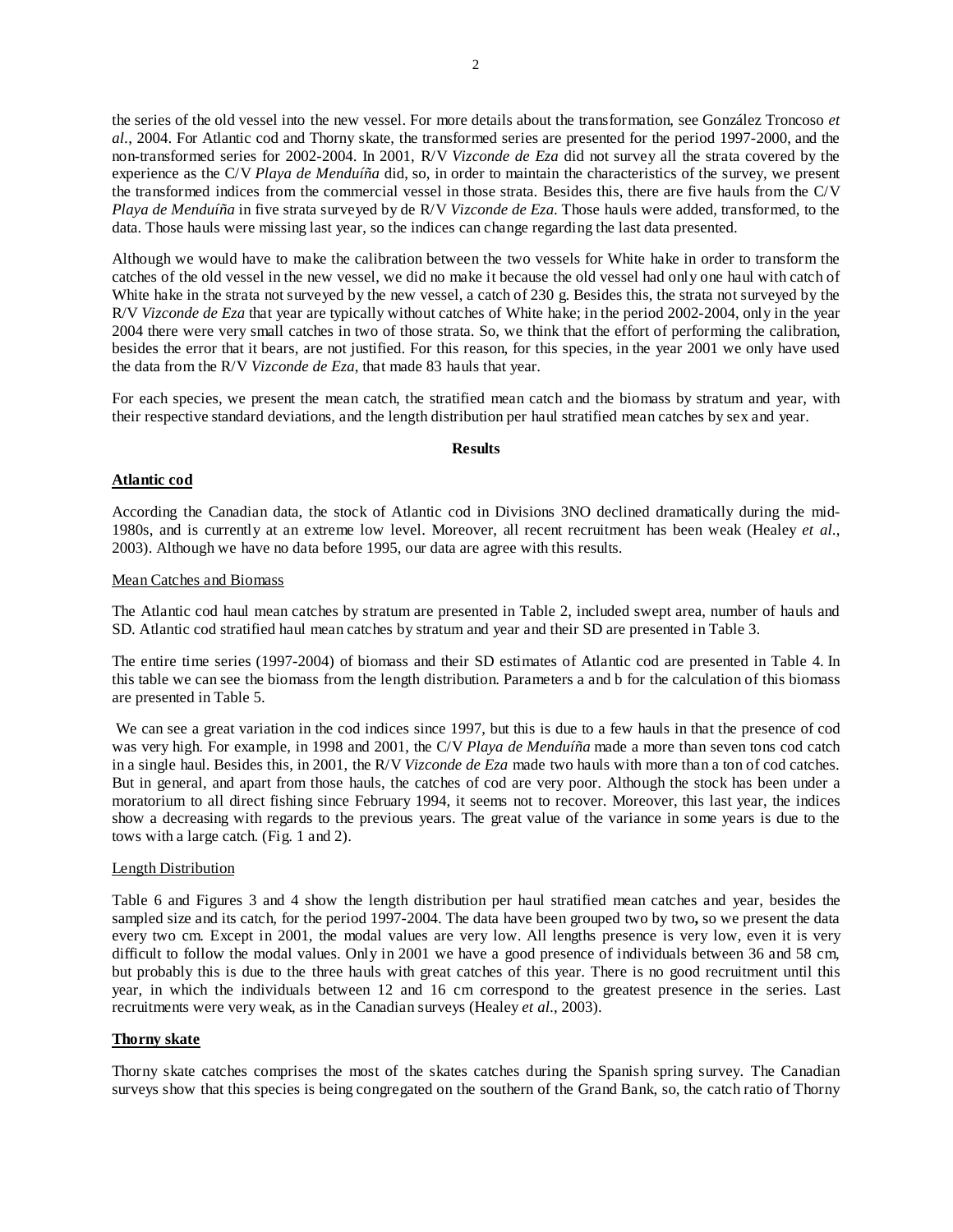skate is increasing last years. Apart from this, the catches reached their lowest value in the period 1993-1995, and increased moderately between 1996-1999, but since then has been flat or slightly increasing (Kulka *et al.*, 2004).

### Mean Catches and Biomass

In Table 7 we present the Thorny skate haul mean catches by stratum, included swept area, number of hauls and SD. Their stratified haul mean catches by stratum and year, next to their SD, are presented in Table 8.

The entire time series (1997-2004) of biomass and their SD estimates of Thorny skate are presented in Table 9, beside the biomass calculated from the length distribution. The parameters a and b to calculate this biomass are presented in Table 10.

 The indices of the Thorny skate present a decreasing since the year 2001, but in 2004 an increasing in the biomass occurs, reaching the second higher value of the series (Fig. 5 and 6).

### Length Distribution

The length distribution per haul stratified mean catches by sex and year are presented in Table 11 and Figures 7 and 8, besides the sampled size and its catch, for the period 1997-2004, in two-cm groups. In 1997, we have a modal value that can be followed until 2004. In 1998 there is another modal value at small lengths that can be more or less followed along the years, reaching a maximum in 2002. In 2002, too, there was a quite good recruitment, but we can no follow this peak in the following years.

### **White hake**

#### Mean catches and biomass

Table 12 presents the mean catches per stratum, besides the standard deviation, the surveyed area and the number of hauls. In table 13 and in Figure 9, the stratified mean catches per stratum and year, as well as the annual variance, are presented. And in table 14 and Figure 10 we present the biomass per stratum and year, and the correspondent annual variance.

Table 15 presents the length weight relationship parameters for White hake for the period 2002-2004. In 2001, we have no sufficient data to calculate the parameters, so we used the parameters of the year 2002.

The indices of the White hake show a great presence in 2001, with a peak in the biomass that is more than the double of the 2002 biomass, that is the second value of the series. In 2003 and 2004 the biomass have decreased respect to the two previous years.

#### Length distribution

Table 16 presents the length distribution per haul stratified mean catches, by sex and year, as the number of samples, the number of sampled individuals, the sampled catch, the sampled range, the total catch and the total numbers of hauls, and in Figures 11 and 12 it we can be seeing the distribution along the years.

The length distribution of this species agrees with the biomass results; in 2001, we can see a great presence of individuals, that decreasing in the later years. In 2002 and 2003, it is no presence of juveniles, although in 2004 there is a quite good presence of individuals between 16 and 26 cm. In Figure 12, we can follow a cohort since 2001 until 2004. Until this year, no presence of new cohort was seen.

#### **References**

 Bishop, C A.. 1994. Revisions and additions to stratification schemes used during research vessel surveys in NAFO subareas 2 and 3*.* NAFO SCR Doc., Nº 43, Serial nº N2413, 23 pp.

Cochran, W. G.. 1997. Sampling techniques. Ed. J. Wiley and Sons, N.Y., 428 pp.

Doubleday, W. G.. 1981. Manual on groundfish surveys in the Northwest Atlantic. NAFO Sci. Coun. Studies, 2, 55.

González Troncoso, D., X. Paz and C. González. 2004. Atlantic cod population indices from the surveys conducted by Spain in the NAFO Regulatory Area of Divisions 3NO, 1995-2003. NAFO SCR Doc., 04/12, Serial nº N4957, 21 pp.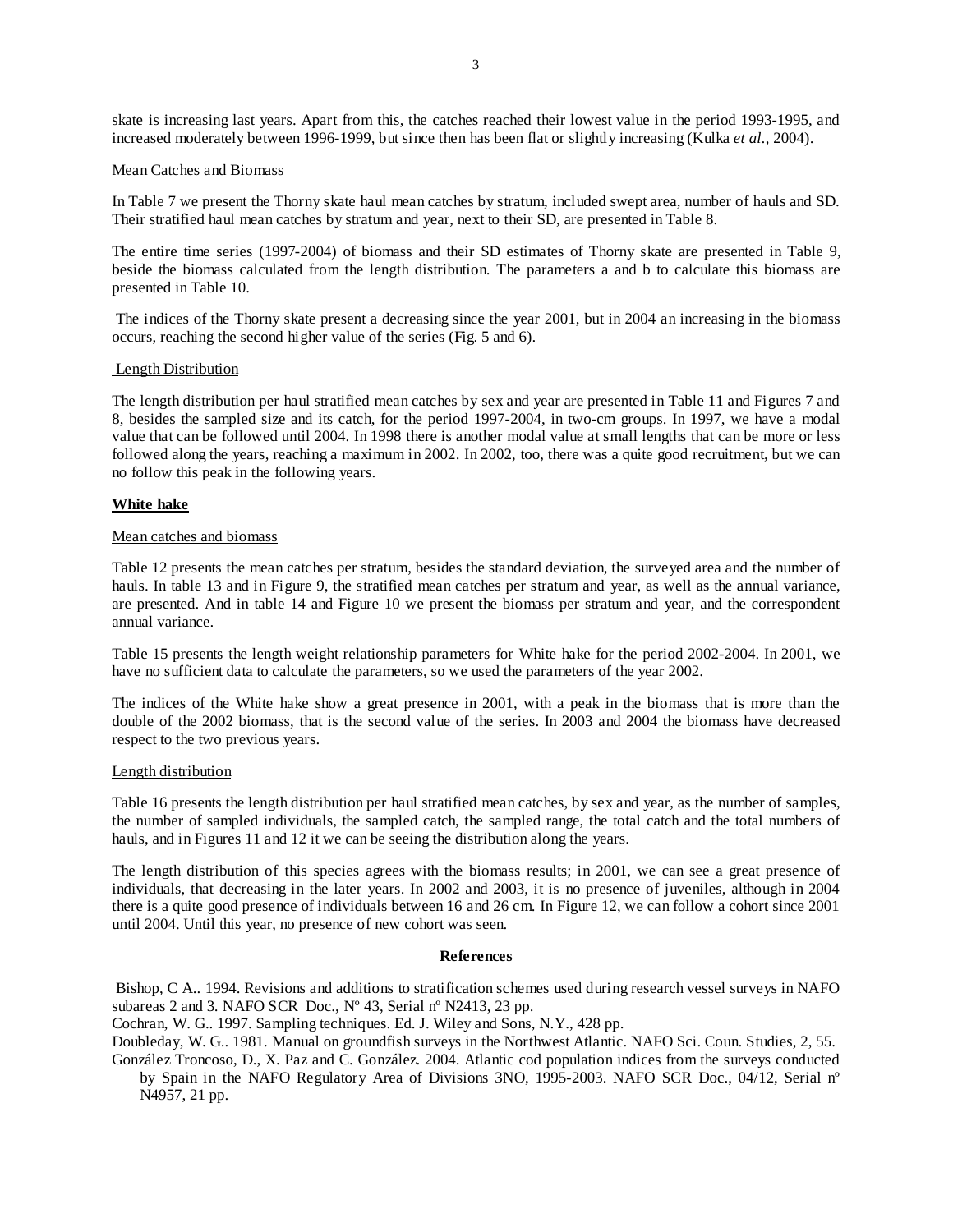- Healey, B. P., E. F. Murphy, D. E. Stansbury and J- Brattey. 2003. An assessment of the cod stock in NAFO Divisions 3NO. NAFO SCR Doc. 03/59, Serial nº N4878, 60 pp.
- Kulka, D. W., C. M. Miri, M. R. Simpson and K. A. Sosebee. 2004. Thorny skate (*Ambiraja radiata* Donovan, 1808) on the Grand Banks of Newfoundland. NAFO SCR Doc. 04/35, Serial nº N4985, 108 pp.
- Walsh, J.S., X. Paz and P. Durán. 2001. A preliminary investigation of the efficiency of Canadian and Spanish Survey bottom trawls on the Southern Bank. NAFO SCR Doc., 01/74, Serial nº N4453, 18 pp.

**TABLE 1.-** Spanish spring bottom trawl surveys on NAFO Div. 3NO: 1997-2004

| Year         | Vessel                                       | Valid tows | Depth strata covered (m) | Dates                          |
|--------------|----------------------------------------------|------------|--------------------------|--------------------------------|
| 1997         | C/V Playa de Menduíña                        | 128        | 56-1280                  | April 26-May 18                |
| 1998         | C/V Playa de Menduíña                        | 124        | 56-1464                  | May 06-May 26                  |
| 1999         | C/V Playa de Menduíña                        | 114        | 56-1464                  | May 07-May 26                  |
| 2000         | C/V Playa de Menduíña                        | 118        | 56-1464                  | May 07-May 28                  |
| $2001^{(*)}$ | R/V Vizconde de Eza<br>C/V Playa de Menduíña | 83<br>121  | 56-1116<br>56-1464       | May 03-May 24<br>May 05-May 23 |
| 2002         | R/V Vizconde de Eza                          | 125        | 56-1464                  | April 29-May 19                |
| 2003         | R/V Vizconde de Eza                          | 118        | 56-1464                  | May $11$ -Jun $02$             |
| 2004         | R/V Vizconde de Eza                          | 120        | 56-1464                  | $Jun 06 - Jun 24$              |

(\*) We took, for the calculation of the series, 83 hauls from the R/V *Vizconde de Eza* and 40 hauls from the C/V *Playa de Menduíña* (123 hauls in total)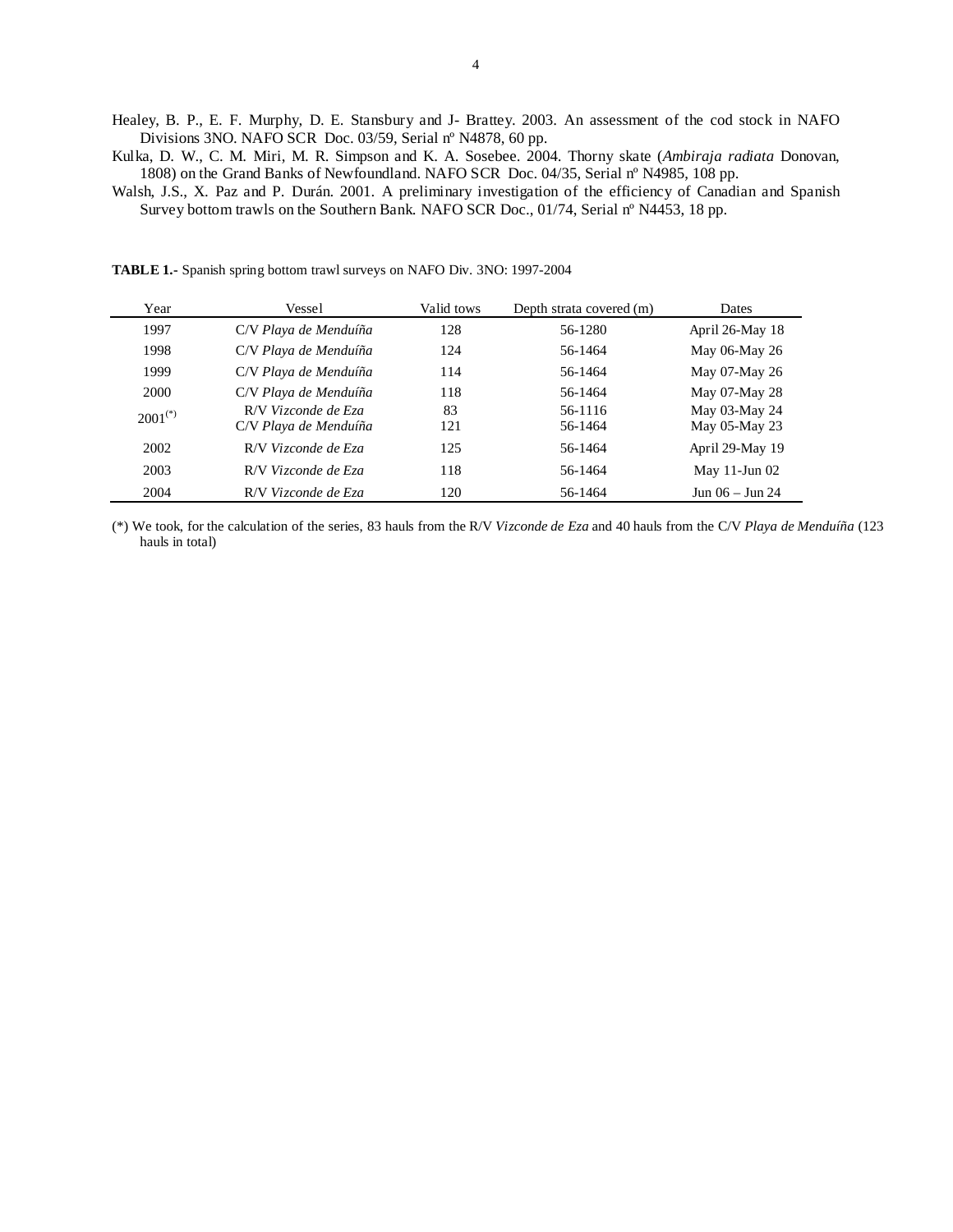**TABLE 2.-** Swept area, number of hauls and Atlantic cod mean catch (kg) and SD (\*\*) by stratum. Spanish Spring Surveys on NAFO Div. 3NO: 1997-2004. Swept area in square miles. n.s. means stratum not surveyed. 1997-2000 data are transformed C/V *Playa de Menduíña* data, and 2002-2004 data are original from R/V *Vizconde de Eza*. In 2001, there are data from the two vessels.

|         |        |                | 1997                      |                          |        |                | 1998                      |          |        |                | 1999                      |           |        |        | 2000                      |         |
|---------|--------|----------------|---------------------------|--------------------------|--------|----------------|---------------------------|----------|--------|----------------|---------------------------|-----------|--------|--------|---------------------------|---------|
|         | Swept  | Tow            | Atlantic cod Atlantic cod |                          | Swept  | Tow            | Atlantic cod Atlantic cod |          | Swept  | Tow            | Atlantic cod Atlantic cod |           | Swept  | Tow    | Atlantic cod Atlantic cod |         |
| Stratum | area   | number         | Mean catch                | <b>SD</b>                | area   | number         | Mean catch                | SD       | area   | number         | Mean catch                | <b>SD</b> | area   | number | Mean catch                | SD      |
| 353     | 0.0480 |                | 0.00<br>$\overline{4}$    | 0.000                    | 0.0465 | $\overline{4}$ | 0.00                      | 0.004    | 0.0360 |                | 3<br>6.26                 | 8.593     | 0.0356 |        | 3<br>8.59                 | 9.984   |
| 354     | 0.0233 |                | $\sqrt{2}$<br>0.00        | 0.000                    | 0.0356 | 3              | 17.67                     | 29.046   | 0.0218 |                | $\overline{2}$<br>4.92    | 3.192     | 0.0356 |        | $\overline{3}$<br>18.44   | 27.099  |
| 355     | 0.0233 |                | $\overline{2}$<br>4.29    | 5.711                    | 0.0221 | $\overline{c}$ | 27.05                     | 3.662    | 0.0229 |                | $\overline{2}$<br>6.39    | 2.549     | 0.0233 |        | $\overline{c}$<br>94.83   | 76.209  |
| 356     | 0.0225 |                | $\overline{2}$<br>7.80    | 0.495                    | 0.0221 | 2              | 6.23                      | 0.247    | 0.0229 |                | $\overline{2}$<br>41.19   | 0.346     | 0.0225 |        | 2<br>16.34                | 17.172  |
| 357     | 0.0443 |                | $\overline{4}$<br>91.55   | 174.202                  | 0.0240 | $\overline{c}$ | 7.45                      | 0.742    | 0.0236 |                | $\overline{2}$<br>10.12   | 11.461    | 0.0124 |        | 9.15<br>$\mathbf{1}$      |         |
| 358     | 0.0563 |                | 5<br>1.77                 | 1.655                    | 0.0236 | 3              | 4.46                      | 4.030    | 0.0349 |                | $\overline{3}$<br>9.98    | 4.006     | 0.0341 |        | 3<br>184.88               | 194.829 |
| 359     | 0.0690 |                | 6<br>1.13                 | 2.385                    | 0.0698 | 6              | 0.39                      | 0.858    | 0.0364 |                | 3<br>7.25                 | 11.394    | 0.0469 |        | $\overline{4}$<br>18.26   | 17.367  |
| 360     | 0.3754 | 32             | 0.11                      | 0.226                    | 0.2561 | 25             | 0.22                      | 0.700    | 0.2325 | 19             | 2.33                      | 3.801     | 0.2396 |        | 20<br>2.16                | 3.561   |
| 374     | 0.0353 |                | 3<br>0.06                 | 0.099                    | 0.0353 | 3              | 0.00                      | 0.000    | 0.0244 |                | $\overline{2}$<br>0.58    | 0.594     | 0.0240 |        | 0.00<br>2                 | 0.000   |
| 375     | 0.0116 | $\mathbf{1}$   | 0.00                      | $\overline{\phantom{a}}$ | 0.0345 | $\overline{3}$ | 0.78                      | 0.403    | 0.0236 |                | $\overline{2}$<br>0.97    | 0.579     | 0.0244 |        | 0.00<br>$\overline{2}$    | 0.000   |
| 376     | 0.1583 | 14             | 0.00                      | 0.000                    | 0.0930 | 10             | 0.20                      | 0.187    | 0.1219 | 10             | 0.62                      | 0.545     | 0.1200 |        | 10<br>0.90                | 1.852   |
| 377     | 0.0116 | -1             | 0.27                      | $\sim$                   | 0.0229 | 2              | 1.89                      | 2.375    | 0.0240 |                | $\overline{2}$<br>0.21    | 0.302     | 0.0229 |        | 2<br>0.02                 | 0.027   |
| 378     | 0.0210 |                | 2<br>2.34                 | 3.316                    | 0.0120 | 2              | 3.46                      | 0.940    | 0.0229 |                | $\overline{2}$<br>7.76    | 5.951     | 0.0233 |        | 2<br>10.65                | 11.169  |
| 379     | 0.0206 |                | $\overline{2}$<br>3.68    | 0.307                    | 0.0356 | 3              | 8.30                      | 5.847    | 0.0236 |                | $\overline{2}$<br>5.22    | 4.147     | 0.0225 |        | $\overline{c}$<br>41.12   | 54.683  |
| 380     | 0.0210 |                | $\sqrt{2}$<br>0.36        | 0.515                    | 0.0113 | $\overline{2}$ | 2.33                      | 1.361    | 0.0236 |                | $\overline{2}$<br>38.58   | 48.720    | 0.0236 |        | $\overline{2}$<br>8.21    | 3.236   |
| 381     | 0.0221 |                | 2<br>0.07                 | 0.099                    | 0.0229 | 2              | 0.21                      | 0.187    | 0.0229 |                | $\overline{2}$<br>0.87    | 0.388     | 0.0236 |        | 1.74<br>$\overline{2}$    | 0.730   |
| 382     | 0.0461 | $\overline{4}$ | 0.00                      | 0.000                    | 0.0229 | 3              | 0.32                      | 0.336    | 0.0484 | $\overline{4}$ | 0.05                      | 0.036     | 0.0499 |        | $\overline{4}$<br>0.71    | 0.561   |
| 721     | 0.0221 |                | 2<br>20.98                | 7.052                    | 0.0203 | 2              | 0.61                      | 0.866    | 0.0244 |                | $\overline{2}$<br>88.29   | 106.743   | 0.0236 |        | $\overline{2}$<br>28.34   | 17.122  |
| 722     | 0.0214 |                | $\overline{2}$<br>0.31    | 0.139                    | 0.0101 | 2              | 0.00                      | 0.000    | 0.0229 |                | $\overline{2}$<br>0.00    | 0.000     | 0.0218 |        | 2<br>0.90                 | 1.277   |
| 723     | 0.0210 |                | $\overline{2}$<br>9.90    | 2.425                    | 0.0233 | $\overline{c}$ | 4.39                      | 3.736    | 0.0229 |                | $\overline{2}$<br>16.87   | 20.735    | 0.0248 |        | $\overline{c}$<br>22.02   | 12.010  |
| 724     | 0.0225 |                | $\overline{2}$<br>1.30    | 1.269                    | 0.0206 | $\overline{c}$ | 1488.84                   | 2101.820 | 0.0225 |                | $\overline{2}$<br>0.02    | 0.032     | 0.0233 |        | $\overline{2}$<br>0.70    | 0.341   |
| 725     | 0.0206 |                | $\overline{2}$<br>23.50   | 17.734                   | 0.0086 |                | 30.86                     |          | 0.0229 |                | $\overline{2}$<br>13.65   | 19.102    | 0.0210 |        | 2<br>4.34                 | 3.857   |
| 726     | n.s.   | n.s.           | n.s.                      | n.s.                     | 0.0094 | $\overline{2}$ | 4.74                      | 5.617    | 0.0225 |                | $\overline{2}$<br>0.81    | 0.492     | 0.0221 |        | $\overline{c}$<br>8.85    | 12.221  |
| 727     | 0.0094 | -1             | 0.12                      | $\sim$                   | 0.0233 | $\overline{2}$ | 2.66                      | 2.821    | 0.0236 |                | $\overline{2}$<br>9.20    | 4.701     | 0.0210 |        | $\overline{c}$<br>9.16    | 10.803  |
| 728     | 0.0214 |                | $\overline{2}$<br>1.17    | 0.569                    | 0.0206 | 2              | 1.54                      | 2.177    | 0.0233 |                | $\overline{2}$<br>0.00    | 0.000     | 0.0210 |        | $\overline{c}$<br>0.90    | 1.267   |
| 752     | 0.0218 |                | $\sqrt{2}$<br>0.00        | 0.000                    | 0.0229 | $\overline{c}$ | 0.00                      | 0.000    | 0.0233 |                | $\overline{2}$<br>0.00    | 0.000     | 0.0206 |        | $\overline{c}$<br>0.00    | 0.000   |
| 753     | 0.0214 |                | 2<br>0.00                 | 0.000                    | 0.0218 | $\overline{2}$ | 0.00                      | 0.000    | 0.0229 |                | $\overline{2}$<br>0.00    | 0.000     | 0.0218 |        | $\overline{c}$<br>0.00    | 0.000   |
| 754     | 0.0330 |                | 3<br>0.00                 | 0.000                    | 0.0210 | $\overline{2}$ | 0.00                      | 0.000    | 0.0206 |                | $\overline{2}$<br>0.00    | 0.000     | 0.0195 |        | 2<br>0.00                 | 0.000   |
| 755     | n.s.   | n.s.           | n.s.                      | n.s.                     | 0.0206 | $\overline{c}$ | 0.00                      | 0.000    | 0.0311 |                | $\overline{3}$<br>0.00    | 0.000     | 0.0431 |        | $\overline{4}$<br>0.00    | 0.000   |
| 756     | 0.0109 | -1             | 0.00                      | $\sim$                   | 0.0225 | $\overline{2}$ | 0.32                      | 0.449    | 0.0225 |                | $\overline{2}$<br>0.24    | 0.334     | 0.0203 |        | $\overline{c}$<br>0.36    | 0.257   |
| 757     | 0.0304 |                | 3<br>0.00                 | 0.000                    | 0.0206 | 2              | 0.00                      | 0.000    | 0.0233 |                | $\overline{2}$<br>0.00    | 0.000     | 0.0214 |        | $\overline{2}$<br>0.00    | 0.000   |
| 758     | 0.0214 |                | $\overline{2}$<br>0.00    | 0.000                    | 0.0105 | $\overline{c}$ | 0.00                      | 0.000    | 0.0214 |                | $\overline{2}$<br>0.00    | 0.000     | 0.0210 |        | $\overline{c}$<br>0.00    | 0.000   |
| 759     | n.s.   | n.s.           | n.s.                      | n.s.                     | 0.0214 | $\overline{2}$ | 0.00                      | 0.000    | 0.0218 |                | $\overline{2}$<br>0.00    | 0.000     | 0.0210 |        | $\overline{c}$<br>0.00    | 0.000   |
| 760     | 0.0105 | 1              | 0.00                      | $\sim$                   | 0.0214 | $\overline{2}$ | 0.00                      | 0.000    | 0.0225 |                | $\overline{2}$<br>0.00    | 0.000     | 0.0210 |        | $\overline{c}$<br>0.00    | 0.000   |
| 761     | 0.0315 |                | 3<br>0.00                 | 0.000                    | 0.0206 | $\overline{c}$ | 0.00                      | 0.000    | 0.0210 |                | $\overline{2}$<br>0.00    | 0.000     | 0.0221 |        | $\overline{c}$<br>0.00    | 0.000   |
| 762     | 0.0308 |                | 3<br>0.00                 | 0.000                    | 0.0094 | $\overline{2}$ | 0.00                      | 0.000    | 0.0210 |                | $\overline{2}$<br>0.00    | 0.000     | 0.0203 |        | $\overline{c}$<br>0.00    | 0.000   |
| 763     | n.s.   | n.s.           | n.s.                      | n.s.                     | 0.0218 | $\overline{2}$ | 0.00                      | 0.000    | 0.0311 |                | 3<br>0.00                 | 0.000     | 0.0416 |        | $\overline{4}$<br>1.08    | 2.170   |
| 764     | 0.0206 |                | $\overline{2}$<br>0.00    | 0.000                    | 0.0218 | $\overline{c}$ | 0.00                      | 0.000    | 0.0225 |                | $\overline{2}$<br>0.00    | 0.000     | 0.0218 |        | $\overline{c}$<br>0.00    | 0.000   |
| 765     | 0.0206 |                | $\sqrt{2}$<br>0.00        | 0.000                    | 0.0098 | $\overline{2}$ | 0.00                      | 0.000    | 0.0221 |                | $\overline{2}$<br>0.00    | 0.000     | 0.0203 |        | $\overline{c}$<br>0.00    | 0.000   |
| 766     | 0.0308 |                | 3<br>0.00                 | 0.000                    | 0.0191 | 2              | 0.00                      | 0.000    | 0.0218 |                | $\overline{2}$<br>0.00    | 0.000     | 0.0214 |        | $\overline{c}$<br>0.00    | 0.000   |
| 767     | n.s.   | n.s.           | n.s.                      | n.s.                     | 0.0109 | 2              | 0.00                      | 0.000    | 0.0214 |                | $\overline{2}$<br>0.00    | 0.000     | 0.0210 |        | $\overline{2}$<br>0.00    | 0.000   |

$$
(**) SD = \frac{\sum (x_i - \bar{x})^2}{n - 1}
$$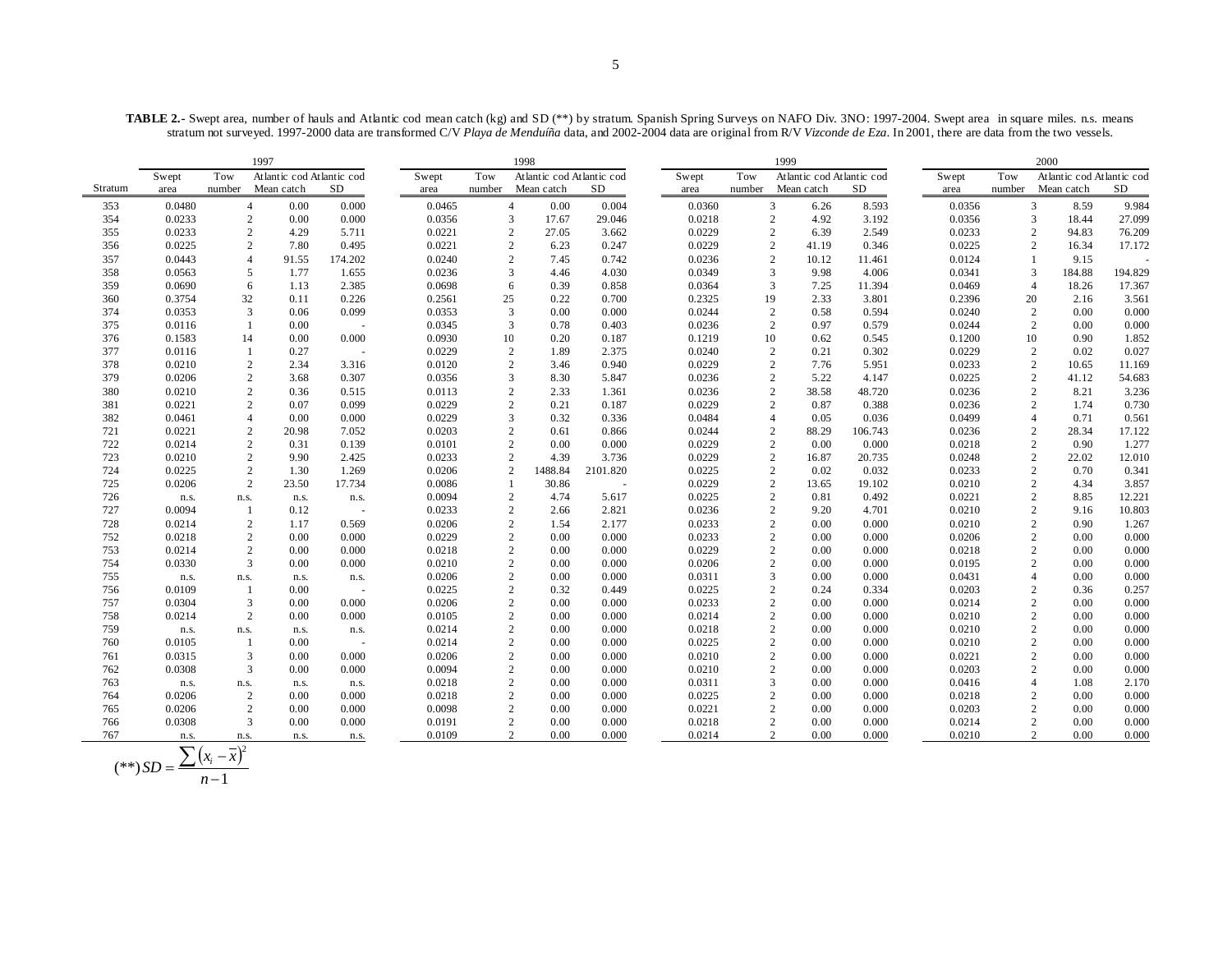**TABLE 2 (cont.).-** Swept area, number of hauls and Atlantic cod mean catch (kg) and SD (\*\*) by stratum. Spanish Spring Surveys on NAFO Div. 3NO: 1997-2004. Swept area in square miles. n.s. means stratum not surveyed. 1997-2000 data are transformed C/V *Playa de Menduíña* data, and 2002-2004 data are original from R/V *Vizconde de Eza*. In 2001, there are data from the two vessels.

|         |        |                  | 2001                      |          |        |                  | 2002                     |          |        |     | 2003                     |         |          |        | 2004                     |        |
|---------|--------|------------------|---------------------------|----------|--------|------------------|--------------------------|----------|--------|-----|--------------------------|---------|----------|--------|--------------------------|--------|
|         | Swept  | Tow              | Atlantic cod Atlantic cod |          | Swept  | Tow              | Atlantic codAtlantic cod |          | Swept  | Tow | Atlantic codAtlantic cod |         | Swept    | Tow    | Atlantic codAtlantic cod |        |
| Stratum | area   | number           | Mean catch                | SD.      | area   |                  | number Mean catch        | SD       | area   |     | number Mean catch        | SD      | area     | number | Mean catch               | SD     |
| 353     | 0.0341 | 3                | 7.33                      | 8.145    | 0.0476 | $\overline{4}$   | 0.00                     | 0.003    | 0.0334 |     | 3<br>0.00                | 0.000   | 0.033750 |        | 3<br>10.21               | 8.691  |
| 354     | 0.0338 | 3                | 16.07                     | 3.315    | 0.0356 | 3                | 0.01                     | 0.012    | 0.0338 |     | 3<br>7.63                | 13.221  | 0.034500 |        | 3<br>4.76                | 3.335  |
| 355     | 0.0240 | 2                | 56.11                     | 64.898   | 0.0236 | 2                | 0.96                     | 0.370    | 0.0229 |     | $\overline{2}$<br>3.02   | 2.390   | 0.022875 |        | $\overline{c}$<br>5.09   | 3.267  |
| 356     | 0.0240 | $\overline{2}$   | 149.60                    | 76.650   | 0.0233 | $\overline{c}$   | 15.20                    | 10.889   | 0.0225 |     | $\overline{2}$<br>15.61  | 1.605   | 0.022125 |        | $\overline{c}$<br>2.97   | 0.714  |
| 357     | 0.0244 | $\overline{2}$   | 27.20                     | 36.062   | 0.0240 | $\mathbf{2}$     | 6.65                     | 1.909    | 0.0229 |     | $\overline{2}$<br>5.28   | 7.460   | 0.022875 |        | $\overline{2}$<br>13.30  | 17.727 |
| 358     | 0.0345 | 3                | 3.42                      | 2.592    | 0.0345 | 3                | 2.63                     | 1.429    | 0.0338 |     | 3<br>207.22              | 260.186 | 0.033000 |        | 3<br>14.41               | 12.455 |
| 359     | 0.0803 | $7\phantom{.0}$  | 176.35                    | 433.935  | 0.0686 | 6                | 2.72                     | 3.436    | 0.0791 |     | $\overline{7}$<br>1.03   | 1.522   | 0.079125 |        | $\overline{7}$<br>29.83  | 54.712 |
| 360     | 0.2423 | 20               | 11.36                     | 27.470   | 0.2865 | 25               | 0.82                     | 2.887    | 0.2254 |     | 20<br>1.14               | 2.952   | 0.231000 | 20     | 3.55                     | 4.484  |
| 374     | 0.0240 | 2                | 0.00                      | 0.000    | 0.0345 | 3                | 0.00                     | 0.000    | 0.0225 |     | $\overline{2}$<br>0.00   | 0.000   | 0.023250 |        | $\mathbf{2}$<br>0.00     | 0.000  |
| 375     | 0.0338 | 3                | 0.00                      | 0.000    | 0.0353 | 3                | 0.47                     | 0.503    | 0.0330 |     | 3<br>0.48                | 0.826   | 0.033750 |        | 3<br>0.05                | 0.081  |
| 376     | 0.1155 | 10               | 0.04                      | 0.119    | 0.1140 | 10               | 0.00                     | 0.000    | 0.1125 |     | 10<br>0.65               | 1.987   | 0.116625 | 10     | 0.60                     | 0.733  |
| 377     | 0.0229 | $\boldsymbol{2}$ | 0.00                      | 0.000    | 0.0229 | $\overline{c}$   | 0.00                     | 0.000    | 0.0225 |     | $\overline{2}$<br>1.25   | 1.768   | 0.021750 |        | $\overline{c}$<br>19.60  | 24.020 |
| 378     | 0.0236 | $\mathbf{2}$     | 11.98                     | 15.726   | 0.0233 | $\overline{2}$   | 1.45                     | 2.051    | 0.0225 |     | $\overline{2}$<br>19.18  | 19.141  | 0.022500 |        | $\overline{2}$<br>17.75  | 3.989  |
| 379     | 0.0229 | $\overline{2}$   | 9.54                      | 9.001    | 0.0229 | $\overline{c}$   | 24.83                    | 32.492   | 0.0229 |     | $\overline{2}$<br>4.35   | 0.481   | 0.012375 |        | 23.95<br>1               |        |
| 380     | 0.0206 | $\overline{2}$   | 6.00                      | 2.895    | 0.0225 | $\mathbf{2}$     | 0.31                     | 0.035    | 0.0229 |     | $\overline{2}$<br>1.09   | 0.976   | 0.022125 |        | $\overline{2}$<br>7.77   | 2.305  |
| 381     | 0.0236 | $\mathbf{2}$     | 0.66                      | 0.891    | 0.0229 | $\overline{c}$   | 0.04                     | 0.057    | 0.0229 |     | $\overline{2}$<br>0.00   | 0.000   | 0.022500 |        | $\overline{2}$<br>5.47   | 4.150  |
| 382     | 0.0469 | $\overline{4}$   | 0.12                      | 0.145    | 0.0341 | 3                | 0.04                     | 0.076    | 0.0454 |     | $\overline{4}$<br>0.00   | 0.000   | 0.046125 |        | 0.47                     | 0.888  |
| 721     | 0.0248 | $\overline{2}$   | 4.85                      | 6.859    | 0.0233 | $\boldsymbol{2}$ | 1.01                     | 1.430    | 0.0225 |     | $\overline{2}$<br>9.40   | 13.287  | 0.022125 |        | 2.20                     | 3.111  |
| 722     | 0.0233 | $\overline{2}$   | 0.00                      | 0.000    | 0.0236 | $\overline{2}$   | 0.00                     | 0.000    | 0.0221 |     | $\overline{2}$<br>1.73   | 2.447   | 0.021750 |        | $\overline{2}$<br>0.00   | 0.000  |
| 723     | 0.0240 | $\overline{2}$   | 676.15                    | 932.179  | 0.0233 | $\overline{c}$   | 55.60                    | 69.155   | 0.0229 |     | $\overline{2}$<br>0.65   | 0.919   | 0.022875 |        | $\overline{2}$<br>1.94   | 2.744  |
| 724     | 0.0353 | 3                | 6.16                      | 10.254   | 0.0225 | 2                | 49.80                    | 70.428   | 0.0225 |     | $\overline{2}$<br>10.46  | 14.786  | 0.021375 |        | 0.00<br>$\overline{2}$   | 0.000  |
| 725     | 0.0116 | $\overline{2}$   | 1367.61                   | 1856.733 | 0.0225 | $\overline{2}$   | 9.25                     | 7.849    | 0.0229 |     | $\overline{2}$<br>2.17   | 3.062   | 0.022500 |        | 2<br>0.29                | 0.403  |
| 726     | 0.0116 | $\sqrt{2}$       | 1.83                      | 2.593    | 0.0214 | $\overline{c}$   | 1122.95                  | 1569.289 | 0.0225 |     | $\overline{2}$<br>0.00   | 0.000   | 0.022500 |        | $\overline{c}$<br>0.00   | 0.000  |
| 727     | 0.0225 | $\overline{2}$   | 10.40                     | 4.810    | 0.0233 | $\overline{2}$   | 2.80                     | 3.960    | 0.0218 |     | $\overline{2}$<br>7.45   | 9.405   | 0.023250 |        | 0.00<br>$\overline{2}$   | 0.000  |
| 728     | 0.0229 | $\overline{2}$   | 0.00                      | 0.000    | 0.0229 | 2                | 21.40                    | 30.264   | 0.0225 |     | $\overline{2}$<br>0.00   | 0.000   | 0.018000 |        | $\overline{c}$<br>0.00   | 0.000  |
| 752     | 0.0210 | $\overline{2}$   | 0.00                      | 0.000    | 0.0116 |                  | 0.00                     | 0.000    | 0.0229 |     | $\overline{2}$<br>0.00   | 0.000   | 0.021375 |        | $\overline{c}$<br>0.00   | 0.000  |
| 753     | 0.0214 | 2                | 0.00                      | 0.000    | 0.0229 | 2                | 0.00                     | 0.000    | 0.0229 |     | $\overline{2}$<br>0.00   | 0.000   | 0.021750 |        | 0.00<br>2                | 0.000  |
| 754     | 0.0195 | $\overline{2}$   | 0.00                      | 0.000    | 0.0341 | 3                | 0.00                     | 0.000    | 0.0218 |     | $\overline{2}$<br>0.00   | 0.000   | 0.021375 |        | $\overline{c}$<br>0.00   | 0.000  |
| 755     | 0.0416 | $\overline{4}$   | 0.00                      | 0.000    | 0.0338 | 3                | 0.00                     | 0.000    | 0.0221 |     | $\overline{2}$<br>0.00   | 0.000   | 0.031875 |        | 3<br>0.00                | 0.000  |
| 756     | 0.0113 | $\overline{2}$   | 0.04                      | 0.057    | 0.0229 | $\overline{c}$   | 0.00                     | 0.000    | 0.0221 |     | $\overline{2}$<br>0.00   | 0.000   | 0.021750 |        | 0.00<br>2                | 0.000  |
| 757     | 0.0233 | $\overline{2}$   | 0.00                      | 0.000    | 0.0225 | $\sqrt{2}$       | 64.40                    | 91.075   | 0.0221 |     | $\overline{2}$<br>0.00   | 0.000   | 0.021750 |        | $\overline{2}$<br>0.00   | 0.000  |
| 758     | 0.0218 | $\mathbf{2}$     | 0.00                      | 0.000    | 0.0225 | $\mathbf{2}$     | 2.80                     | 3.960    | 0.0221 |     | $\overline{2}$<br>0.00   | 0.000   | 0.021375 |        | 2<br>0.00                | 0.000  |
| 759     | 0.0221 | $\overline{2}$   | 0.00                      | 0.000    | 0.0225 | $\overline{c}$   | 0.00                     | 0.000    | 0.0113 |     | 0.00<br>1                |         | 0.021375 |        | 0.00<br>$\overline{c}$   | 0.000  |
| 760     | 0.0229 | $\overline{2}$   | 0.00                      | 0.000    | 0.0229 | $\mathbf{2}$     | 0.00                     | 0.000    | 0.0218 |     | $\overline{2}$<br>0.00   | 0.000   | 0.022125 |        | $\overline{c}$<br>0.00   | 0.000  |
| 761     | 0.0225 | $\overline{2}$   | 0.00                      | 0.000    | 0.0225 | $\mathbf{2}$     | 0.17                     | 0.236    | 0.0225 |     | $\overline{2}$<br>0.00   | 0.000   | 0.022125 |        | 0.00<br>$\mathfrak{D}$   | 0.000  |
| 762     | 0.0116 | $\overline{2}$   | 0.00                      | 0.000    | 0.0225 | $\overline{c}$   | 0.15                     | 0.212    | 0.0225 |     | $\overline{2}$<br>0.00   | 0.000   | 0.023250 |        | $\overline{2}$<br>0.00   | 0.000  |
| 763     | 0.0330 | 3                | 0.00                      | 0.000    | 0.0225 | $\mathbf{2}$     | 0.00                     | 0.000    | 0.0311 |     | 3<br>0.00                | 0.000   | 0.032625 |        | 0.00<br>3                | 0.000  |
| 764     | 0.0240 | $\overline{2}$   | 0.00                      | 0.000    | 0.0236 | $\mathbf{2}$     | 0.00                     | 0.000    | 0.0221 |     | $\overline{2}$<br>0.00   | 0.000   | 0.022875 |        | $\mathfrak{D}$<br>0.00   | 0.000  |
| 765     | 0.0113 | $\overline{2}$   | 0.00                      | 0.000    | 0.0236 | $\mathbf{2}$     | 0.00                     | 0.000    | 0.0113 |     | 1<br>0.00                |         | 0.022500 |        | $\overline{2}$<br>0.00   | 0.000  |
| 766     | 0.0203 | $\overline{2}$   | 0.00                      | 0.000    | 0.0233 | 2                | 0.00                     | 0.000    | 0.0225 |     | $\overline{2}$<br>0.00   | 0.000   | 0.022500 |        | $\overline{2}$<br>0.00   | 0.000  |
| 767     | 0.0218 | $\mathfrak{D}$   | 0.00                      | 0.000    | 0.0225 | $\overline{2}$   | 0.00                     | 0.000    | 0.0229 |     | $\mathfrak{D}$<br>0.00   | 0.000   | 0.021750 |        | $\overline{2}$<br>0.00   | 0.000  |

$$
(**) SD = \frac{\sum (x_i - \overline{x})^2}{n - 1}
$$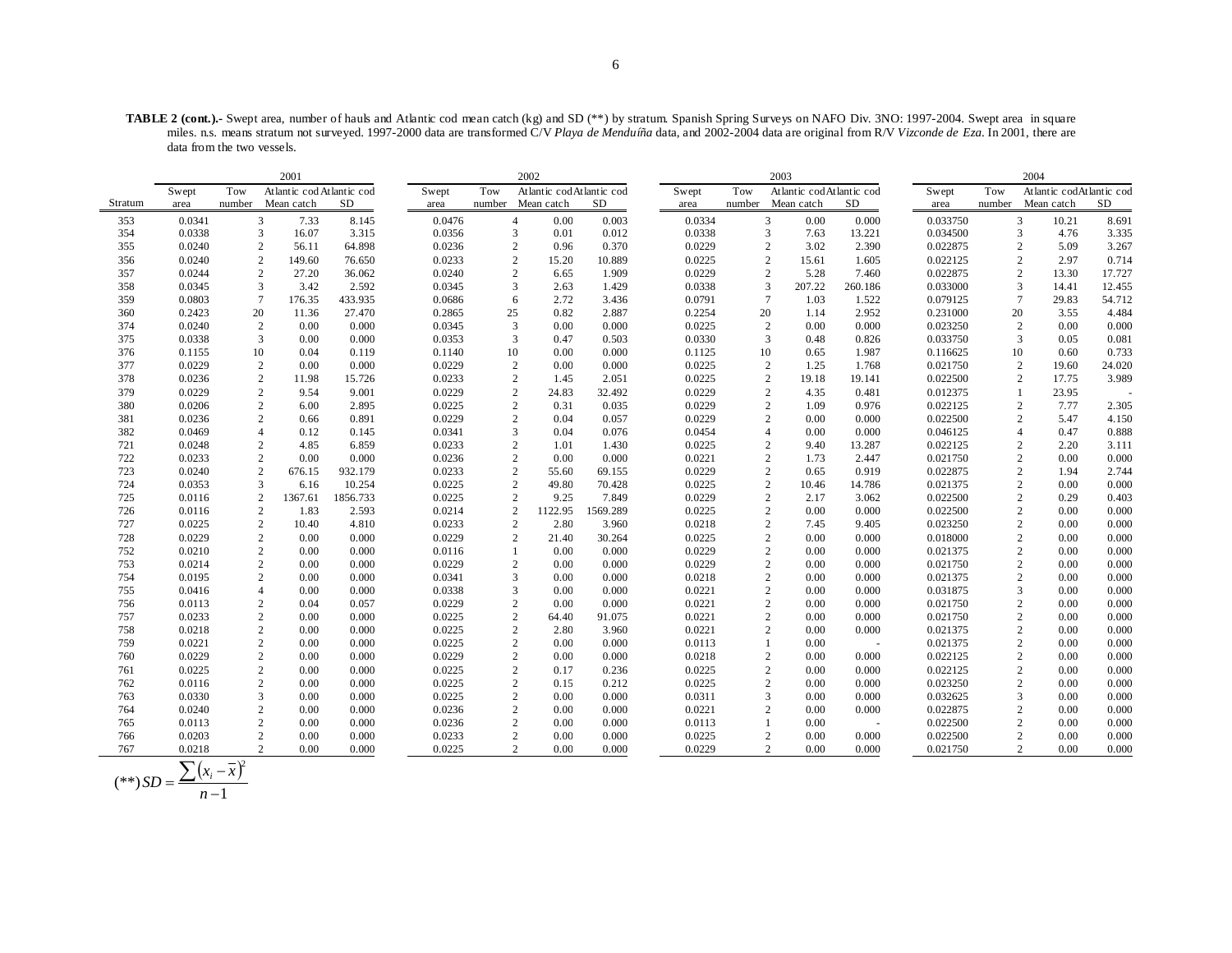**TABLE 3.-** Stratified mean catches (Kg) by stratum and year and SD by year of Atlantic cod (1997-2004). n.s. means stratum not surveyed. 1997-2000 data are transformed C/V *Playa de Menduíña* data. 2002-2004 data are original from R/V *Vizconde de Eza*. In 2001, there are data from the two vessels.

| Stratum      | 1997                    | 1998      | 1999     | 2000     | 2001      | 2002      | 2003     | 2004     |
|--------------|-------------------------|-----------|----------|----------|-----------|-----------|----------|----------|
| 353          | $0.00\,$                | 0.59      | 1684.29  | 2310.56  | 1972.67   | 0.40      | $0.00\,$ | 2746.49  |
| 354          | 0.00                    | 4347.10   | 1209.44  | 4536.47  | 3954.04   | 1.64      | 1877.80  | 1172.11  |
| 355          | 317.46                  | 2001.63   | 472.57   | 7017.36  | 4152.14   | 71.15     | 223.48   | 376.66   |
| 356          | 366.75                  | 292.75    | 1935.74  | 768.05   | 7031.20   | 714.40    | 733.44   | 139.36   |
| 357          | 15014.55                | 1222.35   | 1659.07  | 1500.68  | 4460.80   | 1090.60   | 865.10   | 2180.38  |
| 358          | 397.76                  | 1002.53   | 2246.51  | 41597.12 | 768.75    | 592.50    | 46625.25 | 3241.50  |
| 359          | 473.87                  | 164.50    | 3052.91  | 7687.04  | 74245.15  | 1146.52   | 435.31   | 12557.95 |
| 360          | 301.58                  | 616.24    | 6478.57  | 6017.33  | 31605.14  | 2283.17   | 3169.28  | 9886.61  |
| 374          | 12.23                   | 0.00      | 124.31   | 0.00     | 0.00      | 0.00      | 0.00     | 0.00     |
| 375          | 0.00                    | 211.79    | 261.73   | 0.00     | 0.00      | 126.47    | 129.18   | 12.65    |
| 376          | 0.00                    | 263.27    | 822.50   | 1202.94  | 50.03     | 0.00      | 864.70   | 801.87   |
| 377          | 26.59                   | 188.96    | 21.35    | 1.92     | $0.00\,$  | 0.00      | 125.00   | 1959.50  |
| 378          | 325.88                  | 481.53    | 1078.58  | 1480.09  | 1665.22   | 201.55    | 2665.33  | 2466.56  |
| 379          | 390.21                  | 880.31    | 553.41   | 4358.29  | 1010.71   | 2631.45   | 461.10   | 2538.70  |
| 380          | 34.94                   | 223.39    | 3703.59  | 788.08   | 576.11    | 30.19     | 104.64   | 745.92   |
| 381          | 10.08                   | 30.36     | 125.22   | 250.68   | 95.74     | 5.76      | $0.00\,$ | 787.90   |
| 382          | 0.00                    | 108.42    | 18.00    | 243.65   | 41.41     | 14.98     | $0.00\,$ | 160.78   |
| 721          | 1363.56                 | 39.80     | 5738.57  | 1842.35  | 315.25    | 65.75     | 610.68   | 143.00   |
| 722          | 26.16                   | 0.00      | 0.00     | 75.84    | 0.00      | 0.00      | 145.32   | 0.00     |
| 723          | 1534.94                 | 680.69    | 2614.28  | 3413.20  | 104803.25 | 8618.00   | 100.75   | 300.70   |
| 724          | 161.20                  | 184615.64 | 2.82     | 87.21    | 764.25    | 6175.20   | 1296.42  | 0.00     |
| 725          | 2467.77                 | 3240.64   | 1432.94  | 455.78   | 143598.88 | 971.25    | 227.33   | 29.93    |
| 726          | ${\bf n}.{\bf s}$       | 341.39    | 58.07    | 637.55   | 132.02    | 80852.04  | $0.00\,$ | 0.00     |
| 727          | 11.42                   | 255.30    | 883.49   | 879.12   | 998.37    | 268.80    | 715.20   | 0.00     |
| 728          | 91.43                   | 120.09    | 0.00     | 69.87    | 0.00      | 1669.20   | $0.00\,$ | 0.00     |
| 752          | $0.00\,$                | 0.00      | 0.00     | 0.00     | $0.00\,$  | 0.00      | $0.00\,$ | 0.00     |
| 753          | 0.00                    | 0.00      | 0.00     | 0.00     | 0.00      | 0.00      | $0.00\,$ | 0.00     |
| 754          | 0.00                    | 0.00      | 0.00     | 0.00     | $0.00\,$  | 0.00      | $0.00\,$ | 0.00     |
| 755          | $\mathbf{n}.\mathbf{s}$ | 0.00      | 0.00     | 0.00     | 0.00      | 0.00      | 0.00     | $0.00\,$ |
| 756          | 0.00                    | 32.07     | 23.86    | 36.40    | 4.04      | $0.00\,$  | $0.00\,$ | $0.00\,$ |
| 757          | 0.00                    | 0.00      | 0.00     | 0.00     | 0.00      | 6568.80   | $0.00\,$ | $0.00\,$ |
| 758          | 0.00                    | 0.00      | 0.00     | 0.00     | 0.00      | 277.20    | $0.00\,$ | 0.00     |
| 759          | ${\bf n}.{\bf s}$       | 0.00      | 0.00     | 0.00     | 0.00      | 0.00      | $0.00\,$ | $0.00\,$ |
| 760          | 0.00                    | 0.00      | 0.00     | 0.00     | 0.00      | 0.00      | $0.00\,$ | 0.00     |
| 761          | $0.00\,$                | $0.00\,$  | $0.00\,$ | 0.00     | $0.00\,$  | 28.56     | $0.00\,$ | $0.00\,$ |
| 762          | 0.00                    | 0.00      | 0.00     | 0.00     | $0.00\,$  | 31.80     | $0.00\,$ | $0.00\,$ |
| 763          | $\mathbf{n}.\mathbf{s}$ | 0.00      | 0.00     | 283.12   | 0.00      | 0.00      | 0.00     | 0.00     |
| 764          | 0.00                    | 0.00      | 0.00     | 0.00     | 0.00      | $0.00\,$  | $0.00\,$ | 0.00     |
| 765          | 0.00                    | 0.00      | 0.00     | 0.00     | 0.00      | 0.00      | $0.00\,$ | 0.00     |
| 766          | 0.00                    | 0.00      | 0.00     | 0.00     | 0.00      | $0.00\,$  | $0.00\,$ | 0.00     |
| 767          | ${\bf n}.{\bf s}$       | 0.00      | 0.00     | 0.00     | 0.00      | 0.00      | $0.00\,$ | 0.00     |
| <b>TOTAL</b> | 23328.40                | 201361.35 | 36201.79 | 87540.73 | 382245.17 | 114437.38 | 61375.29 | 42248.54 |
|              | 2.50                    | 19.47     | 3.50     | 8.46     | 36.96     | 11.07     | 5.93     | 4.09     |
| S.D.         | 1.54                    | 17.82     | 0.75     | 2.58     | 17.97     | 7.82      | 3.29     | 0.95     |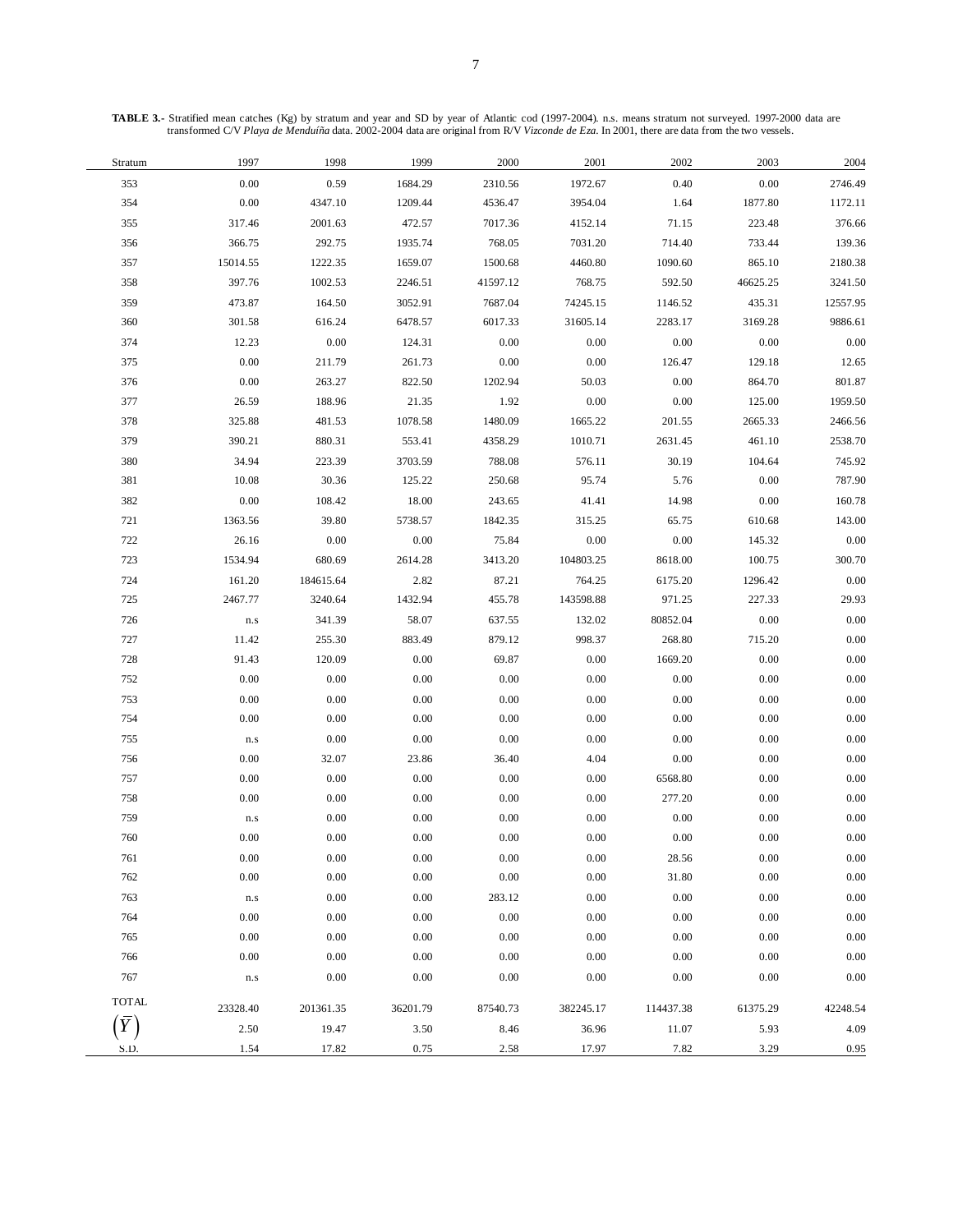| TABLE 4.- Survey estimates (by the swept area method) of Atlantic cod biomass (t) and SD by stratum and year on NAFO Div. 3NO. n.s. means stratum not surveyed. 1997- |
|-----------------------------------------------------------------------------------------------------------------------------------------------------------------------|
| 2000 data are transformed C/V Playa de Menduíña data, 2002-2004 data are original from R/V Vizconde de Eza. In 2001, there are data from the two vessels.             |

| Stratum      | 1997             | 1998             | 1999             | 2000             | 2001             | 2002                        | 2003             | 2004                        |
|--------------|------------------|------------------|------------------|------------------|------------------|-----------------------------|------------------|-----------------------------|
| 353          | $\boldsymbol{0}$ | $\boldsymbol{0}$ | 140              | 195              | 173              | $\boldsymbol{0}$            | $\boldsymbol{0}$ | 244                         |
| 354          | $\boldsymbol{0}$ | 366              | 111              | 382              | 351              | $\boldsymbol{0}$            | 167              | 102                         |
| 355          | 27               | 181              | 41               | 604              | 346              | 6                           | $20\,$           | 33                          |
| 356          | 33               | $26\,$           | 169              | 68               | 586              | 61                          | 65               | 13                          |
| 357          | 1357             | 102              | 140              | 121              | 366              | 91                          | 76               | 191                         |
| 358          | 35               | 86               | 194              | 3657             | 67               | 52                          | 4144             | 295                         |
| 359          | 41               | 14               | 252              | 656              | 6476             | 100                         | 39               | 1111                        |
| 360          | 26               | 53               | 529              | 502              | 2609             | 199                         | 281              | 856                         |
| 374          | $\mathbf{1}$     | $\boldsymbol{0}$ | $10\,$           | $\boldsymbol{0}$ | $\boldsymbol{0}$ | $\boldsymbol{0}$            | $\boldsymbol{0}$ | $\boldsymbol{0}$            |
| 375          | $\mathbf{0}$     | 18               | 22               | $\boldsymbol{0}$ | $\mathbf{0}$     | 11                          | 12               | $\mathbf{1}$                |
| 376          | $\mathbf{0}$     | 23               | 67               | 100              | $\overline{4}$   | $\mathbf{0}$                | 77               | 69                          |
| 377          | $\sqrt{2}$       | 17               | $\sqrt{2}$       | $\boldsymbol{0}$ | $\boldsymbol{0}$ | $\boldsymbol{0}$            | 11               | 180                         |
| 378          | 31               | 41               | 95               | 127              | 141              | 17                          | 237              | 219                         |
| 379          | 38               | 74               | 47               | 387              | 88               | 230                         | 40               | 205                         |
| 380          | $\mathbf{3}$     | 20               | 314              | 67               | 56               | $\ensuremath{\mathfrak{Z}}$ | 9                | 67                          |
| 381          | $\mathbf{1}$     | $\mathfrak z$    | 11               | 21               | $\,8\,$          | $\mathbf{1}$                | $\boldsymbol{0}$ | 70                          |
| 382          | $\boldsymbol{0}$ | $10\,$           | $\,1\,$          | 20               | $\overline{4}$   | $\,1\,$                     | $\boldsymbol{0}$ | 14                          |
| 721          | 123              | $\sqrt{4}$       | 471              | 156              | $25\,$           | 6                           | 54               | 13                          |
| 722          | $\overline{c}$   | $\boldsymbol{0}$ | $\boldsymbol{0}$ | $\boldsymbol{7}$ | $\boldsymbol{0}$ | $\boldsymbol{0}$            | 13               | $\boldsymbol{0}$            |
| 723          | 146              | 59               | 229              | 276              | 8734             | 741                         | 9                | 26                          |
| 724          | 14               | 17902            | $\boldsymbol{0}$ | $\,$ 8 $\,$      | 65               | 549                         | 115              | $\boldsymbol{0}$            |
| 725          | 239              | 376              | 125              | 43               | 12347            | 86                          | $20\,$           | $\ensuremath{\mathfrak{Z}}$ |
| 726          | n.s.             | 33               | $\sqrt{5}$       | 58               | $11\,$           | 7565                        | $\boldsymbol{0}$ | $\boldsymbol{0}$            |
| 727          | $\,1$            | $22\,$           | 75               | 84               | 89               | 23                          | 66               | $\boldsymbol{0}$            |
| 728          | 9                | 12               | $\boldsymbol{0}$ | $\boldsymbol{7}$ | $\boldsymbol{0}$ | 146                         | $\boldsymbol{0}$ | $\boldsymbol{0}$            |
| 752          | $\mathbf{0}$     | $\boldsymbol{0}$ | $\boldsymbol{0}$ | $\boldsymbol{0}$ | $\boldsymbol{0}$ | $\boldsymbol{0}$            | $\boldsymbol{0}$ | $\boldsymbol{0}$            |
| 753          | $\mathbf{0}$     | $\boldsymbol{0}$ | $\boldsymbol{0}$ | $\boldsymbol{0}$ | $\boldsymbol{0}$ | $\boldsymbol{0}$            | $\boldsymbol{0}$ | $\overline{0}$              |
| 754          | $\mathbf{0}$     | $\boldsymbol{0}$ | $\boldsymbol{0}$ | $\boldsymbol{0}$ | $\boldsymbol{0}$ | $\boldsymbol{0}$            | $\boldsymbol{0}$ | $\boldsymbol{0}$            |
| 755          | n.s.             | $\boldsymbol{0}$ | $\boldsymbol{0}$ | $\boldsymbol{0}$ | $\boldsymbol{0}$ | $\boldsymbol{0}$            | $\boldsymbol{0}$ | $\boldsymbol{0}$            |
| 756          | $\boldsymbol{0}$ | $\mathfrak{Z}$   | $\sqrt{2}$       | $\overline{4}$   | $\boldsymbol{0}$ | $\boldsymbol{0}$            | $\boldsymbol{0}$ | $\boldsymbol{0}$            |
| 757          | $\mathbf{0}$     | $\boldsymbol{0}$ | $\boldsymbol{0}$ | $\boldsymbol{0}$ | $\boldsymbol{0}$ | 584                         | $\boldsymbol{0}$ | $\boldsymbol{0}$            |
| 758          | $\boldsymbol{0}$ | $\boldsymbol{0}$ | $\boldsymbol{0}$ | $\boldsymbol{0}$ | $\boldsymbol{0}$ | $25\,$                      | $\mathbf{0}$     | $\overline{0}$              |
| 759          | n.s.             | $\boldsymbol{0}$ | $\boldsymbol{0}$ | $\boldsymbol{0}$ | $\boldsymbol{0}$ | $\boldsymbol{0}$            | $\boldsymbol{0}$ | $\boldsymbol{0}$            |
| 760          | $\boldsymbol{0}$ | $\boldsymbol{0}$ | $\boldsymbol{0}$ | $\boldsymbol{0}$ | $\boldsymbol{0}$ | $\boldsymbol{0}$            | $\boldsymbol{0}$ | $\boldsymbol{0}$            |
| 761          | $\mathbf{0}$     | $\boldsymbol{0}$ | $\boldsymbol{0}$ | $\boldsymbol{0}$ | $\boldsymbol{0}$ | $\overline{3}$              | $\mathbf{0}$     | $\overline{0}$              |
| 762          | $\boldsymbol{0}$ | $\boldsymbol{0}$ | $\boldsymbol{0}$ | $\boldsymbol{0}$ | $\boldsymbol{0}$ | $\sqrt{3}$                  | $\boldsymbol{0}$ | $\boldsymbol{0}$            |
| 763          | n.s.             | $\boldsymbol{0}$ | $\boldsymbol{0}$ | 27               | $\boldsymbol{0}$ | $\boldsymbol{0}$            | $\boldsymbol{0}$ | $\boldsymbol{0}$            |
| 764          | $\boldsymbol{0}$ | $\boldsymbol{0}$ | $\boldsymbol{0}$ | $\boldsymbol{0}$ | $\boldsymbol{0}$ | $\boldsymbol{0}$            | $\boldsymbol{0}$ | $\boldsymbol{0}$            |
| 765          | $\boldsymbol{0}$ | $\boldsymbol{0}$ | $\boldsymbol{0}$ | $\boldsymbol{0}$ | $\boldsymbol{0}$ | $\boldsymbol{0}$            | $\boldsymbol{0}$ | $\boldsymbol{0}$            |
| 766          | $\boldsymbol{0}$ | $\mathbf{0}$     | $\mathbf{0}$     | $\mathbf{0}$     | $\mathbf{0}$     | $\mathbf{0}$                | $\mathbf{0}$     | $\boldsymbol{0}$            |
| 767          | n.s.             | $\boldsymbol{0}$ | $\boldsymbol{0}$ | $\boldsymbol{0}$ | $\boldsymbol{0}$ | $\boldsymbol{0}$            | $\boldsymbol{0}$ | $\boldsymbol{0}$            |
| <b>TOTAL</b> | 2131             | 19444            | 3054             | 7576             | 32548            | 10502                       | 5455             | 3712                        |
| S.D.         | 1322             | 18206            | 655              | 2566             | 15903            | 7971                        | 3016             | 848                         |
|              |                  |                  |                  |                  |                  |                             |                  |                             |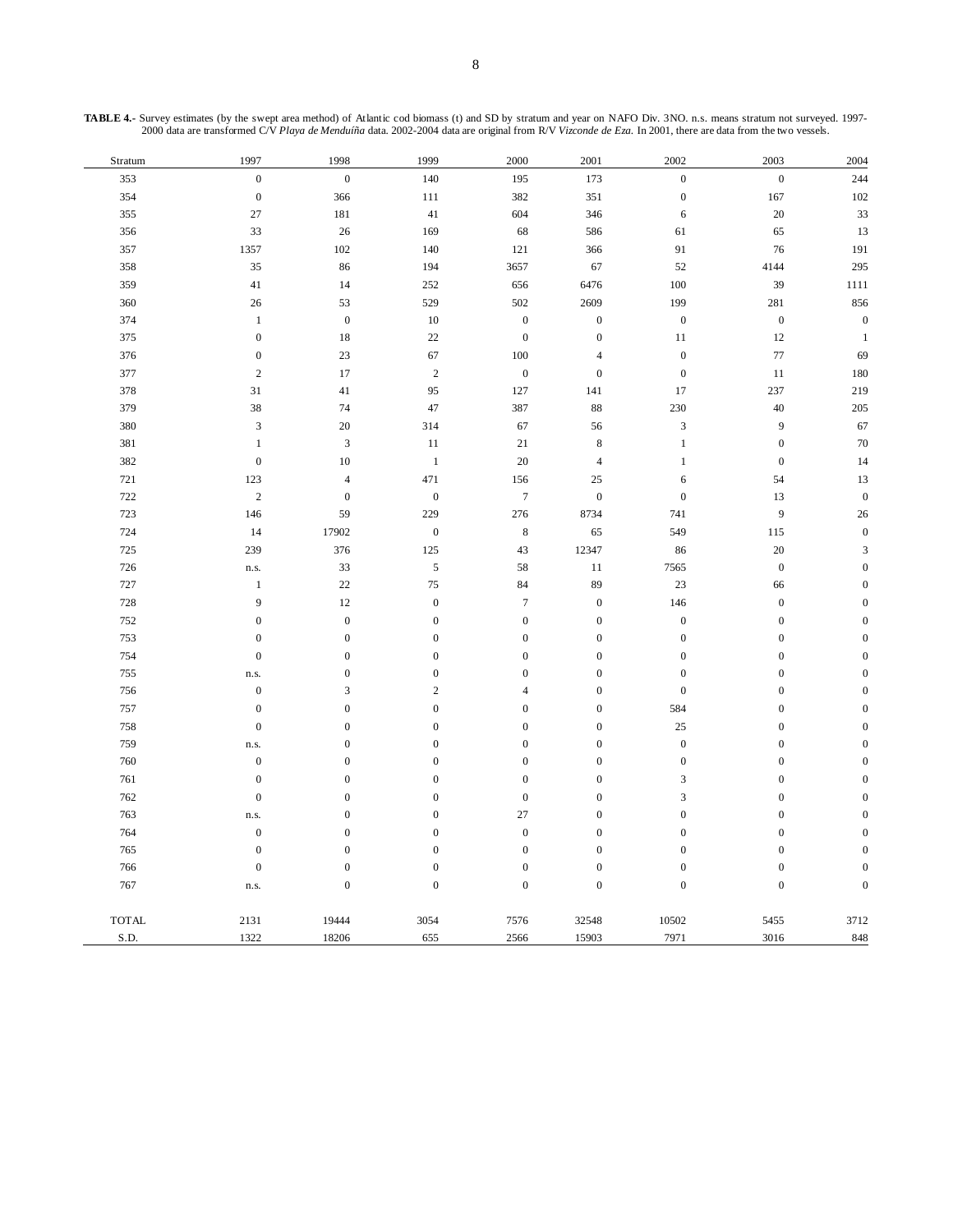**TABLE 5.-** Length weight relationships in the calculation of Atlantic cod biomass. The equation is Spanish Spring Surveys on NAFO Div. 3NO: 1997-2004.  $Weight = a(l+0.5)^b$ 

|   | 1997             | 1998             | 1999             | 2000                              | 2001             | 2002             | 2003             | 2004             |
|---|------------------|------------------|------------------|-----------------------------------|------------------|------------------|------------------|------------------|
| a | 0.0102           | 0.0061           | 0.0048           | 0.0060                            | 0.0048           | 0.0057           | 0.0046           | 0.0052           |
|   | $Error = 0.2480$ | $Error = 0.0748$ |                  | $Error = 0.0788$ $Error = 0.0706$ | $Error = 0.0893$ | $Error = 0.1025$ | $Error = 0.0581$ | $Error = 0.0698$ |
| b | 2.9387           | 3.0671           | 3.1313           | 3.0822                            | 3.1198           | 3.0783           | 3.1370           | 3.1107           |
|   | $Error = 0.0629$ | $Error = 0.0197$ | $Error = 0.0203$ | $Error = 0.0179$                  | $Error = 0.0228$ | $Error = 0.0274$ | $Error = 0.0153$ | $Error = 0.0185$ |
|   | $R^2 = 0.975$    | $R2 = 0.997$     | $R^2 = 0.997$    | $R^2 = 0.997$                     | $R^2 = 0.996$    | $R^2 = 0.995$    | $R^2 = 0.998$    | $R^2 = 0.997$    |
|   | $N = 431$        | $N = 687$        | $N = 430$        | $N = 877$                         | $N = 488$        | $N = 678$        | $N = 516$        | $N = 656$        |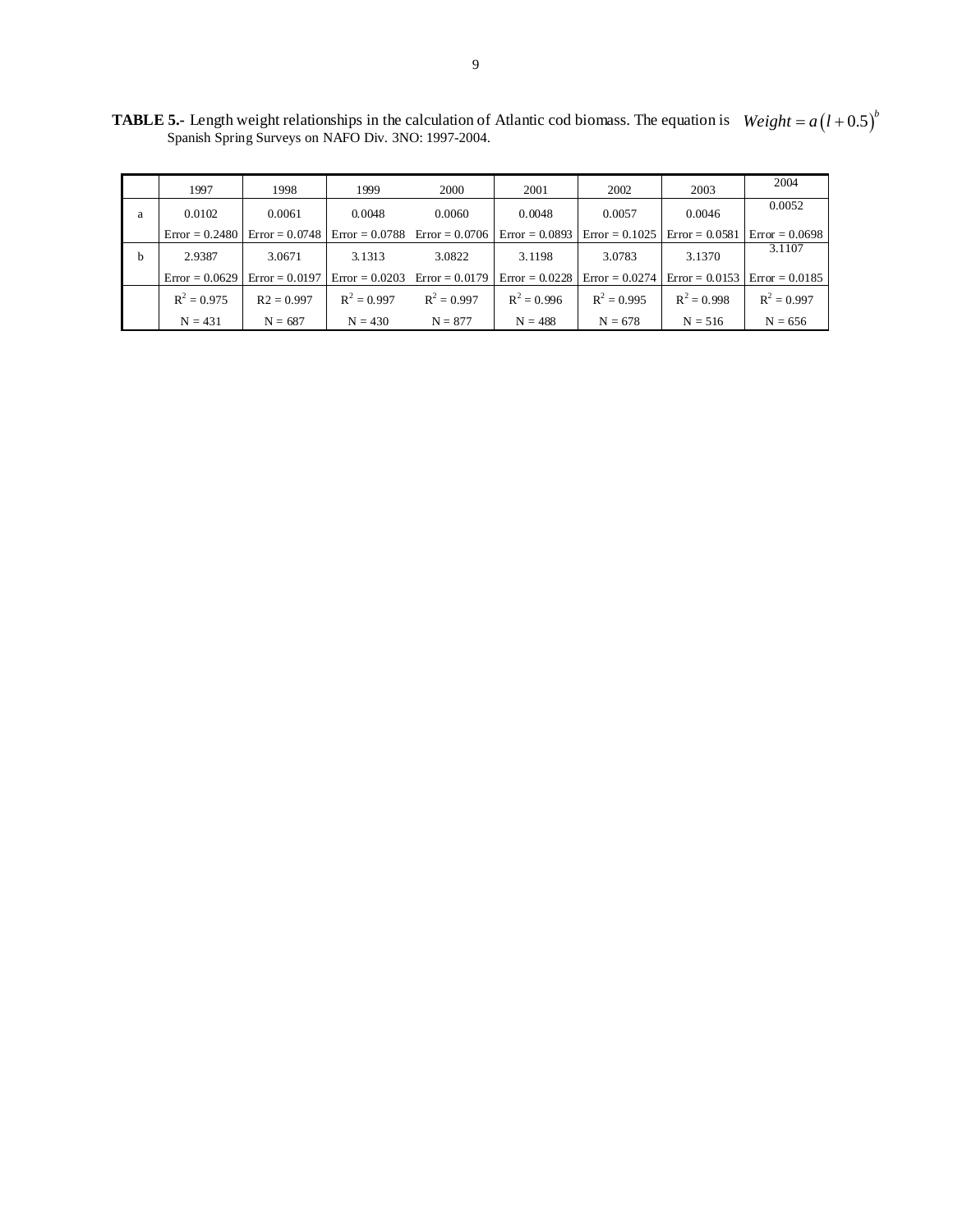**TABLE 6.-** Atlantic cod length distribution. Estimated numbers per haul stratified mean catches. Spanish Spring Survey on NAFO 3NO: 1997-2004. 1997-2000 data are transformed C/V *Playa de Menduíña* data. 2002-2004 data are original R/V *Vizconde de Eza* data. In 2001, there are data from the two vessels. (\*) indicates untransformed data.

| 8<br>0.000<br>0.000<br>0.000<br>0.000<br>0.007<br>0.000<br>0.000<br>0.000<br>10<br>0.000<br>0.000<br>0.000<br>0.000<br>0.000<br>0.013<br>0.000<br>0.029<br>0.000<br>0.001<br>0.001<br>0.000<br>0.001<br>0.008<br>0.007<br>0.675<br>12<br>14<br>0.000<br>0.005<br>0.028<br>0.004<br>0.000<br>0.013<br>0.050<br>1.277<br>0.000<br>0.003<br>0.144<br>0.019<br>0.008<br>0.021<br>0.646<br>16<br>0.033<br>0.000<br>0.002<br>0.201<br>0.045<br>0.015<br>0.016<br>0.050<br>0.183<br>18<br>20<br>0.000<br>0.002<br>0.089<br>0.110<br>0.094<br>0.000<br>0.050<br>0.073<br>22<br>0.000<br>0.002<br>0.215<br>0.051<br>0.178<br>0.216<br>0.012<br>0.064<br>24<br>0.001<br>0.005<br>0.570<br>0.232<br>0.243<br>0.054<br>0.086<br>0.117<br>0.002<br>0.008<br>0.990<br>0.312<br>0.311<br>0.094<br>0.109<br>0.139<br>26<br>0.007<br>0.377<br>0.309<br>28<br>0.026<br>0.855<br>0.095<br>0.172<br>0.161<br>30<br>0.010<br>0.034<br>0.367<br>0.439<br>0.206<br>0.159<br>0.125<br>0.165<br>0.349<br>0.159<br>0.110<br>32<br>0.037<br>0.028<br>0.150<br>0.244<br>0.231<br>0.370<br>34<br>0.065<br>0.030<br>0.087<br>0.466<br>0.391<br>0.072<br>0.279<br>0.109<br>0.021<br>0.066<br>0.568<br>1.045<br>0.470<br>0.086<br>0.374<br>36<br>0.029<br>2.025<br>38<br>0.138<br>0.090<br>1.035<br>0.598<br>0.130<br>0.426<br>0.599<br>0.082<br>0.098<br>0.087<br>1.071<br>3.130<br>0.072<br>0.345<br>40<br>0.049<br>0.067<br>0.034<br>0.927<br>3.426<br>0.913<br>0.101<br>0.235<br>42<br>0.073<br>0.488<br>44<br>0.306<br>0.052<br>4.018<br>1.161<br>0.109<br>0.176<br>0.048<br>0.477<br>0.022<br>0.323<br>4.368<br>1.430<br>0.117<br>46<br>0.111<br>48<br>0.063<br>0.691<br>0.031<br>0.176<br>1.418<br>0.183<br>0.088<br>5.107<br>50<br>0.023<br>0.664<br>0.036<br>4.338<br>0.996<br>0.128<br>0.110<br>0.119<br>0.299<br>52<br>0.045<br>0.582<br>0.041<br>0.077<br>3.591<br>1.157<br>0.059<br>54<br>0.047<br>0.876<br>0.066<br>0.068<br>2.728<br>1.046<br>0.401<br>0.095<br>56<br>0.151<br>1.672<br>0.104<br>0.086<br>1.702<br>0.756<br>0.398<br>0.095<br>58<br>0.122<br>1.763<br>0.127<br>1.155<br>0.442<br>0.313<br>0.147<br>0.153<br>60<br>0.212<br>1.111<br>0.195<br>0.441<br>0.260<br>0.353<br>0.095<br>0.116<br>0.148<br>0.769<br>0.169<br>0.094<br>0.206<br>0.236<br>0.239<br>0.059<br>62<br>0.121<br>0.718<br>0.134<br>0.218<br>0.154<br>0.058<br>0.194<br>0.132<br>64<br>0.099<br>0.234<br>0.058<br>0.197<br>0.103<br>66<br>0.150<br>0.186<br>0.110<br>68<br>0.018<br>0.386<br>0.123<br>0.144<br>0.026<br>0.004<br>0.072<br>0.081<br>0.040<br>0.221<br>0.197<br>0.077<br>0.054<br>0.073<br>70<br>0.034<br>0.088<br>0.004<br>72<br>0.271<br>0.028<br>0.146<br>0.048<br>0.012<br>0.074<br>0.015<br>74<br>0.018<br>0.188<br>0.034<br>0.182<br>0.022<br>0.000<br>0.000<br>0.037<br>0.090<br>0.000<br>76<br>0.002<br>0.125<br>0.022<br>0.055<br>0.021<br>0.044<br>78<br>0.002<br>0.112<br>0.009<br>0.053<br>0.066<br>0.004<br>0.014<br>0.015<br>80<br>0.002<br>0.026<br>0.003<br>0.021<br>0.095<br>0.000<br>0.026<br>0.029<br>0.000<br>0.012<br>0.012<br>0.000<br>82<br>0.001<br>0.013<br>0.011<br>0.015<br>0.007<br>0.000<br>0.000<br>0.002<br>0.015<br>0.000<br>0.000<br>0.000<br>84<br>86<br>0.000<br>0.015<br>0.002<br>0.006<br>0.029<br>0.004<br>0.011<br>0.007<br>0.013<br>0.007<br>88<br>0.000<br>0.002<br>0.005<br>0.004<br>0.000<br>0.007<br>90<br>0.000<br>0.000<br>0.000<br>0.003<br>0.015<br>0.004<br>0.007<br>0.015<br>92<br>0.000<br>0.001<br>0.003<br>0.005<br>0.000<br>0.000<br>0.000<br>0.007<br>0.000<br>0.001<br>0.000<br>94<br>0.000<br>0.000<br>0.004<br>0.000<br>0.007<br>96<br>0.000<br>0.000<br>0.001<br>0.001<br>0.015<br>0.000<br>0.007<br>0.000<br>98<br>0.000<br>0.000<br>0.001<br>0.001<br>0.007<br>0.000<br>0.000<br>0.000<br>100<br>0.000<br>0.000<br>0.001<br>0.000<br>0.000<br>0.000<br>0.000<br>0.000<br>102<br>0.000<br>0.000<br>0.000<br>0.002<br>0.000<br>0.000<br>0.007<br>0.000<br>104<br>0.000<br>0.001<br>0.000<br>0.000<br>0.000<br>0.004<br>0.000<br>0.000<br>106<br>0.000<br>0.000<br>0.000<br>0.001<br>0.000<br>0.000<br>0.007<br>0.015<br>108<br>0.000<br>0.000<br>0.000<br>0.000<br>0.000<br>0.011<br>0.000<br>0.000<br>110<br>0.000<br>0.000<br>0.000<br>0.000<br>0.000<br>0.000<br>0.000<br>0.000<br>112<br>0.000<br>0.000<br>0.000<br>0.000<br>0.007<br>0.000<br>0.000<br>0.000<br>0.000<br>0.000<br>0.000<br>0.000<br>0.000<br>0.000<br>0.000<br>114<br>0.000<br>116<br>0.000<br>0.000<br>0.000<br>0.000<br>0.000<br>0.000<br>0.000<br>0.000<br>0.000<br>0.000<br>0.000<br>0.001<br>0.000<br>0.000<br>0.000<br>0.000<br>118<br>120<br>0.000<br>0.000<br>0.001<br>0.000<br>0.000<br>0.000<br>0.000<br>0.000<br>122<br>0.000<br>0.000<br>0.000<br>0.000<br>0.000<br>0.000<br>0.000<br>0.000<br>124<br>0.000<br>0.000<br>0.000<br>0.000<br>0.000<br>0.000<br>0.000<br>0.000<br>126<br>0.000<br>0.000<br>0.000<br>0.000<br>0.000<br>0.000<br>0.000<br>0.000<br>128<br>0.000<br>0.000<br>0.000<br>0.000<br>0.000<br>0.000<br>0.000<br>0.000<br>130<br>0.000<br>0.000<br>0.000<br>0.000<br>0.000<br>0.000<br>0.000<br>0.000<br>132<br>0.000<br>0.000<br>0.000<br>0.000<br>0.007<br>0.000<br>0.000<br>0.000<br>1.792<br>11.593<br>5.307<br>9.148<br>40.098<br>12.762<br>Total<br>4.673<br>6.890<br>$N^{\circ}$ samples $(*)$ :<br>40<br>55<br>72<br>70<br>32<br>41<br>42<br>58<br>$N^{\circ}$ Ind. $(*)$ :<br>742<br>967<br>2770<br>2753<br>1591<br>1030<br>539<br>939<br>Sampled catch:<br>248<br>410<br>527<br>776<br>554<br>752<br>1107<br>654<br>Range $(*)$ :<br>24-118<br>12-104<br>9-121<br>13-118<br>8-132<br>$9 - 104$<br>12-106<br>$10 - 105$<br>Total catch:<br>572<br>3873<br>613<br>1274<br>3487<br>2806<br>846<br>554<br>Total hauls (*):<br>122<br>128<br>124<br>114<br>118<br>83<br>125 | Length $(cm.)$ | 1997. | 1998 | 1999 | 2000 | 2001 | 2002 | 2003 | 2004 |
|----------------------------------------------------------------------------------------------------------------------------------------------------------------------------------------------------------------------------------------------------------------------------------------------------------------------------------------------------------------------------------------------------------------------------------------------------------------------------------------------------------------------------------------------------------------------------------------------------------------------------------------------------------------------------------------------------------------------------------------------------------------------------------------------------------------------------------------------------------------------------------------------------------------------------------------------------------------------------------------------------------------------------------------------------------------------------------------------------------------------------------------------------------------------------------------------------------------------------------------------------------------------------------------------------------------------------------------------------------------------------------------------------------------------------------------------------------------------------------------------------------------------------------------------------------------------------------------------------------------------------------------------------------------------------------------------------------------------------------------------------------------------------------------------------------------------------------------------------------------------------------------------------------------------------------------------------------------------------------------------------------------------------------------------------------------------------------------------------------------------------------------------------------------------------------------------------------------------------------------------------------------------------------------------------------------------------------------------------------------------------------------------------------------------------------------------------------------------------------------------------------------------------------------------------------------------------------------------------------------------------------------------------------------------------------------------------------------------------------------------------------------------------------------------------------------------------------------------------------------------------------------------------------------------------------------------------------------------------------------------------------------------------------------------------------------------------------------------------------------------------------------------------------------------------------------------------------------------------------------------------------------------------------------------------------------------------------------------------------------------------------------------------------------------------------------------------------------------------------------------------------------------------------------------------------------------------------------------------------------------------------------------------------------------------------------------------------------------------------------------------------------------------------------------------------------------------------------------------------------------------------------------------------------------------------------------------------------------------------------------------------------------------------------------------------------------------------------------------------------------------------------------------------------------------------------------------------------------------------------------------------------------------------------------------------------------------------------------------------------------------------------------------------------------------------------------------------------------------------------------------------------------------------------------------------------------------------------------------------------------------------------------------------------------------------------------------------------------------------------------------------------------------------------------------------------------------------------------------------------------------------------------------------------------------------------------------------------------------------------------------------------------------------------------------------------------------------------------------------------------------------------------------------------------------------------------------------------------------------------------------------------------------------------------------------------------------------------------------------------------------------------------------------------------------------------------------------------------------------------------------------------------------------------------------------------------------------------------------------------------------------------------------------------------------------------------------------------------------|----------------|-------|------|------|------|------|------|------|------|
|                                                                                                                                                                                                                                                                                                                                                                                                                                                                                                                                                                                                                                                                                                                                                                                                                                                                                                                                                                                                                                                                                                                                                                                                                                                                                                                                                                                                                                                                                                                                                                                                                                                                                                                                                                                                                                                                                                                                                                                                                                                                                                                                                                                                                                                                                                                                                                                                                                                                                                                                                                                                                                                                                                                                                                                                                                                                                                                                                                                                                                                                                                                                                                                                                                                                                                                                                                                                                                                                                                                                                                                                                                                                                                                                                                                                                                                                                                                                                                                                                                                                                                                                                                                                                                                                                                                                                                                                                                                                                                                                                                                                                                                                                                                                                                                                                                                                                                                                                                                                                                                                                                                                                                                                                                                                                                                                                                                                                                                                                                                                                                                                                                                                                                                            |                |       |      |      |      |      |      |      |      |
|                                                                                                                                                                                                                                                                                                                                                                                                                                                                                                                                                                                                                                                                                                                                                                                                                                                                                                                                                                                                                                                                                                                                                                                                                                                                                                                                                                                                                                                                                                                                                                                                                                                                                                                                                                                                                                                                                                                                                                                                                                                                                                                                                                                                                                                                                                                                                                                                                                                                                                                                                                                                                                                                                                                                                                                                                                                                                                                                                                                                                                                                                                                                                                                                                                                                                                                                                                                                                                                                                                                                                                                                                                                                                                                                                                                                                                                                                                                                                                                                                                                                                                                                                                                                                                                                                                                                                                                                                                                                                                                                                                                                                                                                                                                                                                                                                                                                                                                                                                                                                                                                                                                                                                                                                                                                                                                                                                                                                                                                                                                                                                                                                                                                                                                            |                |       |      |      |      |      |      |      |      |
|                                                                                                                                                                                                                                                                                                                                                                                                                                                                                                                                                                                                                                                                                                                                                                                                                                                                                                                                                                                                                                                                                                                                                                                                                                                                                                                                                                                                                                                                                                                                                                                                                                                                                                                                                                                                                                                                                                                                                                                                                                                                                                                                                                                                                                                                                                                                                                                                                                                                                                                                                                                                                                                                                                                                                                                                                                                                                                                                                                                                                                                                                                                                                                                                                                                                                                                                                                                                                                                                                                                                                                                                                                                                                                                                                                                                                                                                                                                                                                                                                                                                                                                                                                                                                                                                                                                                                                                                                                                                                                                                                                                                                                                                                                                                                                                                                                                                                                                                                                                                                                                                                                                                                                                                                                                                                                                                                                                                                                                                                                                                                                                                                                                                                                                            |                |       |      |      |      |      |      |      |      |
|                                                                                                                                                                                                                                                                                                                                                                                                                                                                                                                                                                                                                                                                                                                                                                                                                                                                                                                                                                                                                                                                                                                                                                                                                                                                                                                                                                                                                                                                                                                                                                                                                                                                                                                                                                                                                                                                                                                                                                                                                                                                                                                                                                                                                                                                                                                                                                                                                                                                                                                                                                                                                                                                                                                                                                                                                                                                                                                                                                                                                                                                                                                                                                                                                                                                                                                                                                                                                                                                                                                                                                                                                                                                                                                                                                                                                                                                                                                                                                                                                                                                                                                                                                                                                                                                                                                                                                                                                                                                                                                                                                                                                                                                                                                                                                                                                                                                                                                                                                                                                                                                                                                                                                                                                                                                                                                                                                                                                                                                                                                                                                                                                                                                                                                            |                |       |      |      |      |      |      |      |      |
|                                                                                                                                                                                                                                                                                                                                                                                                                                                                                                                                                                                                                                                                                                                                                                                                                                                                                                                                                                                                                                                                                                                                                                                                                                                                                                                                                                                                                                                                                                                                                                                                                                                                                                                                                                                                                                                                                                                                                                                                                                                                                                                                                                                                                                                                                                                                                                                                                                                                                                                                                                                                                                                                                                                                                                                                                                                                                                                                                                                                                                                                                                                                                                                                                                                                                                                                                                                                                                                                                                                                                                                                                                                                                                                                                                                                                                                                                                                                                                                                                                                                                                                                                                                                                                                                                                                                                                                                                                                                                                                                                                                                                                                                                                                                                                                                                                                                                                                                                                                                                                                                                                                                                                                                                                                                                                                                                                                                                                                                                                                                                                                                                                                                                                                            |                |       |      |      |      |      |      |      |      |
|                                                                                                                                                                                                                                                                                                                                                                                                                                                                                                                                                                                                                                                                                                                                                                                                                                                                                                                                                                                                                                                                                                                                                                                                                                                                                                                                                                                                                                                                                                                                                                                                                                                                                                                                                                                                                                                                                                                                                                                                                                                                                                                                                                                                                                                                                                                                                                                                                                                                                                                                                                                                                                                                                                                                                                                                                                                                                                                                                                                                                                                                                                                                                                                                                                                                                                                                                                                                                                                                                                                                                                                                                                                                                                                                                                                                                                                                                                                                                                                                                                                                                                                                                                                                                                                                                                                                                                                                                                                                                                                                                                                                                                                                                                                                                                                                                                                                                                                                                                                                                                                                                                                                                                                                                                                                                                                                                                                                                                                                                                                                                                                                                                                                                                                            |                |       |      |      |      |      |      |      |      |
|                                                                                                                                                                                                                                                                                                                                                                                                                                                                                                                                                                                                                                                                                                                                                                                                                                                                                                                                                                                                                                                                                                                                                                                                                                                                                                                                                                                                                                                                                                                                                                                                                                                                                                                                                                                                                                                                                                                                                                                                                                                                                                                                                                                                                                                                                                                                                                                                                                                                                                                                                                                                                                                                                                                                                                                                                                                                                                                                                                                                                                                                                                                                                                                                                                                                                                                                                                                                                                                                                                                                                                                                                                                                                                                                                                                                                                                                                                                                                                                                                                                                                                                                                                                                                                                                                                                                                                                                                                                                                                                                                                                                                                                                                                                                                                                                                                                                                                                                                                                                                                                                                                                                                                                                                                                                                                                                                                                                                                                                                                                                                                                                                                                                                                                            |                |       |      |      |      |      |      |      |      |
|                                                                                                                                                                                                                                                                                                                                                                                                                                                                                                                                                                                                                                                                                                                                                                                                                                                                                                                                                                                                                                                                                                                                                                                                                                                                                                                                                                                                                                                                                                                                                                                                                                                                                                                                                                                                                                                                                                                                                                                                                                                                                                                                                                                                                                                                                                                                                                                                                                                                                                                                                                                                                                                                                                                                                                                                                                                                                                                                                                                                                                                                                                                                                                                                                                                                                                                                                                                                                                                                                                                                                                                                                                                                                                                                                                                                                                                                                                                                                                                                                                                                                                                                                                                                                                                                                                                                                                                                                                                                                                                                                                                                                                                                                                                                                                                                                                                                                                                                                                                                                                                                                                                                                                                                                                                                                                                                                                                                                                                                                                                                                                                                                                                                                                                            |                |       |      |      |      |      |      |      |      |
|                                                                                                                                                                                                                                                                                                                                                                                                                                                                                                                                                                                                                                                                                                                                                                                                                                                                                                                                                                                                                                                                                                                                                                                                                                                                                                                                                                                                                                                                                                                                                                                                                                                                                                                                                                                                                                                                                                                                                                                                                                                                                                                                                                                                                                                                                                                                                                                                                                                                                                                                                                                                                                                                                                                                                                                                                                                                                                                                                                                                                                                                                                                                                                                                                                                                                                                                                                                                                                                                                                                                                                                                                                                                                                                                                                                                                                                                                                                                                                                                                                                                                                                                                                                                                                                                                                                                                                                                                                                                                                                                                                                                                                                                                                                                                                                                                                                                                                                                                                                                                                                                                                                                                                                                                                                                                                                                                                                                                                                                                                                                                                                                                                                                                                                            |                |       |      |      |      |      |      |      |      |
|                                                                                                                                                                                                                                                                                                                                                                                                                                                                                                                                                                                                                                                                                                                                                                                                                                                                                                                                                                                                                                                                                                                                                                                                                                                                                                                                                                                                                                                                                                                                                                                                                                                                                                                                                                                                                                                                                                                                                                                                                                                                                                                                                                                                                                                                                                                                                                                                                                                                                                                                                                                                                                                                                                                                                                                                                                                                                                                                                                                                                                                                                                                                                                                                                                                                                                                                                                                                                                                                                                                                                                                                                                                                                                                                                                                                                                                                                                                                                                                                                                                                                                                                                                                                                                                                                                                                                                                                                                                                                                                                                                                                                                                                                                                                                                                                                                                                                                                                                                                                                                                                                                                                                                                                                                                                                                                                                                                                                                                                                                                                                                                                                                                                                                                            |                |       |      |      |      |      |      |      |      |
|                                                                                                                                                                                                                                                                                                                                                                                                                                                                                                                                                                                                                                                                                                                                                                                                                                                                                                                                                                                                                                                                                                                                                                                                                                                                                                                                                                                                                                                                                                                                                                                                                                                                                                                                                                                                                                                                                                                                                                                                                                                                                                                                                                                                                                                                                                                                                                                                                                                                                                                                                                                                                                                                                                                                                                                                                                                                                                                                                                                                                                                                                                                                                                                                                                                                                                                                                                                                                                                                                                                                                                                                                                                                                                                                                                                                                                                                                                                                                                                                                                                                                                                                                                                                                                                                                                                                                                                                                                                                                                                                                                                                                                                                                                                                                                                                                                                                                                                                                                                                                                                                                                                                                                                                                                                                                                                                                                                                                                                                                                                                                                                                                                                                                                                            |                |       |      |      |      |      |      |      |      |
|                                                                                                                                                                                                                                                                                                                                                                                                                                                                                                                                                                                                                                                                                                                                                                                                                                                                                                                                                                                                                                                                                                                                                                                                                                                                                                                                                                                                                                                                                                                                                                                                                                                                                                                                                                                                                                                                                                                                                                                                                                                                                                                                                                                                                                                                                                                                                                                                                                                                                                                                                                                                                                                                                                                                                                                                                                                                                                                                                                                                                                                                                                                                                                                                                                                                                                                                                                                                                                                                                                                                                                                                                                                                                                                                                                                                                                                                                                                                                                                                                                                                                                                                                                                                                                                                                                                                                                                                                                                                                                                                                                                                                                                                                                                                                                                                                                                                                                                                                                                                                                                                                                                                                                                                                                                                                                                                                                                                                                                                                                                                                                                                                                                                                                                            |                |       |      |      |      |      |      |      |      |
|                                                                                                                                                                                                                                                                                                                                                                                                                                                                                                                                                                                                                                                                                                                                                                                                                                                                                                                                                                                                                                                                                                                                                                                                                                                                                                                                                                                                                                                                                                                                                                                                                                                                                                                                                                                                                                                                                                                                                                                                                                                                                                                                                                                                                                                                                                                                                                                                                                                                                                                                                                                                                                                                                                                                                                                                                                                                                                                                                                                                                                                                                                                                                                                                                                                                                                                                                                                                                                                                                                                                                                                                                                                                                                                                                                                                                                                                                                                                                                                                                                                                                                                                                                                                                                                                                                                                                                                                                                                                                                                                                                                                                                                                                                                                                                                                                                                                                                                                                                                                                                                                                                                                                                                                                                                                                                                                                                                                                                                                                                                                                                                                                                                                                                                            |                |       |      |      |      |      |      |      |      |
|                                                                                                                                                                                                                                                                                                                                                                                                                                                                                                                                                                                                                                                                                                                                                                                                                                                                                                                                                                                                                                                                                                                                                                                                                                                                                                                                                                                                                                                                                                                                                                                                                                                                                                                                                                                                                                                                                                                                                                                                                                                                                                                                                                                                                                                                                                                                                                                                                                                                                                                                                                                                                                                                                                                                                                                                                                                                                                                                                                                                                                                                                                                                                                                                                                                                                                                                                                                                                                                                                                                                                                                                                                                                                                                                                                                                                                                                                                                                                                                                                                                                                                                                                                                                                                                                                                                                                                                                                                                                                                                                                                                                                                                                                                                                                                                                                                                                                                                                                                                                                                                                                                                                                                                                                                                                                                                                                                                                                                                                                                                                                                                                                                                                                                                            |                |       |      |      |      |      |      |      |      |
|                                                                                                                                                                                                                                                                                                                                                                                                                                                                                                                                                                                                                                                                                                                                                                                                                                                                                                                                                                                                                                                                                                                                                                                                                                                                                                                                                                                                                                                                                                                                                                                                                                                                                                                                                                                                                                                                                                                                                                                                                                                                                                                                                                                                                                                                                                                                                                                                                                                                                                                                                                                                                                                                                                                                                                                                                                                                                                                                                                                                                                                                                                                                                                                                                                                                                                                                                                                                                                                                                                                                                                                                                                                                                                                                                                                                                                                                                                                                                                                                                                                                                                                                                                                                                                                                                                                                                                                                                                                                                                                                                                                                                                                                                                                                                                                                                                                                                                                                                                                                                                                                                                                                                                                                                                                                                                                                                                                                                                                                                                                                                                                                                                                                                                                            |                |       |      |      |      |      |      |      |      |
|                                                                                                                                                                                                                                                                                                                                                                                                                                                                                                                                                                                                                                                                                                                                                                                                                                                                                                                                                                                                                                                                                                                                                                                                                                                                                                                                                                                                                                                                                                                                                                                                                                                                                                                                                                                                                                                                                                                                                                                                                                                                                                                                                                                                                                                                                                                                                                                                                                                                                                                                                                                                                                                                                                                                                                                                                                                                                                                                                                                                                                                                                                                                                                                                                                                                                                                                                                                                                                                                                                                                                                                                                                                                                                                                                                                                                                                                                                                                                                                                                                                                                                                                                                                                                                                                                                                                                                                                                                                                                                                                                                                                                                                                                                                                                                                                                                                                                                                                                                                                                                                                                                                                                                                                                                                                                                                                                                                                                                                                                                                                                                                                                                                                                                                            |                |       |      |      |      |      |      |      |      |
|                                                                                                                                                                                                                                                                                                                                                                                                                                                                                                                                                                                                                                                                                                                                                                                                                                                                                                                                                                                                                                                                                                                                                                                                                                                                                                                                                                                                                                                                                                                                                                                                                                                                                                                                                                                                                                                                                                                                                                                                                                                                                                                                                                                                                                                                                                                                                                                                                                                                                                                                                                                                                                                                                                                                                                                                                                                                                                                                                                                                                                                                                                                                                                                                                                                                                                                                                                                                                                                                                                                                                                                                                                                                                                                                                                                                                                                                                                                                                                                                                                                                                                                                                                                                                                                                                                                                                                                                                                                                                                                                                                                                                                                                                                                                                                                                                                                                                                                                                                                                                                                                                                                                                                                                                                                                                                                                                                                                                                                                                                                                                                                                                                                                                                                            |                |       |      |      |      |      |      |      |      |
|                                                                                                                                                                                                                                                                                                                                                                                                                                                                                                                                                                                                                                                                                                                                                                                                                                                                                                                                                                                                                                                                                                                                                                                                                                                                                                                                                                                                                                                                                                                                                                                                                                                                                                                                                                                                                                                                                                                                                                                                                                                                                                                                                                                                                                                                                                                                                                                                                                                                                                                                                                                                                                                                                                                                                                                                                                                                                                                                                                                                                                                                                                                                                                                                                                                                                                                                                                                                                                                                                                                                                                                                                                                                                                                                                                                                                                                                                                                                                                                                                                                                                                                                                                                                                                                                                                                                                                                                                                                                                                                                                                                                                                                                                                                                                                                                                                                                                                                                                                                                                                                                                                                                                                                                                                                                                                                                                                                                                                                                                                                                                                                                                                                                                                                            |                |       |      |      |      |      |      |      |      |
|                                                                                                                                                                                                                                                                                                                                                                                                                                                                                                                                                                                                                                                                                                                                                                                                                                                                                                                                                                                                                                                                                                                                                                                                                                                                                                                                                                                                                                                                                                                                                                                                                                                                                                                                                                                                                                                                                                                                                                                                                                                                                                                                                                                                                                                                                                                                                                                                                                                                                                                                                                                                                                                                                                                                                                                                                                                                                                                                                                                                                                                                                                                                                                                                                                                                                                                                                                                                                                                                                                                                                                                                                                                                                                                                                                                                                                                                                                                                                                                                                                                                                                                                                                                                                                                                                                                                                                                                                                                                                                                                                                                                                                                                                                                                                                                                                                                                                                                                                                                                                                                                                                                                                                                                                                                                                                                                                                                                                                                                                                                                                                                                                                                                                                                            |                |       |      |      |      |      |      |      |      |
|                                                                                                                                                                                                                                                                                                                                                                                                                                                                                                                                                                                                                                                                                                                                                                                                                                                                                                                                                                                                                                                                                                                                                                                                                                                                                                                                                                                                                                                                                                                                                                                                                                                                                                                                                                                                                                                                                                                                                                                                                                                                                                                                                                                                                                                                                                                                                                                                                                                                                                                                                                                                                                                                                                                                                                                                                                                                                                                                                                                                                                                                                                                                                                                                                                                                                                                                                                                                                                                                                                                                                                                                                                                                                                                                                                                                                                                                                                                                                                                                                                                                                                                                                                                                                                                                                                                                                                                                                                                                                                                                                                                                                                                                                                                                                                                                                                                                                                                                                                                                                                                                                                                                                                                                                                                                                                                                                                                                                                                                                                                                                                                                                                                                                                                            |                |       |      |      |      |      |      |      |      |
|                                                                                                                                                                                                                                                                                                                                                                                                                                                                                                                                                                                                                                                                                                                                                                                                                                                                                                                                                                                                                                                                                                                                                                                                                                                                                                                                                                                                                                                                                                                                                                                                                                                                                                                                                                                                                                                                                                                                                                                                                                                                                                                                                                                                                                                                                                                                                                                                                                                                                                                                                                                                                                                                                                                                                                                                                                                                                                                                                                                                                                                                                                                                                                                                                                                                                                                                                                                                                                                                                                                                                                                                                                                                                                                                                                                                                                                                                                                                                                                                                                                                                                                                                                                                                                                                                                                                                                                                                                                                                                                                                                                                                                                                                                                                                                                                                                                                                                                                                                                                                                                                                                                                                                                                                                                                                                                                                                                                                                                                                                                                                                                                                                                                                                                            |                |       |      |      |      |      |      |      |      |
|                                                                                                                                                                                                                                                                                                                                                                                                                                                                                                                                                                                                                                                                                                                                                                                                                                                                                                                                                                                                                                                                                                                                                                                                                                                                                                                                                                                                                                                                                                                                                                                                                                                                                                                                                                                                                                                                                                                                                                                                                                                                                                                                                                                                                                                                                                                                                                                                                                                                                                                                                                                                                                                                                                                                                                                                                                                                                                                                                                                                                                                                                                                                                                                                                                                                                                                                                                                                                                                                                                                                                                                                                                                                                                                                                                                                                                                                                                                                                                                                                                                                                                                                                                                                                                                                                                                                                                                                                                                                                                                                                                                                                                                                                                                                                                                                                                                                                                                                                                                                                                                                                                                                                                                                                                                                                                                                                                                                                                                                                                                                                                                                                                                                                                                            |                |       |      |      |      |      |      |      |      |
|                                                                                                                                                                                                                                                                                                                                                                                                                                                                                                                                                                                                                                                                                                                                                                                                                                                                                                                                                                                                                                                                                                                                                                                                                                                                                                                                                                                                                                                                                                                                                                                                                                                                                                                                                                                                                                                                                                                                                                                                                                                                                                                                                                                                                                                                                                                                                                                                                                                                                                                                                                                                                                                                                                                                                                                                                                                                                                                                                                                                                                                                                                                                                                                                                                                                                                                                                                                                                                                                                                                                                                                                                                                                                                                                                                                                                                                                                                                                                                                                                                                                                                                                                                                                                                                                                                                                                                                                                                                                                                                                                                                                                                                                                                                                                                                                                                                                                                                                                                                                                                                                                                                                                                                                                                                                                                                                                                                                                                                                                                                                                                                                                                                                                                                            |                |       |      |      |      |      |      |      |      |
|                                                                                                                                                                                                                                                                                                                                                                                                                                                                                                                                                                                                                                                                                                                                                                                                                                                                                                                                                                                                                                                                                                                                                                                                                                                                                                                                                                                                                                                                                                                                                                                                                                                                                                                                                                                                                                                                                                                                                                                                                                                                                                                                                                                                                                                                                                                                                                                                                                                                                                                                                                                                                                                                                                                                                                                                                                                                                                                                                                                                                                                                                                                                                                                                                                                                                                                                                                                                                                                                                                                                                                                                                                                                                                                                                                                                                                                                                                                                                                                                                                                                                                                                                                                                                                                                                                                                                                                                                                                                                                                                                                                                                                                                                                                                                                                                                                                                                                                                                                                                                                                                                                                                                                                                                                                                                                                                                                                                                                                                                                                                                                                                                                                                                                                            |                |       |      |      |      |      |      |      |      |
|                                                                                                                                                                                                                                                                                                                                                                                                                                                                                                                                                                                                                                                                                                                                                                                                                                                                                                                                                                                                                                                                                                                                                                                                                                                                                                                                                                                                                                                                                                                                                                                                                                                                                                                                                                                                                                                                                                                                                                                                                                                                                                                                                                                                                                                                                                                                                                                                                                                                                                                                                                                                                                                                                                                                                                                                                                                                                                                                                                                                                                                                                                                                                                                                                                                                                                                                                                                                                                                                                                                                                                                                                                                                                                                                                                                                                                                                                                                                                                                                                                                                                                                                                                                                                                                                                                                                                                                                                                                                                                                                                                                                                                                                                                                                                                                                                                                                                                                                                                                                                                                                                                                                                                                                                                                                                                                                                                                                                                                                                                                                                                                                                                                                                                                            |                |       |      |      |      |      |      |      |      |
|                                                                                                                                                                                                                                                                                                                                                                                                                                                                                                                                                                                                                                                                                                                                                                                                                                                                                                                                                                                                                                                                                                                                                                                                                                                                                                                                                                                                                                                                                                                                                                                                                                                                                                                                                                                                                                                                                                                                                                                                                                                                                                                                                                                                                                                                                                                                                                                                                                                                                                                                                                                                                                                                                                                                                                                                                                                                                                                                                                                                                                                                                                                                                                                                                                                                                                                                                                                                                                                                                                                                                                                                                                                                                                                                                                                                                                                                                                                                                                                                                                                                                                                                                                                                                                                                                                                                                                                                                                                                                                                                                                                                                                                                                                                                                                                                                                                                                                                                                                                                                                                                                                                                                                                                                                                                                                                                                                                                                                                                                                                                                                                                                                                                                                                            |                |       |      |      |      |      |      |      |      |
|                                                                                                                                                                                                                                                                                                                                                                                                                                                                                                                                                                                                                                                                                                                                                                                                                                                                                                                                                                                                                                                                                                                                                                                                                                                                                                                                                                                                                                                                                                                                                                                                                                                                                                                                                                                                                                                                                                                                                                                                                                                                                                                                                                                                                                                                                                                                                                                                                                                                                                                                                                                                                                                                                                                                                                                                                                                                                                                                                                                                                                                                                                                                                                                                                                                                                                                                                                                                                                                                                                                                                                                                                                                                                                                                                                                                                                                                                                                                                                                                                                                                                                                                                                                                                                                                                                                                                                                                                                                                                                                                                                                                                                                                                                                                                                                                                                                                                                                                                                                                                                                                                                                                                                                                                                                                                                                                                                                                                                                                                                                                                                                                                                                                                                                            |                |       |      |      |      |      |      |      |      |
|                                                                                                                                                                                                                                                                                                                                                                                                                                                                                                                                                                                                                                                                                                                                                                                                                                                                                                                                                                                                                                                                                                                                                                                                                                                                                                                                                                                                                                                                                                                                                                                                                                                                                                                                                                                                                                                                                                                                                                                                                                                                                                                                                                                                                                                                                                                                                                                                                                                                                                                                                                                                                                                                                                                                                                                                                                                                                                                                                                                                                                                                                                                                                                                                                                                                                                                                                                                                                                                                                                                                                                                                                                                                                                                                                                                                                                                                                                                                                                                                                                                                                                                                                                                                                                                                                                                                                                                                                                                                                                                                                                                                                                                                                                                                                                                                                                                                                                                                                                                                                                                                                                                                                                                                                                                                                                                                                                                                                                                                                                                                                                                                                                                                                                                            |                |       |      |      |      |      |      |      |      |
|                                                                                                                                                                                                                                                                                                                                                                                                                                                                                                                                                                                                                                                                                                                                                                                                                                                                                                                                                                                                                                                                                                                                                                                                                                                                                                                                                                                                                                                                                                                                                                                                                                                                                                                                                                                                                                                                                                                                                                                                                                                                                                                                                                                                                                                                                                                                                                                                                                                                                                                                                                                                                                                                                                                                                                                                                                                                                                                                                                                                                                                                                                                                                                                                                                                                                                                                                                                                                                                                                                                                                                                                                                                                                                                                                                                                                                                                                                                                                                                                                                                                                                                                                                                                                                                                                                                                                                                                                                                                                                                                                                                                                                                                                                                                                                                                                                                                                                                                                                                                                                                                                                                                                                                                                                                                                                                                                                                                                                                                                                                                                                                                                                                                                                                            |                |       |      |      |      |      |      |      |      |
|                                                                                                                                                                                                                                                                                                                                                                                                                                                                                                                                                                                                                                                                                                                                                                                                                                                                                                                                                                                                                                                                                                                                                                                                                                                                                                                                                                                                                                                                                                                                                                                                                                                                                                                                                                                                                                                                                                                                                                                                                                                                                                                                                                                                                                                                                                                                                                                                                                                                                                                                                                                                                                                                                                                                                                                                                                                                                                                                                                                                                                                                                                                                                                                                                                                                                                                                                                                                                                                                                                                                                                                                                                                                                                                                                                                                                                                                                                                                                                                                                                                                                                                                                                                                                                                                                                                                                                                                                                                                                                                                                                                                                                                                                                                                                                                                                                                                                                                                                                                                                                                                                                                                                                                                                                                                                                                                                                                                                                                                                                                                                                                                                                                                                                                            |                |       |      |      |      |      |      |      |      |
|                                                                                                                                                                                                                                                                                                                                                                                                                                                                                                                                                                                                                                                                                                                                                                                                                                                                                                                                                                                                                                                                                                                                                                                                                                                                                                                                                                                                                                                                                                                                                                                                                                                                                                                                                                                                                                                                                                                                                                                                                                                                                                                                                                                                                                                                                                                                                                                                                                                                                                                                                                                                                                                                                                                                                                                                                                                                                                                                                                                                                                                                                                                                                                                                                                                                                                                                                                                                                                                                                                                                                                                                                                                                                                                                                                                                                                                                                                                                                                                                                                                                                                                                                                                                                                                                                                                                                                                                                                                                                                                                                                                                                                                                                                                                                                                                                                                                                                                                                                                                                                                                                                                                                                                                                                                                                                                                                                                                                                                                                                                                                                                                                                                                                                                            |                |       |      |      |      |      |      |      |      |
|                                                                                                                                                                                                                                                                                                                                                                                                                                                                                                                                                                                                                                                                                                                                                                                                                                                                                                                                                                                                                                                                                                                                                                                                                                                                                                                                                                                                                                                                                                                                                                                                                                                                                                                                                                                                                                                                                                                                                                                                                                                                                                                                                                                                                                                                                                                                                                                                                                                                                                                                                                                                                                                                                                                                                                                                                                                                                                                                                                                                                                                                                                                                                                                                                                                                                                                                                                                                                                                                                                                                                                                                                                                                                                                                                                                                                                                                                                                                                                                                                                                                                                                                                                                                                                                                                                                                                                                                                                                                                                                                                                                                                                                                                                                                                                                                                                                                                                                                                                                                                                                                                                                                                                                                                                                                                                                                                                                                                                                                                                                                                                                                                                                                                                                            |                |       |      |      |      |      |      |      |      |
|                                                                                                                                                                                                                                                                                                                                                                                                                                                                                                                                                                                                                                                                                                                                                                                                                                                                                                                                                                                                                                                                                                                                                                                                                                                                                                                                                                                                                                                                                                                                                                                                                                                                                                                                                                                                                                                                                                                                                                                                                                                                                                                                                                                                                                                                                                                                                                                                                                                                                                                                                                                                                                                                                                                                                                                                                                                                                                                                                                                                                                                                                                                                                                                                                                                                                                                                                                                                                                                                                                                                                                                                                                                                                                                                                                                                                                                                                                                                                                                                                                                                                                                                                                                                                                                                                                                                                                                                                                                                                                                                                                                                                                                                                                                                                                                                                                                                                                                                                                                                                                                                                                                                                                                                                                                                                                                                                                                                                                                                                                                                                                                                                                                                                                                            |                |       |      |      |      |      |      |      |      |
|                                                                                                                                                                                                                                                                                                                                                                                                                                                                                                                                                                                                                                                                                                                                                                                                                                                                                                                                                                                                                                                                                                                                                                                                                                                                                                                                                                                                                                                                                                                                                                                                                                                                                                                                                                                                                                                                                                                                                                                                                                                                                                                                                                                                                                                                                                                                                                                                                                                                                                                                                                                                                                                                                                                                                                                                                                                                                                                                                                                                                                                                                                                                                                                                                                                                                                                                                                                                                                                                                                                                                                                                                                                                                                                                                                                                                                                                                                                                                                                                                                                                                                                                                                                                                                                                                                                                                                                                                                                                                                                                                                                                                                                                                                                                                                                                                                                                                                                                                                                                                                                                                                                                                                                                                                                                                                                                                                                                                                                                                                                                                                                                                                                                                                                            |                |       |      |      |      |      |      |      |      |
|                                                                                                                                                                                                                                                                                                                                                                                                                                                                                                                                                                                                                                                                                                                                                                                                                                                                                                                                                                                                                                                                                                                                                                                                                                                                                                                                                                                                                                                                                                                                                                                                                                                                                                                                                                                                                                                                                                                                                                                                                                                                                                                                                                                                                                                                                                                                                                                                                                                                                                                                                                                                                                                                                                                                                                                                                                                                                                                                                                                                                                                                                                                                                                                                                                                                                                                                                                                                                                                                                                                                                                                                                                                                                                                                                                                                                                                                                                                                                                                                                                                                                                                                                                                                                                                                                                                                                                                                                                                                                                                                                                                                                                                                                                                                                                                                                                                                                                                                                                                                                                                                                                                                                                                                                                                                                                                                                                                                                                                                                                                                                                                                                                                                                                                            |                |       |      |      |      |      |      |      |      |
|                                                                                                                                                                                                                                                                                                                                                                                                                                                                                                                                                                                                                                                                                                                                                                                                                                                                                                                                                                                                                                                                                                                                                                                                                                                                                                                                                                                                                                                                                                                                                                                                                                                                                                                                                                                                                                                                                                                                                                                                                                                                                                                                                                                                                                                                                                                                                                                                                                                                                                                                                                                                                                                                                                                                                                                                                                                                                                                                                                                                                                                                                                                                                                                                                                                                                                                                                                                                                                                                                                                                                                                                                                                                                                                                                                                                                                                                                                                                                                                                                                                                                                                                                                                                                                                                                                                                                                                                                                                                                                                                                                                                                                                                                                                                                                                                                                                                                                                                                                                                                                                                                                                                                                                                                                                                                                                                                                                                                                                                                                                                                                                                                                                                                                                            |                |       |      |      |      |      |      |      |      |
|                                                                                                                                                                                                                                                                                                                                                                                                                                                                                                                                                                                                                                                                                                                                                                                                                                                                                                                                                                                                                                                                                                                                                                                                                                                                                                                                                                                                                                                                                                                                                                                                                                                                                                                                                                                                                                                                                                                                                                                                                                                                                                                                                                                                                                                                                                                                                                                                                                                                                                                                                                                                                                                                                                                                                                                                                                                                                                                                                                                                                                                                                                                                                                                                                                                                                                                                                                                                                                                                                                                                                                                                                                                                                                                                                                                                                                                                                                                                                                                                                                                                                                                                                                                                                                                                                                                                                                                                                                                                                                                                                                                                                                                                                                                                                                                                                                                                                                                                                                                                                                                                                                                                                                                                                                                                                                                                                                                                                                                                                                                                                                                                                                                                                                                            |                |       |      |      |      |      |      |      |      |
|                                                                                                                                                                                                                                                                                                                                                                                                                                                                                                                                                                                                                                                                                                                                                                                                                                                                                                                                                                                                                                                                                                                                                                                                                                                                                                                                                                                                                                                                                                                                                                                                                                                                                                                                                                                                                                                                                                                                                                                                                                                                                                                                                                                                                                                                                                                                                                                                                                                                                                                                                                                                                                                                                                                                                                                                                                                                                                                                                                                                                                                                                                                                                                                                                                                                                                                                                                                                                                                                                                                                                                                                                                                                                                                                                                                                                                                                                                                                                                                                                                                                                                                                                                                                                                                                                                                                                                                                                                                                                                                                                                                                                                                                                                                                                                                                                                                                                                                                                                                                                                                                                                                                                                                                                                                                                                                                                                                                                                                                                                                                                                                                                                                                                                                            |                |       |      |      |      |      |      |      |      |
|                                                                                                                                                                                                                                                                                                                                                                                                                                                                                                                                                                                                                                                                                                                                                                                                                                                                                                                                                                                                                                                                                                                                                                                                                                                                                                                                                                                                                                                                                                                                                                                                                                                                                                                                                                                                                                                                                                                                                                                                                                                                                                                                                                                                                                                                                                                                                                                                                                                                                                                                                                                                                                                                                                                                                                                                                                                                                                                                                                                                                                                                                                                                                                                                                                                                                                                                                                                                                                                                                                                                                                                                                                                                                                                                                                                                                                                                                                                                                                                                                                                                                                                                                                                                                                                                                                                                                                                                                                                                                                                                                                                                                                                                                                                                                                                                                                                                                                                                                                                                                                                                                                                                                                                                                                                                                                                                                                                                                                                                                                                                                                                                                                                                                                                            |                |       |      |      |      |      |      |      |      |
|                                                                                                                                                                                                                                                                                                                                                                                                                                                                                                                                                                                                                                                                                                                                                                                                                                                                                                                                                                                                                                                                                                                                                                                                                                                                                                                                                                                                                                                                                                                                                                                                                                                                                                                                                                                                                                                                                                                                                                                                                                                                                                                                                                                                                                                                                                                                                                                                                                                                                                                                                                                                                                                                                                                                                                                                                                                                                                                                                                                                                                                                                                                                                                                                                                                                                                                                                                                                                                                                                                                                                                                                                                                                                                                                                                                                                                                                                                                                                                                                                                                                                                                                                                                                                                                                                                                                                                                                                                                                                                                                                                                                                                                                                                                                                                                                                                                                                                                                                                                                                                                                                                                                                                                                                                                                                                                                                                                                                                                                                                                                                                                                                                                                                                                            |                |       |      |      |      |      |      |      |      |
|                                                                                                                                                                                                                                                                                                                                                                                                                                                                                                                                                                                                                                                                                                                                                                                                                                                                                                                                                                                                                                                                                                                                                                                                                                                                                                                                                                                                                                                                                                                                                                                                                                                                                                                                                                                                                                                                                                                                                                                                                                                                                                                                                                                                                                                                                                                                                                                                                                                                                                                                                                                                                                                                                                                                                                                                                                                                                                                                                                                                                                                                                                                                                                                                                                                                                                                                                                                                                                                                                                                                                                                                                                                                                                                                                                                                                                                                                                                                                                                                                                                                                                                                                                                                                                                                                                                                                                                                                                                                                                                                                                                                                                                                                                                                                                                                                                                                                                                                                                                                                                                                                                                                                                                                                                                                                                                                                                                                                                                                                                                                                                                                                                                                                                                            |                |       |      |      |      |      |      |      |      |
|                                                                                                                                                                                                                                                                                                                                                                                                                                                                                                                                                                                                                                                                                                                                                                                                                                                                                                                                                                                                                                                                                                                                                                                                                                                                                                                                                                                                                                                                                                                                                                                                                                                                                                                                                                                                                                                                                                                                                                                                                                                                                                                                                                                                                                                                                                                                                                                                                                                                                                                                                                                                                                                                                                                                                                                                                                                                                                                                                                                                                                                                                                                                                                                                                                                                                                                                                                                                                                                                                                                                                                                                                                                                                                                                                                                                                                                                                                                                                                                                                                                                                                                                                                                                                                                                                                                                                                                                                                                                                                                                                                                                                                                                                                                                                                                                                                                                                                                                                                                                                                                                                                                                                                                                                                                                                                                                                                                                                                                                                                                                                                                                                                                                                                                            |                |       |      |      |      |      |      |      |      |
|                                                                                                                                                                                                                                                                                                                                                                                                                                                                                                                                                                                                                                                                                                                                                                                                                                                                                                                                                                                                                                                                                                                                                                                                                                                                                                                                                                                                                                                                                                                                                                                                                                                                                                                                                                                                                                                                                                                                                                                                                                                                                                                                                                                                                                                                                                                                                                                                                                                                                                                                                                                                                                                                                                                                                                                                                                                                                                                                                                                                                                                                                                                                                                                                                                                                                                                                                                                                                                                                                                                                                                                                                                                                                                                                                                                                                                                                                                                                                                                                                                                                                                                                                                                                                                                                                                                                                                                                                                                                                                                                                                                                                                                                                                                                                                                                                                                                                                                                                                                                                                                                                                                                                                                                                                                                                                                                                                                                                                                                                                                                                                                                                                                                                                                            |                |       |      |      |      |      |      |      |      |
|                                                                                                                                                                                                                                                                                                                                                                                                                                                                                                                                                                                                                                                                                                                                                                                                                                                                                                                                                                                                                                                                                                                                                                                                                                                                                                                                                                                                                                                                                                                                                                                                                                                                                                                                                                                                                                                                                                                                                                                                                                                                                                                                                                                                                                                                                                                                                                                                                                                                                                                                                                                                                                                                                                                                                                                                                                                                                                                                                                                                                                                                                                                                                                                                                                                                                                                                                                                                                                                                                                                                                                                                                                                                                                                                                                                                                                                                                                                                                                                                                                                                                                                                                                                                                                                                                                                                                                                                                                                                                                                                                                                                                                                                                                                                                                                                                                                                                                                                                                                                                                                                                                                                                                                                                                                                                                                                                                                                                                                                                                                                                                                                                                                                                                                            |                |       |      |      |      |      |      |      |      |
|                                                                                                                                                                                                                                                                                                                                                                                                                                                                                                                                                                                                                                                                                                                                                                                                                                                                                                                                                                                                                                                                                                                                                                                                                                                                                                                                                                                                                                                                                                                                                                                                                                                                                                                                                                                                                                                                                                                                                                                                                                                                                                                                                                                                                                                                                                                                                                                                                                                                                                                                                                                                                                                                                                                                                                                                                                                                                                                                                                                                                                                                                                                                                                                                                                                                                                                                                                                                                                                                                                                                                                                                                                                                                                                                                                                                                                                                                                                                                                                                                                                                                                                                                                                                                                                                                                                                                                                                                                                                                                                                                                                                                                                                                                                                                                                                                                                                                                                                                                                                                                                                                                                                                                                                                                                                                                                                                                                                                                                                                                                                                                                                                                                                                                                            |                |       |      |      |      |      |      |      |      |
|                                                                                                                                                                                                                                                                                                                                                                                                                                                                                                                                                                                                                                                                                                                                                                                                                                                                                                                                                                                                                                                                                                                                                                                                                                                                                                                                                                                                                                                                                                                                                                                                                                                                                                                                                                                                                                                                                                                                                                                                                                                                                                                                                                                                                                                                                                                                                                                                                                                                                                                                                                                                                                                                                                                                                                                                                                                                                                                                                                                                                                                                                                                                                                                                                                                                                                                                                                                                                                                                                                                                                                                                                                                                                                                                                                                                                                                                                                                                                                                                                                                                                                                                                                                                                                                                                                                                                                                                                                                                                                                                                                                                                                                                                                                                                                                                                                                                                                                                                                                                                                                                                                                                                                                                                                                                                                                                                                                                                                                                                                                                                                                                                                                                                                                            |                |       |      |      |      |      |      |      |      |
|                                                                                                                                                                                                                                                                                                                                                                                                                                                                                                                                                                                                                                                                                                                                                                                                                                                                                                                                                                                                                                                                                                                                                                                                                                                                                                                                                                                                                                                                                                                                                                                                                                                                                                                                                                                                                                                                                                                                                                                                                                                                                                                                                                                                                                                                                                                                                                                                                                                                                                                                                                                                                                                                                                                                                                                                                                                                                                                                                                                                                                                                                                                                                                                                                                                                                                                                                                                                                                                                                                                                                                                                                                                                                                                                                                                                                                                                                                                                                                                                                                                                                                                                                                                                                                                                                                                                                                                                                                                                                                                                                                                                                                                                                                                                                                                                                                                                                                                                                                                                                                                                                                                                                                                                                                                                                                                                                                                                                                                                                                                                                                                                                                                                                                                            |                |       |      |      |      |      |      |      |      |
|                                                                                                                                                                                                                                                                                                                                                                                                                                                                                                                                                                                                                                                                                                                                                                                                                                                                                                                                                                                                                                                                                                                                                                                                                                                                                                                                                                                                                                                                                                                                                                                                                                                                                                                                                                                                                                                                                                                                                                                                                                                                                                                                                                                                                                                                                                                                                                                                                                                                                                                                                                                                                                                                                                                                                                                                                                                                                                                                                                                                                                                                                                                                                                                                                                                                                                                                                                                                                                                                                                                                                                                                                                                                                                                                                                                                                                                                                                                                                                                                                                                                                                                                                                                                                                                                                                                                                                                                                                                                                                                                                                                                                                                                                                                                                                                                                                                                                                                                                                                                                                                                                                                                                                                                                                                                                                                                                                                                                                                                                                                                                                                                                                                                                                                            |                |       |      |      |      |      |      |      |      |
|                                                                                                                                                                                                                                                                                                                                                                                                                                                                                                                                                                                                                                                                                                                                                                                                                                                                                                                                                                                                                                                                                                                                                                                                                                                                                                                                                                                                                                                                                                                                                                                                                                                                                                                                                                                                                                                                                                                                                                                                                                                                                                                                                                                                                                                                                                                                                                                                                                                                                                                                                                                                                                                                                                                                                                                                                                                                                                                                                                                                                                                                                                                                                                                                                                                                                                                                                                                                                                                                                                                                                                                                                                                                                                                                                                                                                                                                                                                                                                                                                                                                                                                                                                                                                                                                                                                                                                                                                                                                                                                                                                                                                                                                                                                                                                                                                                                                                                                                                                                                                                                                                                                                                                                                                                                                                                                                                                                                                                                                                                                                                                                                                                                                                                                            |                |       |      |      |      |      |      |      |      |
|                                                                                                                                                                                                                                                                                                                                                                                                                                                                                                                                                                                                                                                                                                                                                                                                                                                                                                                                                                                                                                                                                                                                                                                                                                                                                                                                                                                                                                                                                                                                                                                                                                                                                                                                                                                                                                                                                                                                                                                                                                                                                                                                                                                                                                                                                                                                                                                                                                                                                                                                                                                                                                                                                                                                                                                                                                                                                                                                                                                                                                                                                                                                                                                                                                                                                                                                                                                                                                                                                                                                                                                                                                                                                                                                                                                                                                                                                                                                                                                                                                                                                                                                                                                                                                                                                                                                                                                                                                                                                                                                                                                                                                                                                                                                                                                                                                                                                                                                                                                                                                                                                                                                                                                                                                                                                                                                                                                                                                                                                                                                                                                                                                                                                                                            |                |       |      |      |      |      |      |      |      |
|                                                                                                                                                                                                                                                                                                                                                                                                                                                                                                                                                                                                                                                                                                                                                                                                                                                                                                                                                                                                                                                                                                                                                                                                                                                                                                                                                                                                                                                                                                                                                                                                                                                                                                                                                                                                                                                                                                                                                                                                                                                                                                                                                                                                                                                                                                                                                                                                                                                                                                                                                                                                                                                                                                                                                                                                                                                                                                                                                                                                                                                                                                                                                                                                                                                                                                                                                                                                                                                                                                                                                                                                                                                                                                                                                                                                                                                                                                                                                                                                                                                                                                                                                                                                                                                                                                                                                                                                                                                                                                                                                                                                                                                                                                                                                                                                                                                                                                                                                                                                                                                                                                                                                                                                                                                                                                                                                                                                                                                                                                                                                                                                                                                                                                                            |                |       |      |      |      |      |      |      |      |
|                                                                                                                                                                                                                                                                                                                                                                                                                                                                                                                                                                                                                                                                                                                                                                                                                                                                                                                                                                                                                                                                                                                                                                                                                                                                                                                                                                                                                                                                                                                                                                                                                                                                                                                                                                                                                                                                                                                                                                                                                                                                                                                                                                                                                                                                                                                                                                                                                                                                                                                                                                                                                                                                                                                                                                                                                                                                                                                                                                                                                                                                                                                                                                                                                                                                                                                                                                                                                                                                                                                                                                                                                                                                                                                                                                                                                                                                                                                                                                                                                                                                                                                                                                                                                                                                                                                                                                                                                                                                                                                                                                                                                                                                                                                                                                                                                                                                                                                                                                                                                                                                                                                                                                                                                                                                                                                                                                                                                                                                                                                                                                                                                                                                                                                            |                |       |      |      |      |      |      |      |      |
|                                                                                                                                                                                                                                                                                                                                                                                                                                                                                                                                                                                                                                                                                                                                                                                                                                                                                                                                                                                                                                                                                                                                                                                                                                                                                                                                                                                                                                                                                                                                                                                                                                                                                                                                                                                                                                                                                                                                                                                                                                                                                                                                                                                                                                                                                                                                                                                                                                                                                                                                                                                                                                                                                                                                                                                                                                                                                                                                                                                                                                                                                                                                                                                                                                                                                                                                                                                                                                                                                                                                                                                                                                                                                                                                                                                                                                                                                                                                                                                                                                                                                                                                                                                                                                                                                                                                                                                                                                                                                                                                                                                                                                                                                                                                                                                                                                                                                                                                                                                                                                                                                                                                                                                                                                                                                                                                                                                                                                                                                                                                                                                                                                                                                                                            |                |       |      |      |      |      |      |      |      |
|                                                                                                                                                                                                                                                                                                                                                                                                                                                                                                                                                                                                                                                                                                                                                                                                                                                                                                                                                                                                                                                                                                                                                                                                                                                                                                                                                                                                                                                                                                                                                                                                                                                                                                                                                                                                                                                                                                                                                                                                                                                                                                                                                                                                                                                                                                                                                                                                                                                                                                                                                                                                                                                                                                                                                                                                                                                                                                                                                                                                                                                                                                                                                                                                                                                                                                                                                                                                                                                                                                                                                                                                                                                                                                                                                                                                                                                                                                                                                                                                                                                                                                                                                                                                                                                                                                                                                                                                                                                                                                                                                                                                                                                                                                                                                                                                                                                                                                                                                                                                                                                                                                                                                                                                                                                                                                                                                                                                                                                                                                                                                                                                                                                                                                                            |                |       |      |      |      |      |      |      |      |
|                                                                                                                                                                                                                                                                                                                                                                                                                                                                                                                                                                                                                                                                                                                                                                                                                                                                                                                                                                                                                                                                                                                                                                                                                                                                                                                                                                                                                                                                                                                                                                                                                                                                                                                                                                                                                                                                                                                                                                                                                                                                                                                                                                                                                                                                                                                                                                                                                                                                                                                                                                                                                                                                                                                                                                                                                                                                                                                                                                                                                                                                                                                                                                                                                                                                                                                                                                                                                                                                                                                                                                                                                                                                                                                                                                                                                                                                                                                                                                                                                                                                                                                                                                                                                                                                                                                                                                                                                                                                                                                                                                                                                                                                                                                                                                                                                                                                                                                                                                                                                                                                                                                                                                                                                                                                                                                                                                                                                                                                                                                                                                                                                                                                                                                            |                |       |      |      |      |      |      |      |      |
|                                                                                                                                                                                                                                                                                                                                                                                                                                                                                                                                                                                                                                                                                                                                                                                                                                                                                                                                                                                                                                                                                                                                                                                                                                                                                                                                                                                                                                                                                                                                                                                                                                                                                                                                                                                                                                                                                                                                                                                                                                                                                                                                                                                                                                                                                                                                                                                                                                                                                                                                                                                                                                                                                                                                                                                                                                                                                                                                                                                                                                                                                                                                                                                                                                                                                                                                                                                                                                                                                                                                                                                                                                                                                                                                                                                                                                                                                                                                                                                                                                                                                                                                                                                                                                                                                                                                                                                                                                                                                                                                                                                                                                                                                                                                                                                                                                                                                                                                                                                                                                                                                                                                                                                                                                                                                                                                                                                                                                                                                                                                                                                                                                                                                                                            |                |       |      |      |      |      |      |      |      |
|                                                                                                                                                                                                                                                                                                                                                                                                                                                                                                                                                                                                                                                                                                                                                                                                                                                                                                                                                                                                                                                                                                                                                                                                                                                                                                                                                                                                                                                                                                                                                                                                                                                                                                                                                                                                                                                                                                                                                                                                                                                                                                                                                                                                                                                                                                                                                                                                                                                                                                                                                                                                                                                                                                                                                                                                                                                                                                                                                                                                                                                                                                                                                                                                                                                                                                                                                                                                                                                                                                                                                                                                                                                                                                                                                                                                                                                                                                                                                                                                                                                                                                                                                                                                                                                                                                                                                                                                                                                                                                                                                                                                                                                                                                                                                                                                                                                                                                                                                                                                                                                                                                                                                                                                                                                                                                                                                                                                                                                                                                                                                                                                                                                                                                                            |                |       |      |      |      |      |      |      |      |
|                                                                                                                                                                                                                                                                                                                                                                                                                                                                                                                                                                                                                                                                                                                                                                                                                                                                                                                                                                                                                                                                                                                                                                                                                                                                                                                                                                                                                                                                                                                                                                                                                                                                                                                                                                                                                                                                                                                                                                                                                                                                                                                                                                                                                                                                                                                                                                                                                                                                                                                                                                                                                                                                                                                                                                                                                                                                                                                                                                                                                                                                                                                                                                                                                                                                                                                                                                                                                                                                                                                                                                                                                                                                                                                                                                                                                                                                                                                                                                                                                                                                                                                                                                                                                                                                                                                                                                                                                                                                                                                                                                                                                                                                                                                                                                                                                                                                                                                                                                                                                                                                                                                                                                                                                                                                                                                                                                                                                                                                                                                                                                                                                                                                                                                            |                |       |      |      |      |      |      |      |      |
|                                                                                                                                                                                                                                                                                                                                                                                                                                                                                                                                                                                                                                                                                                                                                                                                                                                                                                                                                                                                                                                                                                                                                                                                                                                                                                                                                                                                                                                                                                                                                                                                                                                                                                                                                                                                                                                                                                                                                                                                                                                                                                                                                                                                                                                                                                                                                                                                                                                                                                                                                                                                                                                                                                                                                                                                                                                                                                                                                                                                                                                                                                                                                                                                                                                                                                                                                                                                                                                                                                                                                                                                                                                                                                                                                                                                                                                                                                                                                                                                                                                                                                                                                                                                                                                                                                                                                                                                                                                                                                                                                                                                                                                                                                                                                                                                                                                                                                                                                                                                                                                                                                                                                                                                                                                                                                                                                                                                                                                                                                                                                                                                                                                                                                                            |                |       |      |      |      |      |      |      |      |
|                                                                                                                                                                                                                                                                                                                                                                                                                                                                                                                                                                                                                                                                                                                                                                                                                                                                                                                                                                                                                                                                                                                                                                                                                                                                                                                                                                                                                                                                                                                                                                                                                                                                                                                                                                                                                                                                                                                                                                                                                                                                                                                                                                                                                                                                                                                                                                                                                                                                                                                                                                                                                                                                                                                                                                                                                                                                                                                                                                                                                                                                                                                                                                                                                                                                                                                                                                                                                                                                                                                                                                                                                                                                                                                                                                                                                                                                                                                                                                                                                                                                                                                                                                                                                                                                                                                                                                                                                                                                                                                                                                                                                                                                                                                                                                                                                                                                                                                                                                                                                                                                                                                                                                                                                                                                                                                                                                                                                                                                                                                                                                                                                                                                                                                            |                |       |      |      |      |      |      |      |      |
|                                                                                                                                                                                                                                                                                                                                                                                                                                                                                                                                                                                                                                                                                                                                                                                                                                                                                                                                                                                                                                                                                                                                                                                                                                                                                                                                                                                                                                                                                                                                                                                                                                                                                                                                                                                                                                                                                                                                                                                                                                                                                                                                                                                                                                                                                                                                                                                                                                                                                                                                                                                                                                                                                                                                                                                                                                                                                                                                                                                                                                                                                                                                                                                                                                                                                                                                                                                                                                                                                                                                                                                                                                                                                                                                                                                                                                                                                                                                                                                                                                                                                                                                                                                                                                                                                                                                                                                                                                                                                                                                                                                                                                                                                                                                                                                                                                                                                                                                                                                                                                                                                                                                                                                                                                                                                                                                                                                                                                                                                                                                                                                                                                                                                                                            |                |       |      |      |      |      |      |      |      |
| 122                                                                                                                                                                                                                                                                                                                                                                                                                                                                                                                                                                                                                                                                                                                                                                                                                                                                                                                                                                                                                                                                                                                                                                                                                                                                                                                                                                                                                                                                                                                                                                                                                                                                                                                                                                                                                                                                                                                                                                                                                                                                                                                                                                                                                                                                                                                                                                                                                                                                                                                                                                                                                                                                                                                                                                                                                                                                                                                                                                                                                                                                                                                                                                                                                                                                                                                                                                                                                                                                                                                                                                                                                                                                                                                                                                                                                                                                                                                                                                                                                                                                                                                                                                                                                                                                                                                                                                                                                                                                                                                                                                                                                                                                                                                                                                                                                                                                                                                                                                                                                                                                                                                                                                                                                                                                                                                                                                                                                                                                                                                                                                                                                                                                                                                        |                |       |      |      |      |      |      |      |      |
|                                                                                                                                                                                                                                                                                                                                                                                                                                                                                                                                                                                                                                                                                                                                                                                                                                                                                                                                                                                                                                                                                                                                                                                                                                                                                                                                                                                                                                                                                                                                                                                                                                                                                                                                                                                                                                                                                                                                                                                                                                                                                                                                                                                                                                                                                                                                                                                                                                                                                                                                                                                                                                                                                                                                                                                                                                                                                                                                                                                                                                                                                                                                                                                                                                                                                                                                                                                                                                                                                                                                                                                                                                                                                                                                                                                                                                                                                                                                                                                                                                                                                                                                                                                                                                                                                                                                                                                                                                                                                                                                                                                                                                                                                                                                                                                                                                                                                                                                                                                                                                                                                                                                                                                                                                                                                                                                                                                                                                                                                                                                                                                                                                                                                                                            |                |       |      |      |      |      |      |      |      |
|                                                                                                                                                                                                                                                                                                                                                                                                                                                                                                                                                                                                                                                                                                                                                                                                                                                                                                                                                                                                                                                                                                                                                                                                                                                                                                                                                                                                                                                                                                                                                                                                                                                                                                                                                                                                                                                                                                                                                                                                                                                                                                                                                                                                                                                                                                                                                                                                                                                                                                                                                                                                                                                                                                                                                                                                                                                                                                                                                                                                                                                                                                                                                                                                                                                                                                                                                                                                                                                                                                                                                                                                                                                                                                                                                                                                                                                                                                                                                                                                                                                                                                                                                                                                                                                                                                                                                                                                                                                                                                                                                                                                                                                                                                                                                                                                                                                                                                                                                                                                                                                                                                                                                                                                                                                                                                                                                                                                                                                                                                                                                                                                                                                                                                                            |                |       |      |      |      |      |      |      |      |
|                                                                                                                                                                                                                                                                                                                                                                                                                                                                                                                                                                                                                                                                                                                                                                                                                                                                                                                                                                                                                                                                                                                                                                                                                                                                                                                                                                                                                                                                                                                                                                                                                                                                                                                                                                                                                                                                                                                                                                                                                                                                                                                                                                                                                                                                                                                                                                                                                                                                                                                                                                                                                                                                                                                                                                                                                                                                                                                                                                                                                                                                                                                                                                                                                                                                                                                                                                                                                                                                                                                                                                                                                                                                                                                                                                                                                                                                                                                                                                                                                                                                                                                                                                                                                                                                                                                                                                                                                                                                                                                                                                                                                                                                                                                                                                                                                                                                                                                                                                                                                                                                                                                                                                                                                                                                                                                                                                                                                                                                                                                                                                                                                                                                                                                            |                |       |      |      |      |      |      |      |      |
|                                                                                                                                                                                                                                                                                                                                                                                                                                                                                                                                                                                                                                                                                                                                                                                                                                                                                                                                                                                                                                                                                                                                                                                                                                                                                                                                                                                                                                                                                                                                                                                                                                                                                                                                                                                                                                                                                                                                                                                                                                                                                                                                                                                                                                                                                                                                                                                                                                                                                                                                                                                                                                                                                                                                                                                                                                                                                                                                                                                                                                                                                                                                                                                                                                                                                                                                                                                                                                                                                                                                                                                                                                                                                                                                                                                                                                                                                                                                                                                                                                                                                                                                                                                                                                                                                                                                                                                                                                                                                                                                                                                                                                                                                                                                                                                                                                                                                                                                                                                                                                                                                                                                                                                                                                                                                                                                                                                                                                                                                                                                                                                                                                                                                                                            |                |       |      |      |      |      |      |      |      |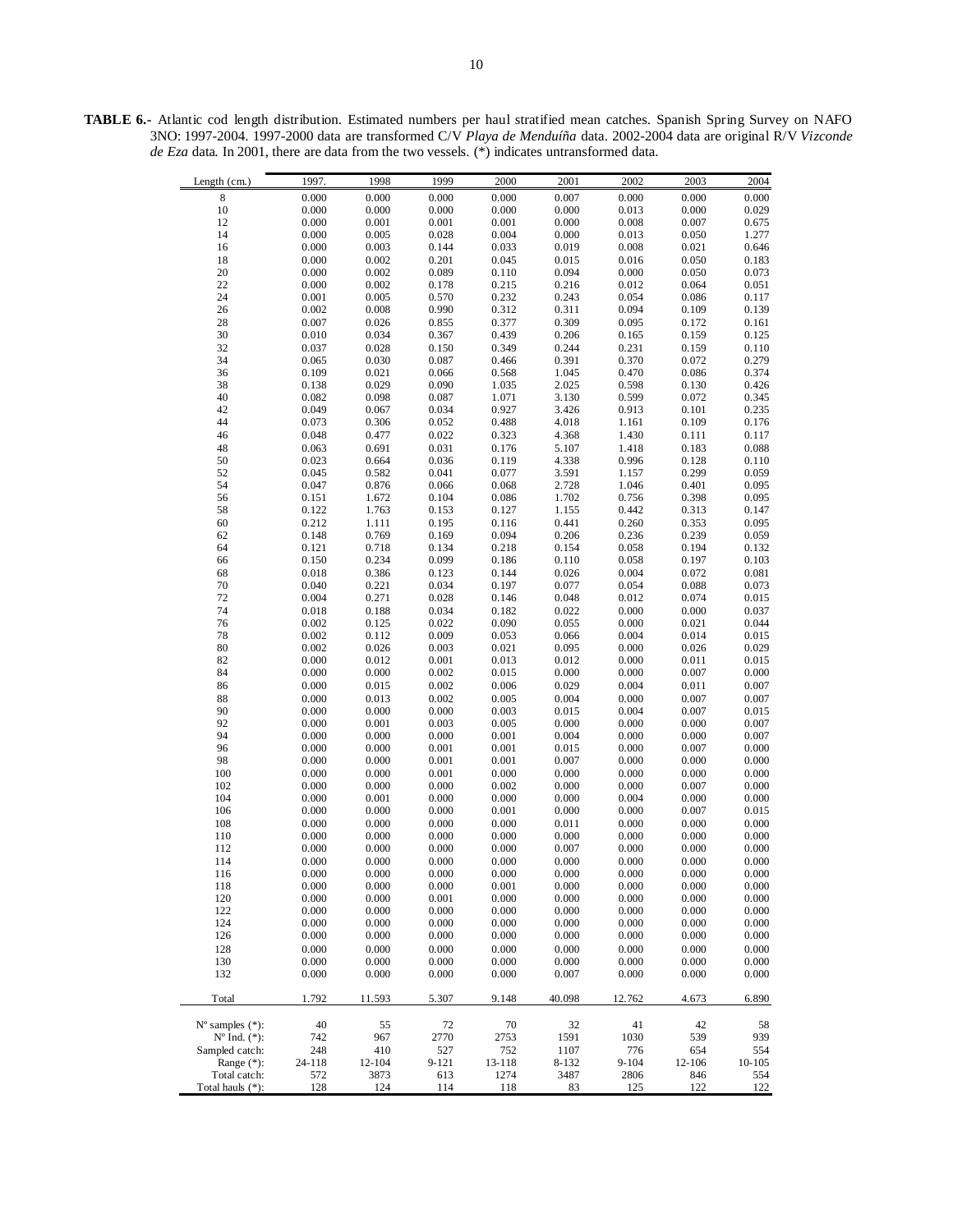**TABLE 7.-** Swept area, number of hauls and Thorny skate mean catch (kg) and SD (\*\*) by stratum. Spanish Spring Surveys on NAFO Div. 3NO: 1997-2004. Swept area in square miles. n.s. means stratum not surveyed. 1997-2000 data are transformed C/V *Playa de Menduíña* data, and 2002-2004 data are original from R/V *Vizconde de Eza*. In 2001, there are data from the two vessels.

|         |        |        | 1997                    |            |        |                | 1998       |          |        |                | 1999       |          |        |        | 2000                    |          |
|---------|--------|--------|-------------------------|------------|--------|----------------|------------|----------|--------|----------------|------------|----------|--------|--------|-------------------------|----------|
|         | Swept  | Tow    | T. skate                | T. skate   | Swept  | Tow            | T. skate   | T. skate | Swept  | Tow            | T. skate   | T. skate | Swept  | Tow    | T. skate                | T. skate |
| Stratum | area   | number | Mean catch              | SD         | area   | number         | Mean catch | SD       | area   | number         | Mean catch | SD       | area   | number | Mean catch              | SD       |
| 353     | 0.0480 |        | $\overline{4}$<br>6.21  | 1.73       | 0.0465 | $\overline{4}$ | 26.06      | 11.09    | 0.0360 | 3              | 319.35     | 89.29    | 0.0356 |        | 3<br>149.95             | 44.45    |
| 354     | 0.0233 |        | $\overline{c}$<br>1.20  | 1.12       | 0.0356 | 3              | 68.23      | 87.97    | 0.0218 | $\overline{2}$ | 20.21      | 28.57    | 0.0356 |        | 3<br>82.44              | 34.12    |
| 355     | 0.0233 |        | $\overline{c}$<br>27.19 | 22.38      | 0.0221 | $\overline{2}$ | 3.43       | 0.23     | 0.0229 | $\overline{2}$ | 12.40      | 17.54    | 0.0233 |        | $\overline{c}$<br>33.14 | 41.19    |
| 356     | 0.0225 |        | $\overline{2}$<br>2.72  | 0.61       | 0.0221 | $\overline{2}$ | 0.69       | 0.42     | 0.0229 | $\overline{c}$ | 1.55       | 0.28     | 0.0225 |        | $\overline{c}$<br>2.21  | 0.51     |
| 357     | 0.0443 |        | $\overline{4}$<br>1.32  | 1.56       | 0.0240 | $\overline{2}$ | 1.69       | 1.37     | 0.0236 | $\overline{2}$ | 2.98       | 1.74     | 0.0124 |        | 0.00<br>-1              |          |
| 358     | 0.0563 |        | 5<br>1.56               | 1.52       | 0.0236 | 3              | 0.99       | 1.17     | 0.0349 | 3              | 2.81       | 2.22     | 0.0341 |        | 3<br>15.49              | 17.71    |
| 359     | 0.0690 |        | 6<br>7.47               | 2.92       | 0.0698 | 6              | 7.93       | 5.95     | 0.0364 | 3              | 13.25      | 14.73    | 0.0469 |        | $\overline{4}$<br>71.73 | 91.22    |
| 360     | 0.3754 | 32     | 10.11                   | 11.61      | 0.2561 | 25             | 17.95      | 23.86    | 0.2325 | 19             | 67.68      | 55.88    | 0.2396 | 20     | 132.15                  | 142.67   |
| 374     | 0.0353 |        | 3<br>2.29               | 1.19       | 0.0353 | 3              | 0.41       | 0.61     | 0.0244 | $\overline{2}$ | 5.91       | 0.14     | 0.0240 |        | $\overline{c}$<br>0.71  | 1.00     |
| 375     | 0.0116 |        | 0.84<br>-1              | $\sim$ $-$ | 0.0345 | 3              | 1.97       | 1.81     | 0.0236 | 2              | 6.57       | 0.77     | 0.0244 |        | 2<br>3.48               | 0.40     |
| 376     | 0.1583 | 14     | 15.16                   | 16.62      | 0.0930 | 10             | 24.06      | 35.48    | 0.1219 | 10             | 75.94      | 45.71    | 0.1200 | 10     | 68.84                   | 52.60    |
| 377     | 0.0116 |        | 1.28<br>$\mathbf{1}$    | $\sim$     | 0.0229 | $\overline{2}$ | 0.32       | 0.31     | 0.0240 | $\overline{c}$ | 1.04       | 0.18     | 0.0229 |        | $\overline{c}$<br>0.57  | 0.81     |
| 378     | 0.0210 |        | $\overline{c}$<br>2.07  | 0.59       | 0.0120 | $\overline{2}$ | 2.07       | 2.40     | 0.0229 | $\overline{2}$ | 8.32       | 5.01     | 0.0233 |        | $\overline{c}$<br>5.54  | 3.31     |
| 379     | 0.0206 |        | $\overline{c}$<br>0.54  | 0.24       | 0.0356 | 3              | 1.69       | 1.09     | 0.0236 | $\overline{2}$ | 0.76       | 0.53     | 0.0225 |        | $\overline{2}$<br>1.10  | 0.51     |
| 380     | 0.0210 |        | $\overline{c}$<br>1.27  | 0.37       | 0.0113 | $\overline{c}$ | 4.50       | 2.78     | 0.0236 | $\overline{2}$ | 3.96       | 1.95     | 0.0236 |        | $\overline{c}$<br>1.26  | 1.17     |
| 381     | 0.0221 |        | $\overline{2}$<br>6.17  | 7.81       | 0.0229 | $\overline{2}$ | 7.65       | 0.24     | 0.0229 | $\overline{c}$ | 1.03       | 0.28     | 0.0236 |        | $\overline{c}$<br>3.94  | 0.36     |
| 382     | 0.0461 |        | $\overline{4}$<br>0.64  | 0.95       | 0.0229 | 3              | 1.02       | 0.85     | 0.0484 |                | 4.44       | 3.05     | 0.0499 |        | $\overline{4}$<br>5.36  | 0.80     |
| 721     | 0.0221 |        | $\overline{2}$<br>2.28  | 0.18       | 0.0203 | $\overline{2}$ | 8.17       | 9.33     | 0.0244 | $\overline{2}$ | 1.16       | 1.64     | 0.0236 |        | $\overline{2}$<br>6.54  | 6.27     |
| 722     | 0.0214 |        | $\overline{c}$<br>7.54  | 10.66      | 0.0101 | $\overline{2}$ | 38.34      | 45.25    | 0.0229 | $\overline{2}$ | 10.79      | 15.26    | 0.0218 |        | $\overline{c}$<br>13.79 | 6.07     |
| 723     | 0.0210 |        | $\overline{c}$<br>6.32  | 7.25       | 0.0233 | $\overline{2}$ | 2.62       | 0.40     | 0.0229 | $\overline{2}$ | 3.77       | 3.99     | 0.0248 |        | $\overline{2}$<br>4.05  | 4.37     |
| 724     | 0.0225 |        | $\overline{2}$<br>2.06  | 2.45       | 0.0206 | $\overline{2}$ | 12.29      | 3.71     | 0.0225 | $\overline{2}$ | 9.83       | 6.80     | 0.0233 |        | $\overline{c}$<br>2.33  | 3.29     |
| 725     | 0.0206 |        | $\overline{2}$<br>0.27  | 0.31       | 0.0086 |                | 3.89       | $\sim$   | 0.0229 | $\overline{2}$ | 3.63       | 5.13     | 0.0210 |        | $\overline{2}$<br>4.11  | 5.03     |
| 726     | n.s.   | n.s.   | n.s.                    | n.s.       | 0.0094 | $\overline{2}$ | 0.26       | 0.37     | 0.0225 | $\overline{2}$ | 0.89       | 1.25     | 0.0221 |        | $\overline{c}$<br>9.68  | 10.56    |
| 727     | 0.0094 |        | 3.37<br>$\mathbf{1}$    | ÷.         | 0.0233 | $\overline{2}$ | 6.02       | 2.84     | 0.0236 | $\overline{2}$ | 2.83       | 0.63     | 0.0210 |        | $\overline{c}$<br>0.58  | 0.60     |
| 728     | 0.0214 |        | $\overline{2}$<br>1.45  | 1.11       | 0.0206 | $\overline{2}$ | 4.68       | 2.68     | 0.0233 | $\overline{2}$ | 4.91       | 3.22     | 0.0210 |        | $\overline{c}$<br>1.85  | 1.22     |
| 752     | 0.0218 |        | $\overline{c}$<br>4.25  | 2.51       | 0.0229 | $\overline{2}$ | 58.62      | 78.69    | 0.0233 | $\overline{2}$ | 2.24       | 1.11     | 0.0206 |        | $\overline{2}$<br>1.20  | 1.30     |
| 753     | 0.0214 |        | $\overline{c}$<br>13.56 | 17.61      | 0.0218 | $\overline{2}$ | 4.01       | 5.19     | 0.0229 | $\overline{2}$ | 17.13      | 19.39    | 0.0218 |        | $\overline{2}$<br>3.01  | 4.26     |
| 754     | 0.0330 |        | 3<br>45.32              | 25.00      | 0.0210 | $\sqrt{2}$     | 112.25     | 14.65    | 0.0206 | $\overline{c}$ | 16.66      | 23.56    | 0.0195 |        | $\overline{c}$<br>54.96 | 23.46    |
| 755     | n.s.   | n.s.   | n.s.                    | n.s.       | 0.0206 | $\overline{2}$ | 7.84       | 5.34     | 0.0311 | 3              | 0.00       | 0.00     | 0.0431 |        | $\overline{4}$<br>2.74  | 5.48     |
| 756     | 0.0109 |        | 13.91<br>-1             |            | 0.0225 | $\overline{2}$ | 63.66      | 36.74    | 0.0225 | $\overline{2}$ | 16.21      | 19.54    | 0.0203 |        | $\overline{c}$<br>3.69  | 3.64     |
| 757     | 0.0304 |        | 3<br>32.68              | 39.04      | 0.0206 | $\sqrt{2}$     | 67.38      | 86.94    | 0.0233 | $\overline{c}$ | 10.74      | 10.98    | 0.0214 |        | $\overline{c}$<br>55.50 | 20.36    |
| 758     | 0.0214 |        | $\overline{c}$<br>52.54 | 7.90       | 0.0105 | $\sqrt{2}$     | 235.97     | 239.70   | 0.0214 | $\overline{c}$ | 117.49     | 142.60   | 0.0210 |        | $\overline{c}$<br>55.87 | 79.01    |
| 759     | n.s.   | n.s.   | n.s.                    | n.s.       | 0.0214 | $\overline{2}$ | 114.12     | 147.96   | 0.0218 | $\overline{2}$ | 0.43       | 0.26     | 0.0210 |        | $\overline{2}$<br>41.86 | 56.21    |
| 760     | 0.0105 |        | 0.00<br>1               | $\sim$     | 0.0214 | $\overline{2}$ | 6.73       | 3.05     | 0.0225 | $\overline{c}$ | 9.20       | 11.14    | 0.0210 |        | $\overline{c}$<br>12.97 | 11.59    |
| 761     | 0.0315 |        | 3<br>59.26              | 86.28      | 0.0206 | $\overline{2}$ | 17.62      | 10.16    | 0.0210 | $\overline{2}$ | 0.71       | 0.32     | 0.0221 |        | $\overline{2}$<br>10.20 | 13.55    |
| 762     | 0.0308 |        | 3<br>50.77              | 82.75      | 0.0094 | $\overline{2}$ | 5.24       | 4.35     | 0.0210 | $\overline{2}$ | 8.28       | 10.49    | 0.0203 |        | $\overline{c}$<br>5.54  | 7.83     |
| 763     | n.s.   | n.s.   | n.s.                    | n.s.       | 0.0218 | $\overline{2}$ | 0.00       | 0.00     | 0.0311 | 3              | 0.00       | 0.00     | 0.0416 |        | $\overline{4}$<br>0.00  | 0.00     |
| 764     | 0.0206 |        | 2<br>14.84              | 5.60       | 0.0218 | $\overline{2}$ | 12.47      | 10.81    | 0.0225 | $\overline{2}$ | 0.00       | 0.00     | 0.0218 |        | $\overline{c}$<br>0.00  | 0.00     |
| 765     | 0.0206 |        | 2<br>14.88              | 18.39      | 0.0098 | $\overline{2}$ | 12.08      | 15.52    | 0.0221 | $\overline{2}$ | 0.00       | 0.00     | 0.0203 |        | $\overline{2}$<br>1.35  | 1.91     |
| 766     | 0.0308 |        | 3<br>15.23              | 9.42       | 0.0191 | $\overline{2}$ | 0.51       | 0.20     | 0.0218 | $\overline{c}$ | 0.00       | 0.00     | 0.0214 |        | $\overline{c}$<br>0.00  | 0.00     |
| 767     | n.s.   | n.s.   | n.s.                    | n.s.       | 0.0109 | $\overline{2}$ | 2.83       | 3.87     | 0.0214 | $\overline{2}$ | 0.00       | 0.00     | 0.0210 |        | $\overline{2}$<br>0.00  | 0.00     |

$$
(**) SD = \frac{\sum (x_i - \bar{x})^2}{n - 1}
$$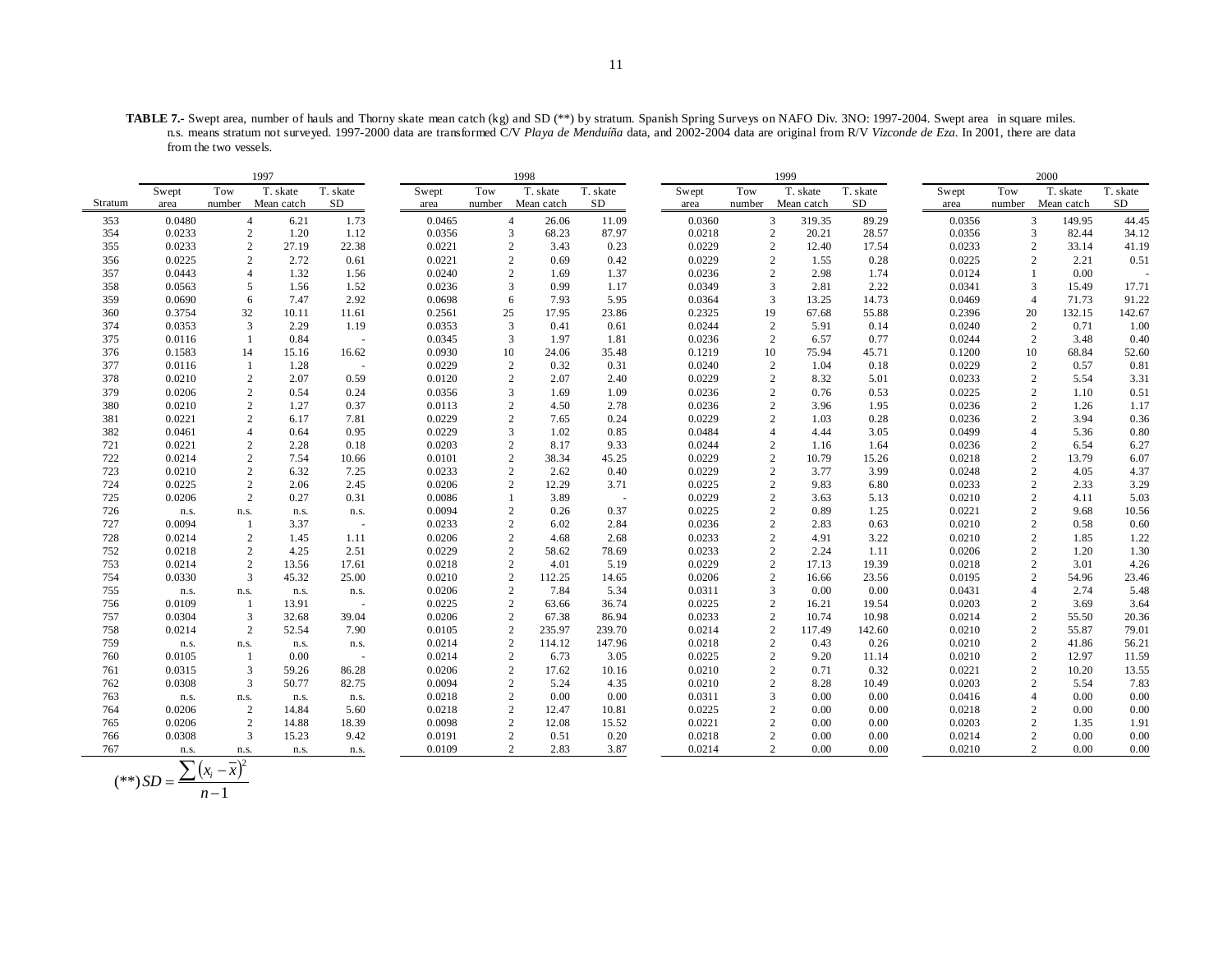**TABLE 7 (cont.).-** Swept area, number of hauls and Thorny skate mean catch (kg) and SD (\*\*) by stratum. Spanish Spring Surveys on NAFO Div. 3NO: 1997-2004. Swept area in square miles. n.s. means stratum not surveyed. 1997-2000 data are transformed C/V *Playa de Menduíña* data, and 2002-2004 data are original from R/V *Vizconde de Eza*. In 2001,there are data from the two vessels.

|         |        |                | 2001       |          |        |                | 2002                   |         |        |                | 2003                   |              |          |                | 2004                   |         |
|---------|--------|----------------|------------|----------|--------|----------------|------------------------|---------|--------|----------------|------------------------|--------------|----------|----------------|------------------------|---------|
|         | Swept  | Tow            | T. skate   | T. skate | Swept  | Tow            | T. skate               |         | Swept  | Tow            | T. skate               |              | Swept    | Tow            | T. skate               |         |
| Stratum | area   | number         | Mean catch | SD.      | area   | number         | Mean catch T. skate SD |         | area   | number         | Mean catch T. skate SD |              | area     | number         | Mean catch T. skate SD |         |
| 353     | 0.0341 | 3              | 351.90     | 283.060  | 0.0476 | $\overline{4}$ | 356.30                 | 215.772 | 0.0334 | 3              | 78.36                  | 33.796       | 0.033750 | 3              | 53.70                  | 33.407  |
| 354     | 0.0338 | 3              | 67.63      | 19.515   | 0.0356 | 3              | 89.80                  | 80.809  | 0.0338 | 3              | 40.33                  | 40.683       | 0.034500 | 3              | 147.46                 | 134.348 |
| 355     | 0.0240 | $\overline{c}$ | 20.60      | 11.031   | 0.0236 | $\mathbf{2}$   | 2.67                   | 3.723   | 0.0229 | $\overline{c}$ | 19.53                  | 22.422       | 0.022875 | $\overline{c}$ | 25.07                  | 4.384   |
| 356     | 0.0240 | $\overline{c}$ | 0.29       | 0.410    | 0.0233 | $\mathbf{2}$   | 1.55                   | 2.192   | 0.0225 | $\overline{c}$ | 5.19                   | 7.333        | 0.022125 | $\overline{c}$ | 16.31                  | 7.732   |
| 357     | 0.0244 | $\overline{c}$ | 2.35       | 1.669    | 0.0240 | $\overline{2}$ | 2.00                   | 2.828   | 0.0229 | $\overline{c}$ | 2.25                   | 3.182        | 0.022875 | 2              | 46.05                  | 28.438  |
| 358     | 0.0345 | 3              | 4.05       | 6.974    | 0.0345 | 3              | 11.47                  | 19.861  | 0.0338 | 3              | 21.14                  | 25.809       | 0.033000 | 3              | 42.24                  | 13.838  |
| 359     | 0.0803 | $\tau$         | 15.45      | 24.999   | 0.0686 | 6              | 72.34                  | 148.583 | 0.0791 | $\tau$         | 25.86                  | 23.965       | 0.079125 | $\overline{7}$ | 46.56                  | 62.119  |
| 360     | 0.2423 | 20             | 67.67      | 79.827   | 0.2865 | 25             | 20.63                  | 24.987  | 0.2254 | 20             | 35.53                  | 29.397       | 0.231000 | 20             | 93.53                  | 78.305  |
| 374     | 0.0240 | 2              | 0.73       | 1.032    | 0.0345 | 3              | 0.30                   | 0.520   | 0.0225 | 2              | 0.00                   | 0.000        | 0.023250 | 2              | 1.89                   | 2.673   |
| 375     | 0.0338 | 3              | 0.51       | 0.878    | 0.0353 | 3              | 1.40                   | 2.425   | 0.0330 | 3              | 2.29                   | 2.414        | 0.033750 | 3              | 10.32                  | 5.359   |
| 376     | 0.1155 | 10             | 22.67      | 19.650   | 0.1140 | 10             | 12.59                  | 12.093  | 0.1125 | 10             | 10.77                  | 12.802       | 0.116625 | 10             | 89.67                  | 62.815  |
| 377     | 0.0229 | $\overline{c}$ | 5.70       | 2.270    | 0.0229 | $\mathbf{2}$   | 1.17                   | 1.655   | 0.0225 | $\overline{c}$ | 0.46                   | 0.438        | 0.021750 | $\overline{2}$ | 7.23                   | 9.648   |
| 378     | 0.0236 | $\overline{c}$ | 0.16       | 0.099    | 0.0233 | 2              | 0.02                   | 0.021   | 0.0225 | $\overline{c}$ | 2.98                   | 4.076        | 0.022500 | $\overline{c}$ | 26.20                  | 17.402  |
| 379     | 0.0229 | $\overline{2}$ | 0.00       | 0.000    | 0.0229 | 2              | 5.45                   | 1.909   | 0.0229 | $\overline{c}$ | 0.01                   | 0.014        | 0.012375 | $\mathbf{1}$   | 13.61                  |         |
| 380     | 0.0206 | $\overline{c}$ | 1.35       | 0.209    | 0.0225 | $\mathbf{2}$   | 4.42                   | 4.476   | 0.0229 | $\overline{c}$ | 4.09                   | 0.559        | 0.022125 | $\sqrt{2}$     | 119.25                 | 56.639  |
| 381     | 0.0236 | 2              | 0.74       | 0.419    | 0.0229 | 2              | 0.71                   | 0.071   | 0.0229 | $\overline{c}$ | 3.40                   | 3.394        | 0.022500 | 2              | 70.60                  | 17.536  |
| 382     | 0.0469 | $\overline{4}$ | 1.77       | 1.265    | 0.0341 | 3              | 0.65                   | 0.257   | 0.0454 | 4              | 0.00                   | 0.000        | 0.046125 | $\overline{4}$ | 6.28                   | 6.990   |
| 721     | 0.0248 | 2              | 0.00       | 0.000    | 0.0233 | 2              | 0.00                   | 0.000   | 0.0225 | $\overline{c}$ | 10.63                  | 7.481        | 0.022125 | $\overline{c}$ | 2.70                   | 3.818   |
| 722     | 0.0233 | $\overline{c}$ | 10.10      | 5.374    | 0.0236 | $\mathbf{2}$   | 0.00                   | 0.000   | 0.0221 | $\overline{c}$ | 0.91                   | 0.021        | 0.021750 | 2              | 0.00                   | 0.000   |
| 723     | 0.0240 | $\overline{2}$ | 2.40       | 2.121    | 0.0233 | 2              | 0.60                   | 0.849   | 0.0229 | $\overline{c}$ | 5.19                   | 4.865        | 0.022875 | 2              | 4.85                   | 1.913   |
| 724     | 0.0353 | 3              | 67.38      | 91.221   | 0.0225 | 2              | 25.85                  | 14.354  | 0.0225 | $\sqrt{2}$     | 26.32                  | 0.226        | 0.021375 | $\overline{c}$ | 0.00                   | 0.000   |
| 725     | 0.0116 | $\overline{2}$ | 1.91       | 1.235    | 0.0225 | 2              | 1.82                   | 2.574   | 0.0229 | $\overline{c}$ | 1.31                   | 0.506        | 0.022500 | 2              | 44.22                  | 57.679  |
| 726     | 0.0116 | $\overline{2}$ | 1.32       | 1.381    | 0.0214 | 2              | 3.30                   | 1.980   | 0.0225 | $\overline{c}$ | 0.00                   | 0.000        | 0.022500 | 2              | 0.00                   | 0.000   |
| 727     | 0.0225 | $\sqrt{2}$     | 0.64       | 0.905    | 0.0233 | $\overline{c}$ | 3.05                   | 4.313   | 0.0218 | $\sqrt{2}$     | 96.69                  | 91.097       | 0.023250 | $\overline{2}$ | 10.16                  | 10.380  |
| 728     | 0.0229 | $\overline{c}$ | 1.65       | 1.531    | 0.0229 | 2              | 6.69                   | 9.454   | 0.0225 | $\mathbf{2}$   | 17.23                  | 8.301        | 0.018000 | 2              | 2.69                   | 3.804   |
| 752     | 0.0210 | $\overline{c}$ | 8.93       | 5.430    | 0.0116 |                | 0.49                   | 0.686   | 0.0229 | $\mathbf{2}$   | 183.35                 | 38.537       | 0.021375 | $\overline{2}$ | 0.00                   | 0.000   |
| 753     | 0.0214 | $\overline{c}$ | 13.11      | 15.123   | 0.0229 | $\mathbf{2}$   | 12.90                  | 18.243  | 0.0229 | $\overline{c}$ | 7.99                   | 1.775        | 0.021750 | $\overline{2}$ | 0.00                   | 0.000   |
| 754     | 0.0195 | $\overline{2}$ | 98.76      | 126.307  | 0.0341 | 3              | 595.65                 | 819.042 | 0.0218 | $\overline{2}$ | 3.35                   | 4.731        | 0.021375 | 2              | 0.00                   | 0.000   |
| 755     | 0.0416 | $\overline{4}$ | 0.14       | 0.283    | 0.0338 | 3              | 0.00                   | 0.000   | 0.0221 | $\overline{2}$ | 0.00                   | 0.000        | 0.031875 | 3              | 1.26                   | 2.188   |
| 756     | 0.0113 | 2              | 7.04       | 3.761    | 0.0229 | 2              | 9.36                   | 7.835   | 0.0221 | $\mathbf{2}$   | 133.16                 | 187.864      | 0.021750 | 2              | 0.00                   | 0.000   |
| 757     | 0.0233 | $\overline{2}$ | 15.10      | 19.889   | 0.0225 | 2              | 1.55                   | 2.192   | 0.0221 | $\overline{2}$ | 6.99                   | 9.885        | 0.021750 | $\overline{2}$ | 0.00                   | 0.000   |
| 758     | 0.0218 | $\overline{2}$ | 184.47     | 248.733  | 0.0225 | $\mathbf{2}$   | 32.45                  | 41.224  | 0.0221 | $\overline{2}$ | 4.29                   | 6.060        | 0.021375 | 2              | 0.00                   | 0.000   |
| 759     | 0.0221 | $\overline{c}$ | 4.93       | 3.950    | 0.0225 | $\overline{c}$ | 3.70                   | 5.233   | 0.0113 | 1              | 3.89                   | $#$ ; DIV/0! | 0.021375 | $\overline{2}$ | 0.00                   | 0.000   |
| 760     | 0.0229 | $\overline{2}$ | 6.47       | 5.282    | 0.0229 | 2              | 1.89                   | 2.673   | 0.0218 | $\overline{c}$ | 30.68                  | 30.717       | 0.022125 | $\overline{2}$ | 0.00                   | 0.000   |
| 761     | 0.0225 | $\overline{c}$ | 66.60      | 89.661   | 0.0225 | $\mathbf{2}$   | 11.90                  | 4.667   | 0.0225 | $\overline{c}$ | 0.00                   | 0.000        | 0.022125 | $\overline{2}$ | 2.69                   | 0.912   |
| 762     | 0.0116 | 2              | 0.00       | 0.000    | 0.0225 | $\overline{c}$ | 0.00                   | 0.000   | 0.0225 | $\overline{c}$ | 2.99                   | 1.570        | 0.023250 | $\overline{2}$ | 1.15                   | 1.619   |
| 763     | 0.0330 | 3              | 0.00       | 0.000    | 0.0225 | 2              | 0.00                   | 0.000   | 0.0311 | 3              | 0.00                   | 0.000        | 0.032625 | 3              | 0.00                   | 0.000   |
| 764     | 0.0240 | $\overline{2}$ | 2.45       | 3.465    | 0.0236 | 2              | 0.00                   | 0.000   | 0.0221 | $\overline{c}$ | 42.05                  | 45.064       | 0.022875 | $\overline{2}$ | 4.35                   | 6.152   |
| 765     | 0.0113 | 2              | 1.03       | 1.462    | 0.0236 | 2              | 0.71                   | 1.004   | 0.0113 | -1             | 2.23                   | $\sim$       | 0.022500 | 2              | 0.00                   | 0.000   |
| 766     | 0.0203 | $\overline{2}$ | 0.00       | 0.000    | 0.0233 | 2              | 0.00                   | 0.000   | 0.0225 | 2              | 0.00                   | 0.000        | 0.022500 | $\overline{2}$ | 0.67                   | 0.940   |
| 767     | 0.0218 | $\overline{2}$ | 0.00       | 0.000    | 0.0225 | 2              | 0.00                   | 0.000   | 0.0229 | $\overline{2}$ | 1.13                   | 0.215        | 0.021750 | $\overline{2}$ | 2.41                   | 3.401   |

$$
(**) SD = \frac{\sum (x_i - \bar{x})^2}{n - 1}
$$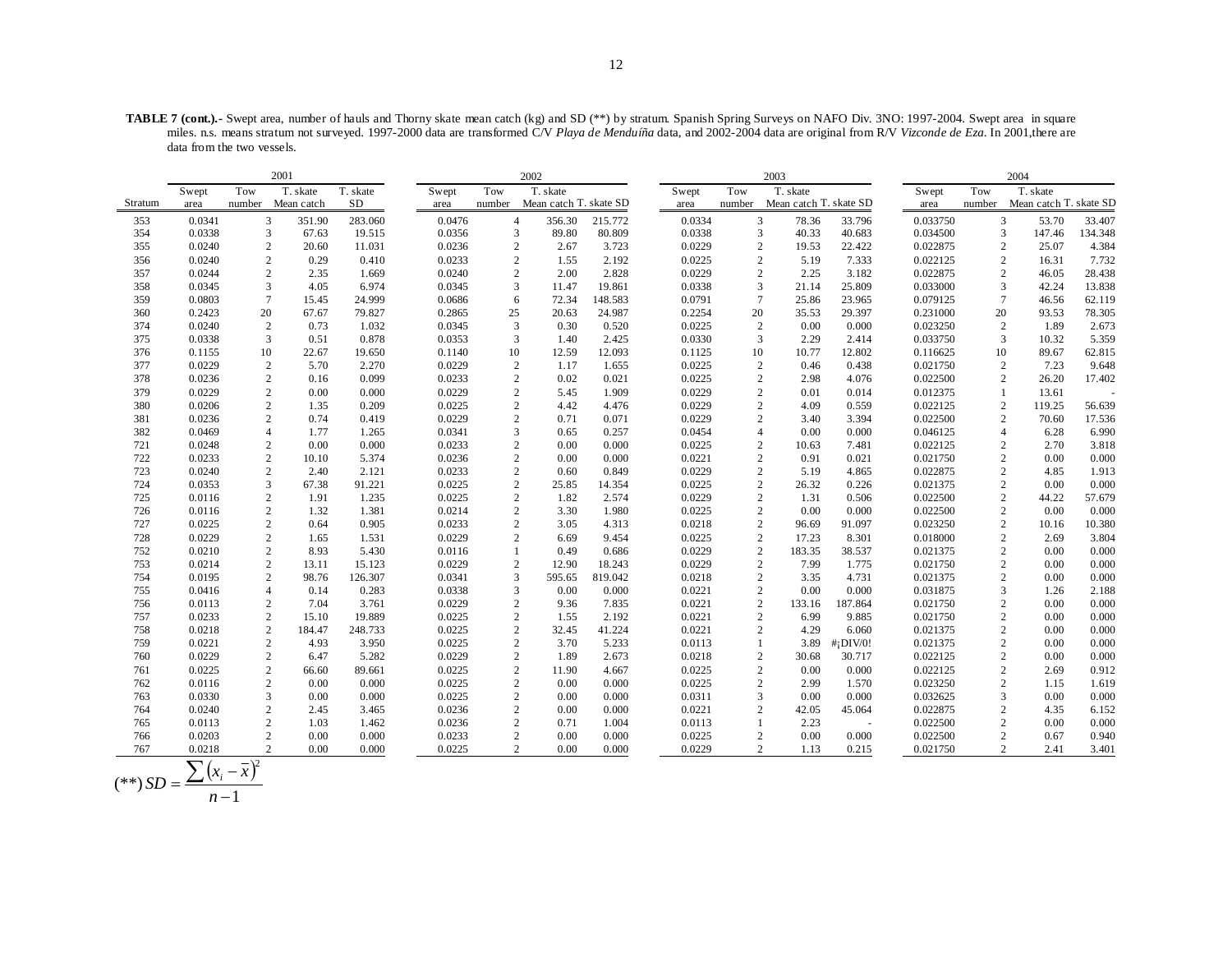| Stratum      | 1997      | 1998      | 1999      | 2000      | 2001      | 2002      | 2003      | 2004      |  |
|--------------|-----------|-----------|-----------|-----------|-----------|-----------|-----------|-----------|--|
| 353          | 1669.97   | 7010.90   | 85905.05  | 40337.51  | 94661.10  | 95844.70  | 21079.74  | 14444.04  |  |
| 354          | 295.14    | 16784.41  | 4970.54   | 20279.74  | 16637.80  | 22090.80  | 9922.00   | 36275.57  |  |
| 355          | 2012.42   | 254.06    | 917.88    | 2452.15   | 1524.40   | 197.40    | 1444.85   | 1855.18   |  |
| 356          | 127.82    | 32.39     | 72.76     | 104.05    | 13.63     | 72.85     | 243.70    | 766.45    |  |
| 357          | 216.74    | 276.48    | 488.38    | 0.00      | 385.40    | 328.00    | 369.00    | 7551.46   |  |
| 358          | 351.96    | 223.34    | 632.19    | 3484.89   | 910.50    | 2580.00   | 4755.75   | 9504.23   |  |
| 359          | 3142.88   | 3339.74   | 5577.75   | 30200.14  | 6505.05   | 30455.91  | 10885.26  | 19600.14  |  |
| 360          | 28142.65  | 49941.51  | 188345.34 | 367770.68 | 188311.70 | 57415.52  | 98885.56  | 260307.63 |  |
| 374          | 490.16    | 87.78     | 1264.01   | 151.68    | 156.22    | 64.20     | 0.00      | 404.46    |  |
| 375          | 226.76    | 533.56    | 1780.76   | 942.07    | 137.31    | 379.40    | 619.69    | 2796.27   |  |
| 376          | 20225.18  | 32095.39  | 101299.43 | 91833.65  | 30244.45  | 16788.39  | 14361.84  | 119622.45 |  |
| 377          | 127.98    | 31.99     | 103.98    | 56.97     | 569.50    | 117.05    | 46.00     | 723.25    |  |
| 378          | 287.36    | 287.36    | 1156.26   | 769.70    | 22.24     | 2.09      | 413.87    | 3641.11   |  |
| 379          | 57.26     | 179.13    | 80.48     | 116.74    | 0.00      | 577.70    | 1.06      | 1442.66   |  |
| 380          | 121.68    | 432.36    | 380.38    | 121.44    | 129.94    | 423.84    | 392.16    | 11448.00  |  |
| 381          | 887.94    | 1102.17   | 148.85    | 567.92    | 106.50    | 102.24    | 489.60    | 10166.40  |  |
| 382          | 220.75    | 350.60    | 1522.42   | 1838.77   | 607.79    | 224.32    | 0.00      | 2153.18   |  |
| 721          | 148.37    | 531.10    | 75.19     | 425.20    | 0.00      | 0.00      | 690.95    | 175.50    |  |
| 722          | 633.11    | 3220.86   | 906.51    | 1158.73   | 848.40    | 0.00      | 76.02     | 0.00      |  |
| 723          | 979.42    | 406.26    | 584.98    | 627.32    | 372.00    | 93.00     | 804.45    | 752.22    |  |
| 724          | 254.82    | 1524.34   | 1219.17   | 288.39    | 8355.12   | 3205.40   | 3263.68   | 0.00      |  |
| 725          | 28.43     | 408.29    | 381.16    | 431.94    | 200.22    | 191.10    | 137.81    | 4642.58   |  |
| 726          | n.s.      | 18.61     | 63.79     | 697.27    | 95.29     | 237.60    | 0.00      | 0.00      |  |
| 727          | 323.68    | 577.66    | 271.70    | 56.11     | 61.43     | 292.80    | 9281.76   | 975.36    |  |
| 728          | 113.26    | 364.73    | 382.97    | 143.97    | 128.62    | 521.43    | 1343.94   | 209.82    |  |
| 752          | 556.95    | 7679.60   | 293.39    | 157.17    | 1170.32   | 63.54     | 24018.85  | 0.00      |  |
| 753          | 1871.36   | 553.60    | 2364.16   | 416.05    | 1808.52   | 1780.20   | 1101.93   | 0.00      |  |
| 754          | 8157.59   | 20204.97  | 2999.07   | 9892.06   | 17777.36  | 107217.00 | 602.10    | $0.00\,$  |  |
| 755          | n.s.      | 3017.84   | 0.00      | 1054.11   | 54.48     | 0.00      | 0.00      | 486.38    |  |
| 756          | 1404.41   | 6429.24   | 1636.83   | 372.60    | 711.08    | 945.36    | 13449.16  | 0.00      |  |
| 757          | 3333.76   | 6873.20   | 1095.75   | 5660.73   | 1540.20   | 158.10    | 712.98    | 0.00      |  |
| 758          | 5201.49   | 23360.86  | 11631.70  | 5530.78   | 18262.55  | 3212.55   | 424.22    | 0.00      |  |
| 759          | n.s.      | 14493.27  | 54.38     | 5316.60   | 626.68    | 469.90    | 494.03    | 0.00      |  |
| 760          | 0.00      | 1036.58   | 1417.48   | 1997.36   | 995.61    | 291.06    | 4724.72   | 0.00      |  |
| 761          | 10133.38  | 3013.25   | 121.20    | 1744.82   | 11388.60  | 2034.90   | 0.00      | 459.14    |  |
| 762          | 10763.16  | 1111.32   | 1755.68   | 1173.93   | 0.00      | 0.00      | 633.88    | 242.74    |  |
| 763          | n.s.      | 0.00      | 0.00      | 0.00      | 0.00      | 0.00      | $0.00\,$  | 0.00      |  |
| 764          | 1484.03   | 1246.54   | 0.00      | 0.00      | 245.00    | 0.00      | 4204.50   | 435.00    |  |
| 765          | 1844.78   | 1498.40   | 0.00      | 167.85    | 128.17    | 88.04     | 276.52    | $0.00\,$  |  |
| 766          | 2192.53   | 73.89     | 0.00      | 0.00      | 0.00      | 0.00      | 0.00      | 95.76     |  |
| 767          | n.s.      | 446.89    | 0.00      | 0.00      | 0.00      | 0.00      | 178.22    | 379.99    |  |
| <b>TOTAL</b> | 108029.16 | 211054.49 | 421901.59 | 598341.10 | 405693.16 | 348466.38 | 230329.79 | 511556.95 |  |
|              | 11.57     | 20.41     | 40.79     | 57.86     | 39.23     | 33.69     | 22.27     | 49.46     |  |
| S.D.         | 1.74      | 3.26      | 4.32      | 9.12      | 6.99      | 10.91     | 2.57      | 5.82      |  |
|              |           |           |           |           |           |           |           |           |  |

**TABLE 8.-** Stratified mean catches (Kg) by stratum and year and SD by year of Thorny skate (1997-2004). n.s. means stratum not surveyed. 1997-2000 data are transformed C/V *Playa de Menduíña* data. 2002-2004 data are original from R/V *Vizconde de Eza*. In 2001, there are data from the two vessels.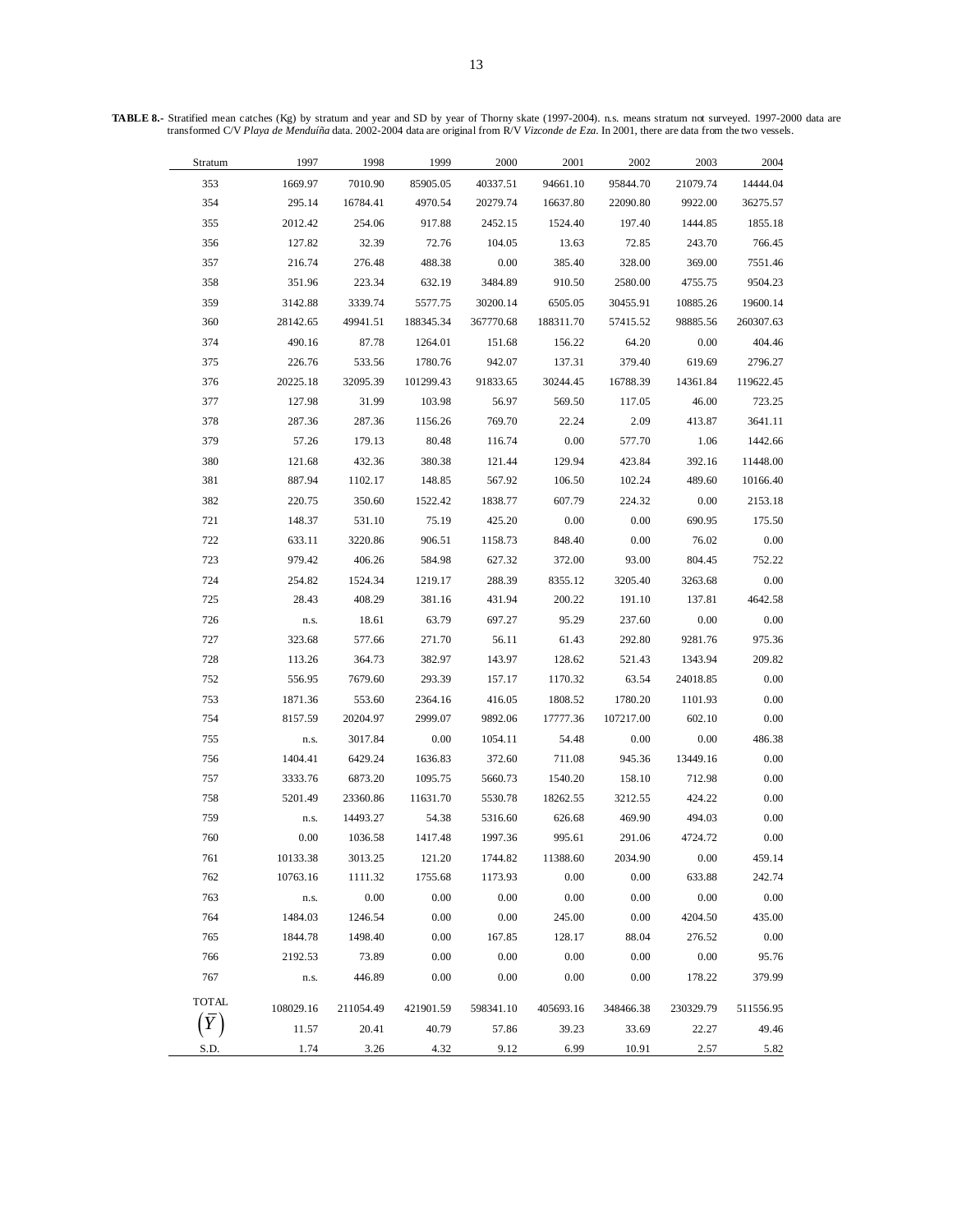|  |                       |  | <b>TABLE 9.-</b> Survey estimates (by the swept area method) of Thorny skate biomass (t) and SD by stratum and year on NAFO Div. 3NO. n.s. means stratum not |  |  |  |  |
|--|-----------------------|--|--------------------------------------------------------------------------------------------------------------------------------------------------------------|--|--|--|--|
|  |                       |  | surveved. 1997-2000 data are transformed C/V Playa de Menduíña data. 2002-2004 data are original from R/V Vizconde de Eza. In 2001, there are data           |  |  |  |  |
|  | from the two vessels. |  |                                                                                                                                                              |  |  |  |  |

| Stratum      | 1997             | 1998             | 1999             | 2000             | $2001\,$         | 2002             | 2003             | 2004             |
|--------------|------------------|------------------|------------------|------------------|------------------|------------------|------------------|------------------|
| 353          | 139              | 603              | 7159             | 3397             | 8321             | 8050             | 1895             | 1284             |
| 354          | 25               | 1413             | 457              | 1708             | 1479             | 1860             | 882              | 3154             |
| 355          | 173              | 23               | 80               | 211              | 127              | 17               | 126              | 162              |
| 356          | $11\,$           | $\mathfrak{Z}$   | $\sqrt{6}$       | 9                | $\,1$            | 6                | $22\,$           | 69               |
| 357          | $20\,$           | 23               | 41               | $\boldsymbol{0}$ | 32               | $27\,$           | 32               | 660              |
| 358          | 31               | 19               | 54               | 306              | 79               | 224              | 423              | 864              |
| 359          | 273              | 287              | 460              | 2577             | 567              | 2663             | 963              | 1734             |
| 360          | 2399             | 4307             | 15392            | 30696            | 15548            | 5010             | 8775             | 22537            |
| 374          | 42               | $\boldsymbol{7}$ | 104              | 13               | 13               | $\sqrt{6}$       | $\boldsymbol{0}$ | 35               |
| 375          | 20               | 46               | 151              | 77               | 12               | 32               | 56               | 249              |
| 376          | 1789             | 2779             | 8312             | 7653             | 2618             | 1473             | 1277             | 10257            |
| 377          | $1\,1$           | $\sqrt{3}$       | $\overline{9}$   | $\mathfrak s$    | 50               | $10\,$           | $\sqrt{4}$       | 67               |
| 378          | 27               | 25               | 101              | 66               | $\sqrt{2}$       | $\boldsymbol{0}$ | 37               | 324              |
| 379          | $\sqrt{6}$       | 15               | $\boldsymbol{7}$ | $10\,$           | $\boldsymbol{0}$ | 51               | $\boldsymbol{0}$ | 117              |
| 380          | 12               | 38               | 32               | 10               | 13               | 38               | 34               | 1035             |
| 381          | 80               | 96               | 13               | 48               | 9                | 9                | 43               | 904              |
| 382          | 19               | 31               | 126              | 147              | 52               | 20               | $\boldsymbol{0}$ | 187              |
| 721          | 13               | 52               | $\sqrt{6}$       | 36               | $\boldsymbol{0}$ | $\boldsymbol{0}$ | 61               | 16               |
| 722          | 59               | 301              | 79               | 107              | 73               | $\boldsymbol{0}$ | $\tau$           | $\boldsymbol{0}$ |
| 723          | 93               | 35               | 51               | 51               | 31               | $\,$ 8 $\,$      | 70               | 66               |
| 724          | 23               | 148              | 108              | 25               | 711              | 285              | 290              | $\boldsymbol{0}$ |
| 725          | 3                | 47               | 33               | 41               | 17               | 17               | 12               | 413              |
| 726          | n.s.             | $\sqrt{2}$       | $\sqrt{6}$       | 63               | $\,$ 8 $\,$      | $22\,$           | $\boldsymbol{0}$ | $\boldsymbol{0}$ |
| 727          | 35               | 50               | 23               | $\sqrt{5}$       | $\mathfrak s$    | 25               | 853              | 84               |
| 728          | 11               | 35               | 33               | 14               | $1\,1$           | 46               | 119              | 23               |
| 752          | 51               | 671              | 25               | 15               | 111              | 6                | 2100             | $\boldsymbol{0}$ |
| 753          | 175              | 51               | 207              | 38               | 169              | 156              | 96               | $\boldsymbol{0}$ |
| 754          | 742              | 1924             | 291              | 1015             | 1822             | 9374             | 55               | $\boldsymbol{0}$ |
| 755          | n.s.             | 293              | $\boldsymbol{0}$ | 98               | 5                | $\boldsymbol{0}$ | $\boldsymbol{0}$ | 46               |
| 756          | 129              | 571              | 145              | 37               | 62               | 83               | 1216             | $\boldsymbol{0}$ |
| 757          | 329              | 666              | 94               | 530              | 132              | 14               | 64               | $\boldsymbol{0}$ |
| 758          | 487              | 2148             | 1088             | 527              | 1679             | 286              | 38               | $\boldsymbol{0}$ |
| 759          | n.s.             | 1356             | $\sqrt{5}$       | 506              | 57               | 42               | 44               | $\boldsymbol{0}$ |
| 760          | $\boldsymbol{0}$ | 97               | 126              | 190              | 87               | $25\,$           | 434              | $\boldsymbol{0}$ |
| 761          | 965              | 292              | 12               | 158              | 1012             | 181              | $\boldsymbol{0}$ | 42               |
| 762          | 1050             | 108              | 167              | 116              | $\boldsymbol{0}$ | $\boldsymbol{0}$ | 56               | $21\,$           |
| 763          | n.s.             | $\boldsymbol{0}$ | $\boldsymbol{0}$ | $\boldsymbol{0}$ | $\boldsymbol{0}$ | $\mathbf{0}$     | $\boldsymbol{0}$ | $\boldsymbol{0}$ |
| 764          | 144              | 115              | $\boldsymbol{0}$ | $\boldsymbol{0}$ | $20\,$           | $\mathbf{0}$     | 380              | 38               |
| 765          | 179              | 143              | $\boldsymbol{0}$ | 17               | $12\,$           | $\boldsymbol{7}$ | 25               | $\boldsymbol{0}$ |
| 766          | 214              | $\,8\,$          | $\boldsymbol{0}$ | $\boldsymbol{0}$ | $\boldsymbol{0}$ | $\boldsymbol{0}$ | $\boldsymbol{0}$ | 9                |
| 767          | n.s.             | 40               | $\boldsymbol{0}$ | $\boldsymbol{0}$ | $\boldsymbol{0}$ | $\overline{0}$   | 16               | 35               |
| <b>TOTAL</b> | 9779             | 18875            | 35004            | 50521            | 34948            | 30072            | 20508            | 44429            |
| S.D.         | 1544             | 3114             | 3736             | 7991             | 10687            | 9699             | 2371             | 5281             |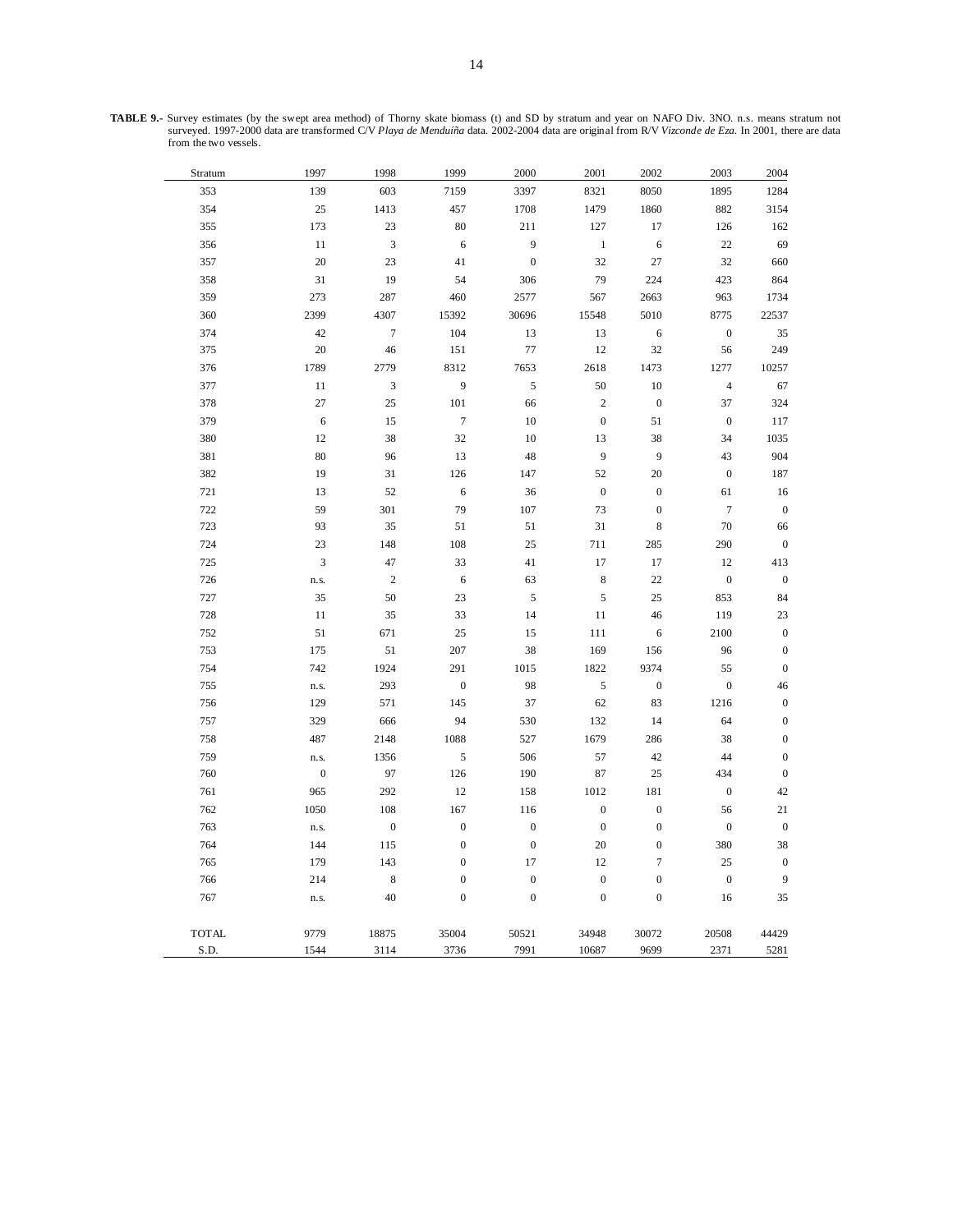$Weight = a(l+0.5)^b$ 

**TABLE 10.-** Length weight relationships in the calculation of Thorny skate biomass. The equation is Spanish Spring Surveys on NAFO Div. 3NO: 1997-2004. To calculate the parameters for the indeterminate individuals, we used the total data (males + females + indeterminate individuals).

|         |             | 1997            | 1998            | 1999                                                                                        | 2000          | 2001                          | 2002            | 2003            | 2004             |
|---------|-------------|-----------------|-----------------|---------------------------------------------------------------------------------------------|---------------|-------------------------------|-----------------|-----------------|------------------|
| Males   | a           | 0.0069          | 0.0064          | 0.025                                                                                       | 0.0506        | 0.0085                        | 0.0075          | 0.0079          | 0.0060           |
|         |             | $Error = 0.202$ | $Error = 0.259$ | $Error = 0.456$ $Error = 0.192$ $Error = 0.091$                                             |               |                               | $Error = 0.086$ | $Error = 0.101$ | $Error = 0.0978$ |
|         | $\mathbf b$ | 3.0921          | 3.1161          | 2.769                                                                                       | 2.5954        | 3.0171                        | 3.0566          | 3.0414          | 3.1122           |
|         |             | $Error = 0.052$ | $Error = 0.075$ | $Error = 0.124$ $Error = 0.049$ $Error = 0.022$                                             |               |                               | $Error = 0.022$ | $Error = 0.026$ | $Error = 0.0251$ |
|         |             | $R2 = 0.987$    | $R2 = 0.986$    | $R2 = 0.967$                                                                                | $R2 = 0.983$  | $R2 = 0.998$                  | $R2 = 0.996$    | $R2 = 0.995$    | $R2 = 0.996$     |
|         |             | $N = 107$       | $N = 67$        | $N = 33$                                                                                    | $N = 199$     | $N = 104$                     | $N = 374$       | $N = 426$       | $N = 368$        |
| Females | a           | 0.0072          | 0.0098          | 0.0294                                                                                      | 0.0313        | 0.0073                        | 0.0061          | 0.0067          | 0.0071           |
|         |             | $Error = 0.182$ |                 | $Error = 0.169$ $Error = 0.268$ $Error = 0.223$ $Error = 0.119$                             |               |                               | $Error = 0.074$ | $Error = 0.101$ | $Error = 0.1072$ |
|         | b           | 3.0927          | 2.9904          | 2.7383                                                                                      | 2.7247        | 3.0509                        | 3.1115          | 3.0887          | 3.0752           |
|         |             | $Error = 0.046$ |                 | $\text{Error} = 0.046$ $\text{Error} = 0.072$ $\text{Error} = 0.058$ $\text{Error} = 0.031$ |               |                               | $Error = 0.019$ | $Error = 0.026$ | $Error = 0.0281$ |
|         |             | $R2 = 0.991$    | $R2 = 0.992$    | $R2 = 0.985$                                                                                | $R2 = 0.977$  | $R2 = 0.996$                  | $R2 = 0.997$    | $R2 = 0.996$    | $R2 = 0.994$     |
|         |             | $N = 113$       | $N = 89$        | $N = 53$                                                                                    | $N = 245$     | $N = 77$                      | $N = 425$       | $N = 477$       | $N = 442$        |
| Indet.  | a           | 0.0068          | 0.0072          | 0.0267                                                                                      | 0.0423        | 0.0077                        | 0.0066          | 0.0075          | 0.0071           |
|         |             | $Error = 0.144$ |                 | $\text{Error} = 0.166$ $\text{Error} = 0.205$ $\text{Error} = 0.174$ $\text{Error} = 0.079$ |               |                               | $Error = 0.068$ | $Error = 0.095$ | $Error = 0.0091$ |
|         | b           | 3.099           | 3.073           | 2.7618                                                                                      | 2.6472        | 3.0411                        | 3.0887          | 3.0552          | 3.0730           |
|         |             | $Error = 0.037$ |                 | $Error = 0.046$ $Error = 0.055$                                                             |               | $Error = 0.045$ Error = 0.020 | $Error = 0.018$ | $Error = 0.025$ | $Error = 0.0237$ |
|         |             | $R^2 = 0.993$   | $R^2 = 0.991$   | $R^2 = 0.990$                                                                               | $R^2 = 0.984$ | $R^2 = 0.998$                 | $R^2 = 0.998$   | $R^2 = 0.995$   | $R^2 = 0.996$    |
|         |             | $N = 220$       | $N = 156$       | $N = 86$                                                                                    | $N = 444$     | $N = 181$                     | $N = 800$       | $N = 903$       | $N = 810$        |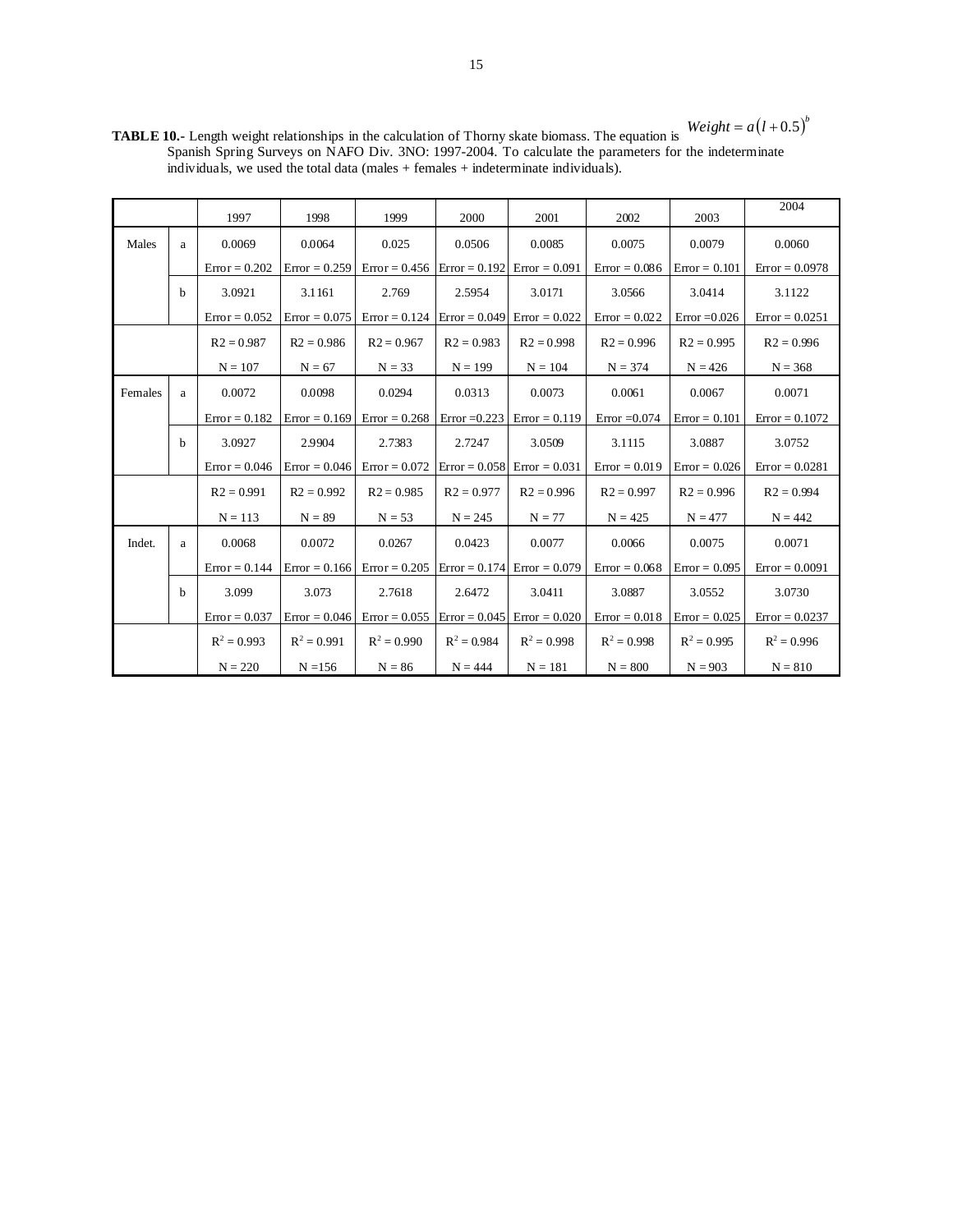**TABLE 11.-** Thorny skate length distribution. Estimated numbers per haul stratified mean catches. Spanish Spring Survey on NAFO 3NO: 1997-2004. Indet. means indeterminate. 1997-2000 data are transformed C/V *Playa de Menduíña* data. 2002-2004 data are original R/V *Vizconde de Eza* data. In 2001, there are data from the two vessels. (\*) indicates untransformed data.

| 1997                             |                |                | 1998             |                                    |                |                | 1999                |                |                |                | 2000           |                |                |                |                     |                |
|----------------------------------|----------------|----------------|------------------|------------------------------------|----------------|----------------|---------------------|----------------|----------------|----------------|----------------|----------------|----------------|----------------|---------------------|----------------|
| Length $(cm.)$                   | Males          | Females        | Indet.           | Total                              | Males          | Females        | Indet               | Total          | Males          | Females Indet. |                | Total          | Males          | Females        | Indet.              | Total          |
| 12                               | 0.000          | 0.005          |                  | 0.000 0.005                        | 0.000          | 0.000          | 0.000               | 0.000          | 0.000          | 0.000          | 0.000          | 0.000          | 0.000          | 0.000          | 0.000               | 0.000          |
| 14                               | 0.061          | 0.038          |                  | 0.000 0.099                        | 0.009          | 0.000          | 0.000               | 0.009          | 0.022          | 0.022          | 0.004          | 0.047          | 0.017          | 0.015          | 0.000               | 0.032          |
| 16                               | 0.108          | 0.085          |                  | $0.000 \quad 0.193$                | 0.009          | 0.004          | 0.000               | 0.013          | 0.026          | 0.068          | 0.009          | 0.102          | 0.107          | 0.058          | 0.000               | 0.164          |
| 18                               | 0.123          | 0.151          |                  | 0.000 0.274                        | 0.009          | 0.013          | 0.000               | 0.022          | 0.034          | 0.058          | 0.000          | 0.092          | 0.046          | 0.023          | 0.000               | 0.069          |
| 20                               | 0.108          | 0.168          |                  | 0.000 0.276                        | 0.027          | 0.018          | 0.000               | 0.044          | 0.064          | 0.051          | 0.000          | 0.115          | 0.057          | 0.046          | 0.000               | 0.103          |
| 22                               | 0.259          | 0.224          |                  | $0.000 \quad 0.482$                | 0.013          | 0.250          | 0.000               | 0.263          | 0.055          | 0.061          | 0.000          | 0.116          | 0.058          | 0.099          | 0.000               | 0.156          |
| 24                               | 0.257          | 0.183          |                  | 0.000 0.440                        | 0.283          | 0.040          | 0.000               | 0.323          | 0.089          | 0.072          | 0.000          | 0.162          | 0.042          | 0.075          | 0.000               | 0.118          |
| 26                               | 0.293          | 0.331          |                  | 0.000 0.624                        | 0.115          | 0.064          | 0.000               | 0.180          | 0.116          | 0.090          | 0.000          | 0.206          | 0.158          | 0.091          | 0.000               | 0.249          |
| 28                               | 0.162          | 0.246          |                  | $0.000$ $0.408$                    | 0.131          | 0.126          | 0.000               | 0.257          | 0.200          | 0.208          | 0.000          | 0.408          | 0.177          | 0.160          | 0.000               | 0.337          |
| 30                               | 0.073          | 0.117          |                  | 0.000 0.191                        | 0.183          | 0.129          | 0.000               | 0.313          | 0.122          | 0.144          | 0.000          | 0.266          | 0.084          | 0.091          | 0.000               | 0.175          |
| 32                               | 0.111          | 0.106          |                  | 0.000 0.217                        | 0.193          | 0.186          | 0.000               | 0.380          | 0.205          | 0.163          | 0.000          | 0.368          | 0.136          | 0.145          | 0.000               | 0.280          |
| 34                               | 0.060          | 0.116          |                  | 0.000 0.176                        | 0.254          | 0.445          | 0.000               | 0.699          | 0.294          | 0.235          | 0.000          | 0.530          | 0.149          | 0.197          | 0.000               | 0.345          |
| 36                               | 0.196          | 0.144          |                  | 0.000 0.339                        | 0.275          | 0.387          | 0.000               | 0.662          | 0.286          | 0.280          | 0.000          | 0.566          | 0.274          | 0.182          | 0.000               | 0.456          |
| 38                               | 0.105          | 0.142          |                  | 0.000 0.247                        | 0.259          | 0.378          | 0.000               | 0.637          | 0.360          | 0.542          | 0.000          | 0.903          | 0.308          | 0.312          | 0.000               | 0.620          |
| 40                               | 0.157          | 0.104          |                  | $0.000 \quad 0.261$                | 0.253          | 0.315          | 0.000               | 0.568          | 0.427          | 0.409          | 0.000          | 0.837          | 0.371          | 0.369          | 0.000               | 0.739          |
| 42                               | 0.126          | 0.116          |                  | $0.000$ $0.242$                    | 0.273          | 0.224          | 0.000               | 0.497          | 0.670          | 0.644          | 0.000          | 1.314          | 0.438          | 0.511          | 0.000               | 0.949          |
| 44                               | 0.135          | 0.127          |                  | 0.000 0.262                        | 0.228          | 0.225          | 0.000               | 0.454          | 0.677          | 0.662          | 0.000          | 1.339          | 0.469          | 0.605          | 0.000               | 1.074          |
| 46                               | 0.197          | 0.108          |                  | 0.000 0.305                        | 0.216          | 0.191          | 0.000               | 0.408          | 0.600          | 0.735          | 0.000          | 1.336          | 0.618          | 0.612          | 0.000               | 1.230          |
| 48                               | 0.102          | 0.105          |                  | $0.000$ $0.207$                    | 0.158          | 0.242          | 0.000               | 0.400          | 0.452          | 0.561          | 0.007          | 1.020          | 0.661          | 0.604          | 0.000               | 1.265          |
| 50                               | 0.080          | 0.111          |                  | 0.000 0.191                        | 0.185          | 0.199          | 0.000               | 0.383          | 0.475          | 0.517          | 0.000          | 0.991          | 0.712          | 0.635          | 0.000               | 1.346          |
| 52                               | 0.106          | 0.150          |                  | $0.000$ $0.256$                    | 0.222          | 0.234          | 0.000               | 0.456          | 0.559          | 0.413          | 0.000          | 0.972          | 0.647          | 0.510          | 0.000               | 1.157          |
| 54                               | 0.094          | 0.124          |                  | $0.000$ $0.218$                    | 0.093          | 0.146          | 0.000               | 0.238          | 0.378          | 0.374          | 0.000          | 0.752          | 0.629          | 0.518          | 0.000               | 1.146          |
| 56<br>58                         | 0.062<br>0.045 | 0.162<br>0.117 |                  | 0.000 0.223<br>$0.000 \quad 0.162$ | 0.169<br>0.179 | 0.259<br>0.170 | 0.000<br>0.000      | 0.428<br>0.349 | 0.347<br>0.320 | 0.442<br>0.289 | 0.000          | 0.789<br>0.609 | 0.579<br>0.517 | 0.525<br>0.608 | 0.000<br>0.000      | 1.104<br>1.124 |
| 60                               | 0.127          | 0.068          |                  | $0.000$ $0.195$                    | 0.209          | 0.190          | 0.000               | 0.399          | 0.402          | 0.338          | 0.000<br>0.000 | 0.740          | 0.477          | 0.349          | $0.000 \quad 0.826$ |                |
| 62                               | 0.096          | 0.212          |                  | 0.000 0.308                        | 0.133          | 0.168          | 0.000               | 0.301          | 0.413          | 0.256          | 0.000          | 0.668          | 0.417          | 0.396          | 0.000               | 0.813          |
| 64                               | 0.075          | 0.036          |                  | $0.000$ $0.111$                    | 0.208          | 0.192          | 0.000               | 0.400          | 0.288          | 0.339          | 0.000          | 0.627          | 0.506          | 0.423          | 0.000               | 0.929          |
| 66                               | 0.069          | 0.169          |                  | $0.000 \quad 0.238$                | 0.187          | 0.229          | 0.000               | 0.416          | 0.306          | 0.295          | 0.000          | 0.601          | 0.396          | 0.523          | 0.000 0.919         |                |
| 68                               | 0.144          | 0.070          |                  | 0.000 0.214                        | 0.108          | 0.279          | 0.000               | 0.387          | 0.351          | 0.259          | 0.000          | 0.610          | 0.339          | 0.644          | 0.000               | 0.983          |
| 70                               | 0.046          | 0.106          |                  | 0.000 0.152                        | 0.082          | 0.233          | 0.000               | 0.315          | 0.326          | 0.362          | 0.000          | 0.688          | 0.375          | 0.699          | 0.000               | 1.074          |
| 72                               | 0.069          | 0.110          |                  | 0.000 0.179                        | 0.121          | 0.197          | 0.000               | 0.318          | 0.335          | 0.350          | 0.000          | 0.685          | 0.389          | 0.680          | 0.000               | 1.069          |
| 74                               | 0.077          | 0.124          |                  | $0.000$ $0.202$                    | 0.133          | 0.062          | 0.000               | 0.195          | 0.300          | 0.331          | 0.000          | 0.631          | 0.466          | 0.530          | 0.000               | 0.995          |
| 76                               | 0.027          | 0.109          |                  | $0.000 \quad 0.136$                | 0.042          | 0.052          | 0.000               | 0.094          | 0.291          | 0.154          | 0.000          | 0.445          | 0.454          | 0.375          | 0.000               | 0.829          |
| 78                               | 0.025          | 0.073          |                  | 0.000 0.098                        | 0.095          | 0.045          | 0.000               | 0.139          | 0.453          | 0.360          | 0.000          | 0.813          | 0.411          | 0.510          | 0.000 0.921         |                |
| 80                               | 0.055          | 0.052          |                  | $0.000$ $0.106$                    | 0.039          | 0.029          | 0.000               | 0.068          | 0.201          | 0.162          | 0.000          | 0.363          | 0.323          | 0.184          | 0.000               | 0.507          |
| 82                               | 0.069          | 0.029          |                  | 0.000 0.098                        | 0.034          | 0.015          | 0.000               | 0.048          | 0.235          | 0.084          | 0.000          | 0.319          | 0.355          | 0.157          | 0.000               | 0.512          |
| 84                               | 0.000          | 0.030          |                  | 0.000 0.030                        | 0.057          | 0.006          | 0.000               | 0.063          | 0.252          | 0.073          | 0.000          | 0.325          | 0.223          | 0.103          | 0.000 0.327         |                |
| 86                               | 0.034          | 0.000          |                  | 0.000 0.034                        | 0.007          | 0.000          | 0.000               | 0.007          | 0.055          | 0.007          | 0.000          | 0.062          | 0.219          | 0.114          | 0.000               | 0.333          |
| 88                               | 0.047          | 0.000          |                  | 0.000 0.047                        | 0.000          | 0.031          | 0.000               | 0.031          | 0.109          | 0.007          | 0.000          | 0.116          | 0.148          | 0.076          | 0.000               | 0.224          |
| 90                               | 0.000          | 0.000          |                  | $0.000$ $0.000$                    | 0.000          | 0.000          | 0.000               | 0.000          | 0.035          | 0.000          | 0.000          | 0.035          | 0.216          | 0.000          | $0.000 \quad 0.216$ |                |
| 92                               | 0.000          | 0.000          |                  | $0.000$ $0.000$                    | 0.000          | 0.000          | 0.000               | 0.000          | 0.000          | 0.017          | 0.000          | 0.017          | 0.049          | 0.000          | 0.000               | 0.049          |
| 94                               | 0.000          | 0.000          |                  | $0.000 \quad 0.000$                | 0.000          | 0.000          | 0.000               | 0.000          | 0.032          | 0.000          | 0.000          | 0.032          | 0.038          | 0.000          | 0.000               | 0.038          |
| 96                               | 0.000          | 0.000          |                  | $0.000$ $0.000$                    | 0.000          | 0.000          | 0.000               | 0.000          | 0.000          | 0.000          | 0.000          | 0.000          | 0.060          | 0.000          | 0.000               | 0.060          |
| 98                               | 0.000          | 0.000          |                  | $0.000$ $0.000$                    | 0.000          | 0.000          | 0.000               | 0.000          | 0.000          | 0.000          | 0.000          | 0.000          | 0.040          | 0.000          | 0.000               | 0.040          |
| 100                              | 0.000          | 0.000          |                  | $0.000 \quad 0.000$                | 0.000          | 0.019          | 0.000               | 0.019          | 0.000          | 0.000          | 0.000          | 0.000          | 0.000          | 0.013          | 0.000               | 0.013          |
| 102                              | 0.000          | 0.000          |                  | $0.000$ $0.000$                    | 0.000          | 0.000          | 0.000               | 0.000          | 0.000          | 0.000          | 0.000          | 0.000          | 0.000          | 0.000          | 0.000               | 0.000          |
| 104                              | 0.000          | 0.000          |                  | $0.000$ $0.000$                    | 0.000          | 0.000          | 0.000               | 0.000          | 0.000          | 0.000          | 0.000          | 0.000          | 0.000          | 0.000          | 0.000               | 0.000          |
| 106                              | 0.000<br>0.000 | 0.000<br>0.000 |                  | $0.000 \quad 0.000$                | 0.000<br>0.000 | 0.000<br>0.000 | 0.000<br>0.000      | 0.000<br>0.000 | 0.000          | 0.000          | 0.000          | 0.000<br>0.000 | 0.000<br>0.000 | 0.000<br>0.000 | 0.000               | 0.000<br>0.000 |
| 108<br>110                       | 0.000          | 0.000          |                  | $0.000$ $0.000$<br>$0.000$ $0.000$ | 0.000          | 0.000          | 0.000               | 0.000          | 0.000<br>0.000 | 0.000<br>0.000 | 0.000<br>0.000 | 0.000          | 0.000          | 0.000          | 0.000<br>0.000      | 0.000          |
| 112                              | 0.000          | 0.000          |                  | $0.000 \quad 0.000$                | 0.000          | 0.000          | 0.000               | 0.000          | 0.000          | 0.000          | 0.000          | 0.000          | 0.000          | 0.000          | 0.000               | 0.000          |
| 114                              | 0.000          | 0.000          |                  | $0.000\ 0.000$                     | 0.000          | 0.000          | 0.000               | 0.000          | 0.000          | 0.000          | 0.000          | 0.000          | 0.000          | 0.000          | 0.000               | 0.000          |
| 116                              | 0.000          | 0.000          |                  | $0.000$ $0.000$                    | 0.029          | 0.000          | 0.000               | 0.029          | 0.000          | 0.000          | 0.000          | 0.000          | 0.000          | 0.000          | 0.000               | 0.000          |
| 118                              | 0.000          | 0.000          |                  | $0.000 \quad 0.000$                | 0.000          | 0.000          | 0.000               | 0.000          | 0.000          | 0.000          | 0.000          | 0.000          | 0.000          | 0.000          | $0.000 \quad 0.000$ |                |
| 120                              | 0.000          | 0.000          |                  | $0.000$ $0.000$                    | 0.000          | 0.000          | 0.000               | 0.000          | 0.000          | 0.000          | 0.000          | 0.000          | 0.000          | 0.000          | $0.000 \quad 0.000$ |                |
| 122                              | 0.000          | 0.000          |                  | $0.000$ $0.000$                    | 0.000          | 0.000          | 0.000               | 0.000          | 0.000          | 0.000          | 0.000          | 0.000          | 0.000          | 0.000          | $0.000 \quad 0.000$ |                |
| 124                              | 0.000          | 0.000          |                  | $0.000$ $0.000$                    | 0.000          | 0.000          | 0.000               | 0.000          | 0.000          | 0.000          | 0.000          | 0.000          | 0.000          | 0.000          | $0.000 \quad 0.000$ |                |
| 126                              | 0.000          | 0.000          |                  | $0.000$ $0.000$                    | 0.066          | 0.000          | 0.000               | 0.066          | 0.000          | 0.000          | 0.000          | 0.000          | 0.000          | 0.000          | $0.000 \quad 0.000$ |                |
| 128                              | 0.000          | 0.000          |                  | $0.000$ $0.000$                    | 0.000          | 0.000          | $0.000 \quad 0.000$ |                | 0.000          | 0.000          | 0.000          | 0.000          | 0.000          | 0.000          | $0.000 \quad 0.000$ |                |
| 130                              | 0.000          | 0.000          |                  | $0.000$ $0.000$                    | 0.000          | 0.000          | 0.000               | 0.000          | 0.000          | 0.000          | 0.000          | 0.000          | 0.000          | 0.000          | $0.000 \quad 0.000$ |                |
| 132                              | 0.000          | 0.000          |                  | $0.000$ $0.000$                    | 0.000          | 0.091          | $0.000 \quad 0.091$ |                | 0.000          | 0.000          | 0.000          | 0.000          | 0.000          | 0.000          | $0.000 \quad 0.000$ |                |
|                                  |                |                |                  |                                    |                |                |                     |                |                |                |                |                |                |                |                     |                |
| Total                            | 3.978          | 4.468          |                  | 0.000 8.446                        | 5.287          | 6.083          |                     | 0.000 11.370   | 11.161         | 10.434         |                | 0.019 21.615   | 13.153         | 12.768         |                     | 0.000 25.920   |
|                                  |                |                |                  |                                    |                |                |                     |                |                |                |                |                |                |                |                     |                |
| $N^{\circ}$ samples $(*)$ :      |                |                |                  | 33                                 |                |                |                     | 33             |                |                |                | 88             |                |                |                     | 83             |
| $N^{\circ}$ Ind. (*): 404        |                | 425            | $\boldsymbol{0}$ | 829                                | 723            | 812            | $\boldsymbol{0}$    | 1535           | 2082           | 2200           | $\overline{4}$ | 4286           | 2397           | 2429           | $\boldsymbol{0}$    | 4826           |
| Sampled catch:                   |                |                |                  | 212                                |                |                |                     | 461            |                |                |                | 1526           |                |                |                     | 2289           |
| Range $(*)$ :                    |                |                |                  | 12-87<br>1579                      |                |                |                     | 13-131<br>2698 |                |                |                | 13-93          |                |                |                     | 13-99          |
| Total catch:<br>Total hauls (*): |                |                |                  | 139                                |                |                |                     | 136            |                |                |                | 3672<br>117    |                |                |                     | 5076<br>123    |
|                                  |                |                |                  |                                    |                |                |                     |                |                |                |                |                |                |                |                     |                |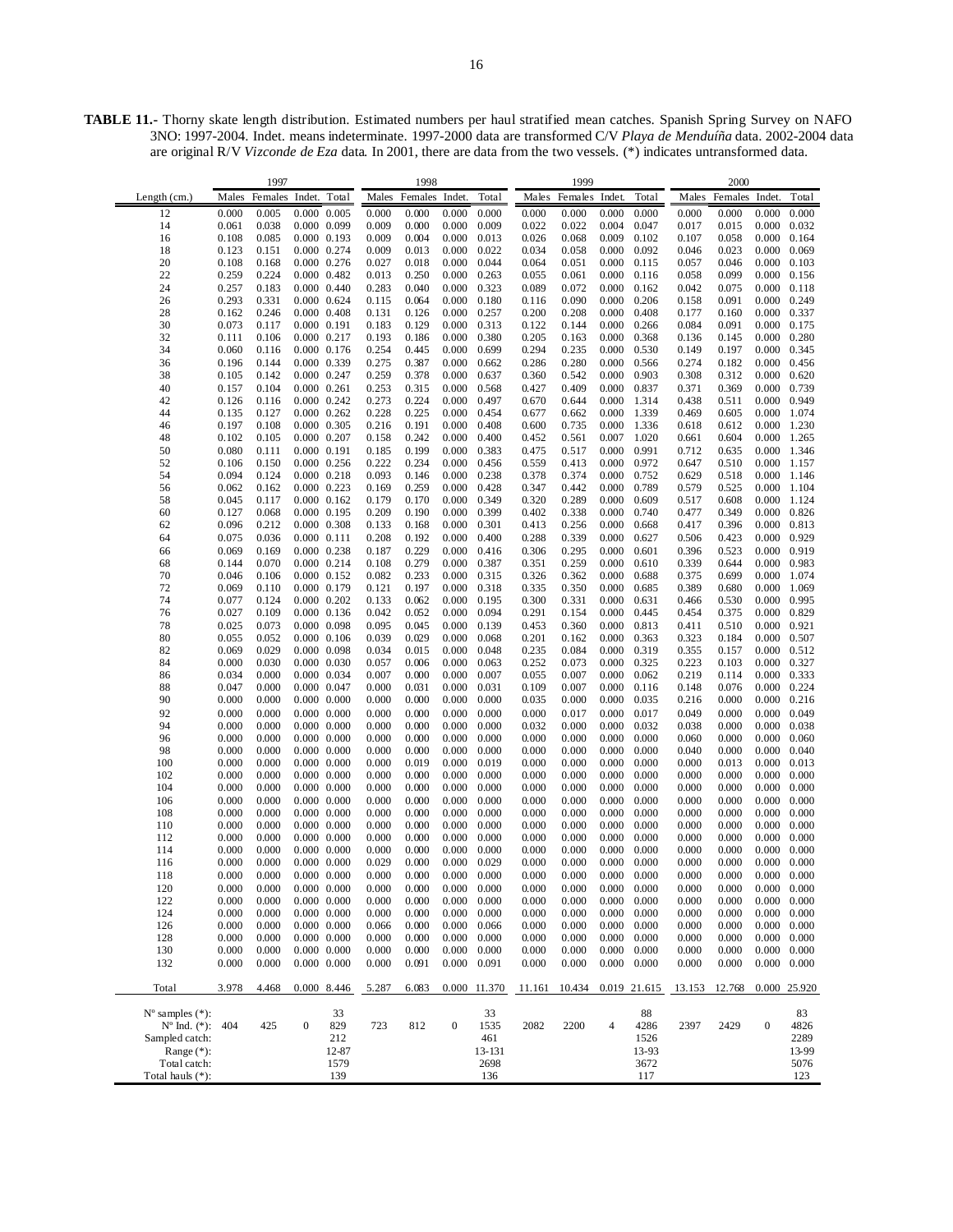**TABLE 11 (cont.).-** Thorny skate length distribution. Estimated numbers per haul stratified mean catches. Spanish Spring Survey on NAFO 3NO: 1997-2004. Indet. means indeterminate. 1997-2000 data are transformed C/V *Playa de Menduíña*  data. 2002-2004 data are original R/V *Vizconde de Eza* data. In 2001, there are data from the two vessels. (\*) indicates untransformed data.

|                             |                | 2001           |                     |              | 2002  |                |                     | 2003                |       |                | 2004                |        |        |                |                            |              |
|-----------------------------|----------------|----------------|---------------------|--------------|-------|----------------|---------------------|---------------------|-------|----------------|---------------------|--------|--------|----------------|----------------------------|--------------|
| Length $(cm.)$              | Males          | Females Indet. |                     | Total        | Males | Females Indet. |                     | Total               | Males | Females Indet. |                     | Total  | Males  | Females Indet. |                            | Total        |
| 12                          | 0.000          | 0.000          | 0.000               | 0.000        | 0.000 | 0.008          | 0.000               | 0.008               | 0.000 | 0.000          | 0.000               | 0.000  | 0.022  | 0.000          | 0.000                      | 0.022        |
| 14                          | 0.000          | 0.082          | 0.000               | 0.082        | 0.106 | 0.041          | 0.000               | 0.147               | 0.035 | 0.009          | 0.000               | 0.043  | 0.088  | 0.120          | $0.000 \quad 0.208$        |              |
|                             |                |                |                     |              |       |                |                     |                     |       |                |                     |        |        |                |                            |              |
| 16                          | 0.093          | 0.081          | 0.000               | 0.174        | 0.110 | 0.307          | 0.008               | 0.425               | 0.009 | 0.035          | 0.000               | 0.043  | 0.099  | 0.044          | $0.000 \quad 0.142$        |              |
| 18                          | 0.023          | 0.081          | 0.000               | 0.104        | 0.151 | 0.143          | 0.000               | 0.294               | 0.026 | 0.017          | 0.000               | 0.043  | 0.055  | 0.077          | $0.000 \quad 0.131$        |              |
| 20                          | 0.048          | 0.012          | 0.000               | 0.060        | 0.084 | 0.402          | 0.000               | 0.486               | 0.052 | 0.043          | 0.000               | 0.095  | 0.066  | 0.066          | 0.000 0.132                |              |
| 22                          | 0.000          | 0.058          | 0.000               | 0.058        | 0.042 | 0.083          | 0.000               | 0.126               | 0.061 | 0.052          | 0.000               | 0.113  | 0.110  | 0.077          | $0.000 \quad 0.186$        |              |
| 24                          | 0.012          | 0.023          | 0.000               | 0.035        | 0.025 | 0.034          | 0.000               | 0.059               | 0.009 | 0.017          | 0.000               | 0.026  | 0.077  | 0.044          | $0.000 \quad 0.120$        |              |
| 26                          | 0.000          | 0.023          | 0.000               | 0.023        | 0.025 | 0.059          | 0.000               | 0.084               | 0.026 | 0.017          | 0.000               | 0.044  | 0.077  | 0.033          | $0.000 \quad 0.110$        |              |
| 28                          | 0.038          | 0.073          | 0.000               | 0.111        | 0.016 | 0.049          | 0.000               | 0.065               | 0.053 | 0.000          | 0.000               | 0.053  | 0.098  | 0.044          | $0.000 \quad 0.142$        |              |
| 30                          | 0.012          | 0.059          | 0.000               | 0.071        | 0.038 | 0.032          | 0.000               | 0.070               | 0.054 | 0.035          | 0.000               | 0.089  | 0.109  | 0.109          | 0.000 0.219                |              |
| 32                          | 0.047          | 0.050          | 0.000               | 0.097        | 0.092 | 0.130          | 0.000               | 0.222               | 0.115 | 0.063          | 0.000               | 0.178  | 0.219  | 0.219          | 0.000 0.438                |              |
| 34                          | 0.051          | 0.110          | 0.000               | 0.160        | 0.069 | 0.186          | 0.000               | 0.254               | 0.124 | 0.160          | 0.000               | 0.283  | 0.241  | 0.263          | 0.000 0.503                |              |
| 36                          | 0.051          | 0.149          | 0.000               | 0.200        | 0.158 | 0.290          | 0.000               | 0.448               | 0.206 | 0.143          | 0.000               | 0.349  | 0.318  | 0.252          | 0.000 0.570                |              |
| 38                          | 0.165          | 0.220          | 0.000               | 0.385        | 0.239 | 0.185          | 0.000               | 0.424               | 0.242 | 0.169          | 0.000               | 0.411  | 0.383  | 0.416          | 0.000 0.799                |              |
| 40                          | 0.284          | 0.438          | 0.000               | 0.722        | 0.531 | 0.431          | 0.000               | 0.962               | 0.319 | 0.353          | 0.000               | 0.672  | 0.394  | 0.471          | $0.000 \quad 0.865$        |              |
| 42                          | 0.382          | 0.360          | 0.000               | 0.742        | 0.757 | 0.869          | 0.000               | 1.626               | 0.424 | 0.400          | 0.000               | 0.823  | 0.657  | 0.593          | 0.000 1.250                |              |
| 44                          | 0.413          | 0.528          | 0.000               | 0.941        | 0.725 | 0.907          | 0.000               | 1.632               | 0.449 | 0.451          | 0.000               | 0.900  | 0.789  | 0.866          | 0.000 1.655                |              |
| 46                          | 0.459          | 0.549          | 0.000               | 1.008        | 0.872 | 0.779          | 0.000               | 1.651               | 0.505 | 0.503          | 0.000               | 1.008  | 0.691  | 0.700          | 0.000 1.392                |              |
| 48                          | 0.439          | 0.652          | 0.000               | 1.091        | 0.720 | 0.960          | 0.000               | 1.680               | 0.310 | 0.468          | 0.000               | 0.778  | 0.680  | 0.790          | 0.000 1.470                |              |
| 50                          | 0.622          | 0.519          | 0.000               | 1.142        | 0.593 | 0.821          | 0.000               | 1.414               | 0.343 | 0.475          | 0.000               | 0.818  | 0.625  | 0.692          | 0.000 1.317                |              |
| 52                          | 0.562          | 0.405          | 0.000               | 0.967        | 0.695 | 0.690          | 0.000               | 1.385               | 0.387 | 0.368          | 0.000               | 0.755  | 0.658  | 0.722          | 0.000 1.380                |              |
| 54                          | 0.458          | 0.595          | 0.000               | 1.053        | 0.523 | 0.516          | 0.000               | 1.038               | 0.335 | 0.492          | 0.000               | 0.828  | 0.702  | 0.604          | 0.000 1.305                |              |
|                             |                |                | 0.000               |              |       |                |                     |                     |       |                |                     |        |        |                |                            |              |
| 56                          | 0.539<br>0.637 | 0.480          |                     | 1.019        | 0.375 | 0.465          | 0.000               | 0.840               | 0.325 | 0.333          | 0.000               | 0.658  | 0.551  | 0.758          | 0.000 1.309<br>0.000 1.206 |              |
| 58                          |                | 0.330          | 0.000               | 0.968        | 0.325 | 0.246          | 0.000               | 0.571               | 0.353 | 0.323          | 0.000               | 0.676  | 0.450  | 0.756          |                            |              |
| 60                          | 0.263          | 0.380          | 0.000               | 0.643        | 0.396 | 0.239          | 0.000               | 0.635               | 0.324 | 0.288          | 0.000               | 0.611  | 0.526  | 0.713          | 0.000 1.238                |              |
| 62                          | 0.308          | 0.409          | 0.000               | 0.717        | 0.202 | 0.236          | 0.000               | 0.438               | 0.174 | 0.244          | 0.000               | 0.418  | 0.427  | 0.702          | 0.000 1.129                |              |
| 64                          | 0.304          | 0.313          | 0.000               | 0.616        | 0.262 | 0.173          | 0.000               | 0.435               | 0.158 | 0.243          | 0.000               | 0.401  | 0.405  | 0.658          | 0.000 1.063                |              |
| 66                          | 0.299          | 0.446          | 0.000               | 0.744        | 0.215 | 0.201          | 0.000               | 0.416               | 0.158 | 0.217          | 0.000               | 0.375  | 0.339  | 0.613          | 0.000 0.952                |              |
| 68                          | 0.278          | 0.555          | 0.000               | 0.832        | 0.112 | 0.411          | 0.000               | 0.523               | 0.122 | 0.244          | 0.000               | 0.365  | 0.296  | 0.438          | 0.000 0.734                |              |
| 70                          | 0.250          | 0.461          | 0.000               | 0.711        | 0.230 | 0.375          | 0.000               | 0.605               | 0.191 | 0.217          | 0.000               | 0.408  | 0.372  | 0.548          | 0.000 0.920                |              |
| 72                          | 0.294          | 0.397          | 0.000               | 0.692        | 0.182 | 0.281          | 0.000               | 0.463               | 0.131 | 0.175          | 0.000               | 0.305  | 0.373  | 0.427          | $0.000 \quad 0.800$        |              |
| 74                          | 0.262          | 0.323          | 0.000               | 0.585        | 0.141 | 0.420          | 0.000               | 0.561               | 0.130 | 0.182          | 0.000               | 0.312  | 0.284  | 0.471          | 0.000 0.755                |              |
| 76                          | 0.388          | 0.345          | 0.000               | 0.734        | 0.270 | 0.089          | 0.000               | 0.360               | 0.096 | 0.139          | 0.000               | 0.235  | 0.394  | 0.263          | 0.000 0.657                |              |
| 78                          | 0.438          | 0.289          | 0.000               | 0.726        | 0.167 | 0.126          | 0.000               | 0.292               | 0.070 | 0.147          | 0.000               | 0.218  | 0.285  | 0.295          | $0.000 \quad 0.580$        |              |
| 80                          | 0.253          | 0.149          | 0.000               | 0.402        | 0.157 | 0.074          | 0.000               | 0.231               | 0.087 | 0.026          | 0.000               | 0.113  | 0.230  | 0.120          | 0.000 0.350                |              |
| 82                          | 0.193          | 0.152          | 0.000               | 0.345        | 0.146 | 0.150          | 0.000               | 0.295               | 0.044 | 0.043          | 0.000               | 0.087  | 0.142  | 0.109          | $0.000 \quad 0.252$        |              |
| 84                          | 0.145          | 0.023          | 0.000               | 0.168        | 0.119 | 0.033          | 0.000               | 0.152               | 0.052 | 0.017          | 0.000               | 0.070  | 0.175  | 0.022          | 0.000 0.197                |              |
| 86                          | 0.195          | 0.024          | 0.000               | 0.219        | 0.049 | 0.009          | 0.000               | 0.058               | 0.018 | 0.009          | 0.000               | 0.026  | 0.077  | 0.022          | 0.000 0.099                |              |
| 88                          | 0.042          | 0.012          | 0.000               | 0.054        | 0.030 | 0.008          | 0.000               | 0.038               | 0.017 | 0.000          | 0.000               | 0.017  | 0.066  | 0.022          | $0.000 \quad 0.088$        |              |
| 90                          | 0.025          | 0.000          | 0.000               | 0.025        | 0.008 | 0.000          | 0.000               | 0.008               | 0.009 | 0.000          | 0.000               | 0.009  | 0.022  | 0.000          | $0.000 \quad 0.022$        |              |
| 92                          | 0.012          | 0.000          | 0.000               | 0.012        | 0.000 | 0.000          | 0.000               | 0.000               | 0.000 | 0.000          | 0.000               | 0.000  | 0.022  | 0.000          | $0.000 \quad 0.022$        |              |
| 94                          | 0.013          | 0.000          | 0.000               | 0.013        | 0.000 | 0.000          | 0.000               | 0.000               | 0.000 | 0.000          | 0.000               | 0.000  | 0.000  | 0.000          | $0.000 \quad 0.000$        |              |
| 96                          | 0.000          | 0.000          | 0.000               | 0.000        | 0.000 | 0.000          | 0.000               | 0.000               | 0.000 | 0.000          | 0.000               | 0.000  | 0.011  | 0.000          | $0.000 \quad 0.011$        |              |
| 98                          | 0.000          | 0.004          | 0.000               | 0.004        | 0.000 | 0.000          | 0.000               | 0.000               | 0.000 | 0.000          | 0.000               | 0.000  | 0.000  | 0.000          | $0.000 \quad 0.000$        |              |
| 100                         | 0.012          | 0.000          | 0.000               | 0.012        | 0.000 | 0.000          |                     | 0.000               | 0.000 |                |                     | 0.000  | 0.000  | 0.000          | $0.000 \quad 0.000$        |              |
|                             |                |                |                     |              |       |                | 0.000               |                     |       | 0.000          | 0.000               |        |        |                |                            |              |
| 102                         | 0.000          | 0.000          | 0.000               | 0.000        | 0.000 | 0.000          | 0.000               | 0.000               | 0.000 | 0.000          | 0.000               | 0.000  | 0.000  | 0.000          | $0.000 \quad 0.000$        |              |
| 104                         | 0.000          | 0.000          | 0.000               | 0.000        | 0.000 | 0.000          | 0.000               | 0.000               | 0.000 | 0.000          | 0.000               | 0.000  | 0.000  | 0.000          | $0.000 \quad 0.000$        |              |
| 106                         | 0.000          | 0.000          | 0.000               | 0.000        | 0.000 | 0.000          | 0.000               | 0.000               | 0.000 | 0.000          | 0.000               | 0.000  | 0.000  | 0.000          | $0.000 \quad 0.000$        |              |
| 108                         | 0.000          | 0.000          | 0.000               | 0.000        | 0.000 | 0.000          | 0.000               | 0.000               | 0.000 | 0.000          | 0.000               | 0.000  | 0.000  | 0.000          | $0.000 \quad 0.000$        |              |
| $110\,$                     | 0.000          | 0.000          | 0.000               | 0.000        | 0.000 | 0.000          | 0.000               | 0.000               | 0.000 | 0.000          | 0.000               | 0.000  | 0.000  | 0.000          | $0.000 \quad 0.000$        |              |
| 112                         | 0.000          | 0.000          | 0.000               | 0.000        | 0.000 | 0.000          | 0.000               | 0.000               | 0.000 | 0.000          | 0.000               | 0.000  | 0.000  | 0.000          | $0.000 \quad 0.000$        |              |
| 114                         | 0.000          | 0.000          | 0.000               | 0.000        | 0.000 | 0.000          | 0.000               | 0.000               | 0.000 | 0.000          | 0.000               | 0.000  | 0.000  | 0.000          | $0.000 \quad 0.000$        |              |
| 116                         | 0.000          | 0.000          | $0.000 \quad 0.000$ |              | 0.000 | 0.000          |                     | $0.000 \quad 0.000$ | 0.000 | 0.000          | 0.000               | 0.000  | 0.000  | 0.000          | $0.000 \quad 0.000$        |              |
| 118                         | 0.000          | 0.000          | $0.000 \quad 0.000$ |              | 0.000 | 0.000          | $0.000 \quad 0.000$ |                     | 0.000 | 0.000          | $0.000 \quad 0.000$ |        | 0.000  | 0.000          | $0.000 \quad 0.000$        |              |
| 120                         | 0.000          | 0.000          | $0.000 \quad 0.000$ |              | 0.000 | 0.000          | 0.000               | 0.000               | 0.000 | 0.000          | 0.000               | 0.000  | 0.000  | 0.000          | $0.000 \quad 0.000$        |              |
| 122                         | 0.000          | 0.000          | 0.000               | 0.000        | 0.000 | 0.000          | 0.000               | 0.000               | 0.000 | 0.000          | 0.000               | 0.000  | 0.000  | 0.000          | $0.000 \quad 0.000$        |              |
| 124                         | 0.000          | 0.000          | 0.000               | 0.000        | 0.000 | 0.000          | 0.000               | 0.000               | 0.000 | 0.000          | 0.000               | 0.000  | 0.000  | 0.000          | $0.000 \quad 0.000$        |              |
| 126                         | 0.000          | 0.000          | 0.000               | 0.000        | 0.000 | 0.000          | 0.000               | 0.000               | 0.000 | 0.000          | 0.000               | 0.000  | 0.000  | 0.000          | $0.000 \quad 0.000$        |              |
| 128                         | 0.000          | 0.000          | 0.000               | 0.000        | 0.000 | 0.000          | 0.000               | 0.000               | 0.000 | 0.000          | 0.000               | 0.000  | 0.000  | 0.000          | $0.000 \quad 0.000$        |              |
| 130                         | 0.000          | 0.000          | 0.000               | 0.000        | 0.000 | 0.000          | 0.000               | 0.000               | 0.000 | 0.000          | 0.000               | 0.000  | 0.000  | 0.000          | $0.000 \quad 0.000$        |              |
| 132                         | 0.000          | 0.000          | 0.000               | 0.000        | 0.000 | 0.000          | 0.000               | 0.000               | 0.000 | 0.000          | 0.000               | 0.000  | 0.000  | 0.000          | $0.000 \quad 0.000$        |              |
|                             |                |                |                     |              |       |                |                     |                     |       |                |                     |        |        |                |                            |              |
| Total                       | 9.307          | 10.159         |                     | 0.000 19.466 | 9.959 | 11.456         |                     | 0.008 21.423        | 6.540 | 7.116          | 0.000               | 13.655 | 12.602 | 14.138         |                            | 0.000 26.739 |
|                             |                |                |                     |              |       |                |                     |                     |       |                |                     |        |        |                |                            |              |
| $N^{\circ}$ samples $(*)$ : |                |                |                     | 66           |       |                |                     | 78                  |       |                |                     | 88     |        |                |                            | 83           |
| $N^{\circ}$ Ind. $(*)$ :    | 629            | 632            | $\boldsymbol{0}$    | 1261         | 888   | 928            | $\mathbf{1}$        | 1817                | 743   | 811            | $\boldsymbol{0}$    | 1554   | 1150   | 1290           | $\overline{0}$             | 2440         |
| Sampled catch:              |                |                |                     | 2777         |       |                |                     | 2961                |       |                |                     | 2627   |        |                |                            | 4666         |
| Range $(*)$ :               |                |                |                     | 13-99        |       |                |                     | 12-89               |       |                |                     | 13-90  |        |                |                            | 12-95        |
| Total catch:                |                |                |                     | 3413         |       |                |                     | 4271                |       |                |                     | 2656   |        |                |                            | 4674         |
| Total hauls (*):            |                |                |                     | 83           |       |                |                     | 127                 |       |                |                     | 122    |        |                |                            | 122          |
|                             |                |                |                     |              |       |                |                     |                     |       |                |                     |        |        |                |                            |              |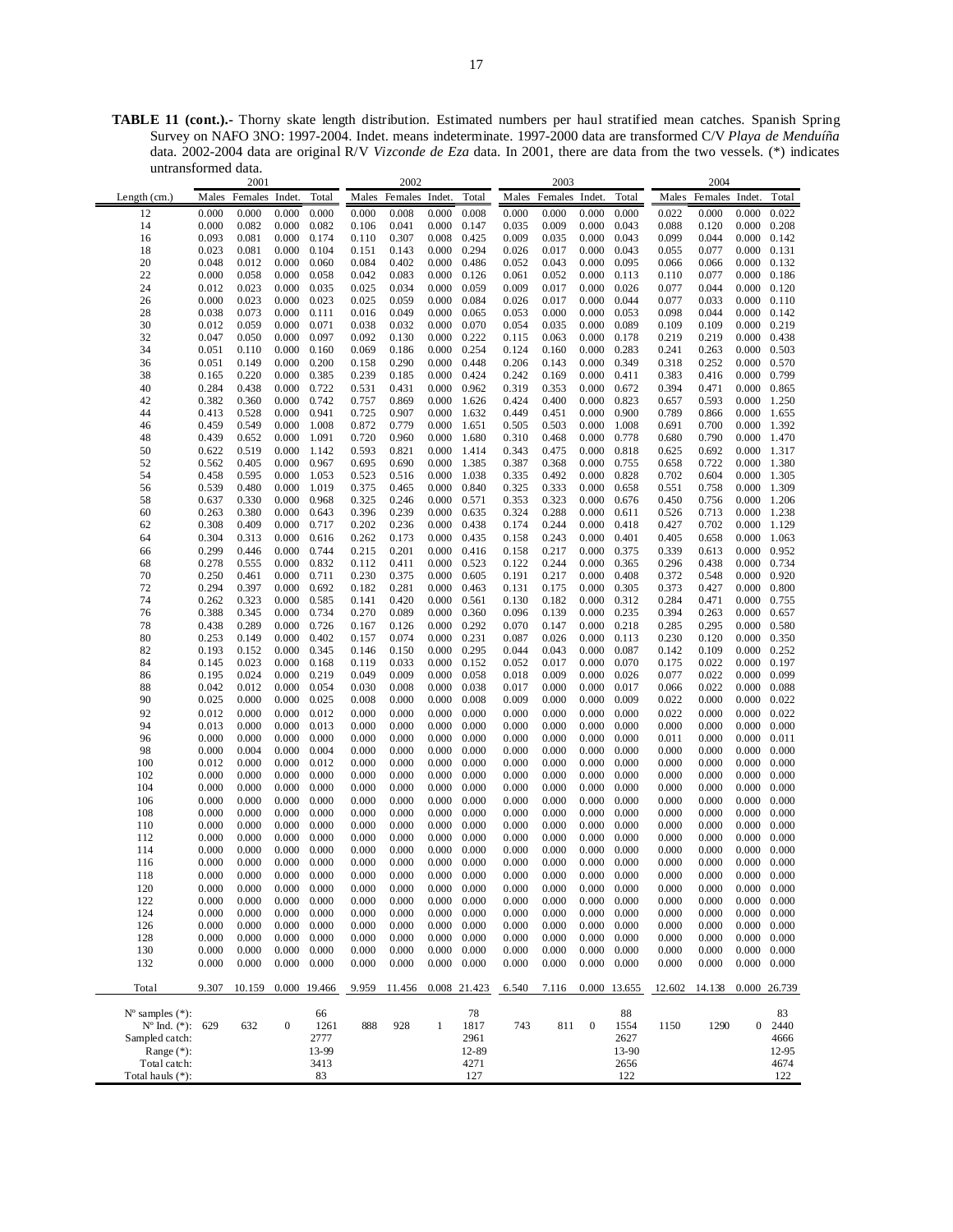**TABLE 12.-** Swept area, number of hauls and White hake mean catch (kg) and SD (\*\*) by stratum. Spanish Spring Surveys on NAFO Div. 3NO: 2001-2004. Swept area in square miles. n.s. means strata not surveyed.

|         | 2001   |                   |                       |         |        | 2002           |                       |        |        |                | 2003                  |        |          | 2004 |                         |        |  |
|---------|--------|-------------------|-----------------------|---------|--------|----------------|-----------------------|--------|--------|----------------|-----------------------|--------|----------|------|-------------------------|--------|--|
|         | Swept  | Tow               | White hake White hake |         | Swept  | Tow            | White hake White hake |        | Swept  | Tow            | White hake White hake |        | Swept    | Tow  | White hake White hake   |        |  |
| Stratum | area   | number Mean catch |                       | SD      | area   |                | number Mean catch     | SD     | area   |                | number Mean catch     | SD     | area     |      | number Mean catch       | SD     |  |
| 353     | 0.0356 | 3                 | 1.04                  | 1.180   | 0.0476 | $\overline{4}$ | 0.05                  | 0.100  | 0.0334 | $\mathbf{3}$   | 0.00                  | 0.000  | 0.033750 |      | $\mathfrak{Z}$<br>0.00  | 0.000  |  |
| 354     | 0.0356 | $\overline{3}$    | 76.70                 | 117.298 | 0.0356 | 3              | 0.07                  | 0.115  | 0.0338 | 3              | 0.00                  | 0.000  | 0.034500 |      | 3<br>23.15              | 32.074 |  |
| 355     | 0.0233 | $\sqrt{2}$        | 131.95                | 135.128 | 0.0236 | $\overline{2}$ | 156.75                | 55.649 | 0.0229 | $\overline{2}$ | 31.24                 | 26.955 | 0.022875 |      | 2<br>14.95              | 15.203 |  |
| 356     | 0.0225 | $\overline{c}$    | 23.95                 | 12.092  | 0.0233 | $\overline{2}$ | 85.90                 | 90.651 | 0.0225 | 2              | 14.83                 | 9.935  | 0.022125 |      | 2<br>4.15               | 5.869  |  |
| 357     | 0.0124 | $\mathbf{2}$      | 1.75                  | 2.475   | 0.0240 | $\overline{c}$ | 0.00                  | 0.000  | 0.0229 | $\overline{2}$ | 2.25                  | 3.182  | 0.022875 |      | 2<br>0.90               | 1.273  |  |
| 358     | 0.0341 | 3                 | 0.43                  | 0.751   | 0.0345 | $\overline{3}$ | 0.17                  | 0.289  | 0.0338 | 3              | 0.40                  | 0.693  | 0.033000 |      | 3<br>12.02              | 20.597 |  |
| 359     | 0.0469 | $7\phantom{.0}$   | 16.50                 | 41.790  | 0.0686 | 6              | 0.00                  | 0.000  | 0.0791 | $\tau$         | 0.00                  | 0.000  | 0.079125 |      | $7\phantom{.0}$<br>0.00 | 0.000  |  |
| 360     | 0.2396 | 20                | 0.01                  | 0.022   | 0.2865 | 25             | 0.00                  | 0.000  | 0.2254 | 20             | 0.00                  | 0.000  | 0.231000 | 20   | 0.07                    | 0.172  |  |
| 374     | 0.0240 | $\overline{c}$    | 0.00                  | 0.000   | 0.0345 | 3              | 0.00                  | 0.000  | 0.0225 | $\overline{c}$ | 0.00                  | 0.000  | 0.023250 |      | $\overline{c}$<br>0.00  | 0.000  |  |
| 375     | 0.0244 | 3                 | 0.00                  | 0.000   | 0.0353 | $\overline{3}$ | 0.00                  | 0.000  | 0.0330 | 3              | 0.00                  | 0.000  | 0.033750 |      | 3<br>0.00               | 0.000  |  |
| 376     | 0.1200 | 10                | 0.00                  | 0.000   | 0.1140 | 10             | 0.00                  | 0.000  | 0.1125 | 10             | 0.00                  | 0.000  | 0.116625 | 10   | 0.00                    | 0.000  |  |
| 377     | 0.0229 | $\mathbf{2}$      | 0.00                  | 0.000   | 0.0229 | $\overline{2}$ | 0.00                  | 0.000  | 0.0225 | $\overline{c}$ | 0.00                  | 0.000  | 0.021750 |      | $\overline{c}$<br>0.00  | 0.000  |  |
| 378     | 0.0233 | $\sqrt{2}$        | 0.03                  | 0.042   | 0.0233 | $\overline{2}$ | 0.00                  | 0.000  | 0.0225 | $\overline{c}$ | 0.00                  | 0.000  | 0.022500 |      | 2<br>0.00               | 0.000  |  |
| 379     | 0.0225 | $\sqrt{2}$        | 0.00                  | 0.000   | 0.0229 | $\overline{c}$ | 0.02                  | 0.033  | 0.0229 | $\overline{2}$ | 0.00                  | 0.000  | 0.012375 |      | 0.00                    |        |  |
| 380     | 0.0236 | $\mathbf{2}$      | n.s.                  | n.s.    | 0.0225 | $\overline{c}$ | 0.00                  | 0.000  | 0.0229 | $\overline{2}$ | 0.00                  | 0.000  | 0.022125 |      | 2<br>0.04               | 0.049  |  |
| 381     | 0.0236 | $\sqrt{2}$        | n.s.                  | n.s.    | 0.0229 | $\sqrt{2}$     | 0.00                  | 0.000  | 0.0229 | $\overline{2}$ | 0.00                  | 0.000  | 0.022500 |      | 2<br>0.00               | 0.000  |  |
| 382     | 0.0499 | $\overline{4}$    | n.s.                  | n.s.    | 0.0341 | $\overline{3}$ | 0.00                  | 0.000  | 0.0454 | $\overline{4}$ | 0.00                  | 0.000  | 0.046125 |      | $\overline{4}$<br>0.00  | 0.000  |  |
| 721     | 0.0236 | $\overline{c}$    | 10.90                 | 2.828   | 0.0233 | $\overline{2}$ | 50.00                 | 6.223  | 0.0225 | $\overline{2}$ | 23.69                 | 27.280 | 0.022125 |      | $\overline{c}$<br>3.50  | 0.544  |  |
| 722     | 0.0218 | $\sqrt{2}$        | 21.75                 | 30.759  | 0.0236 | $\sqrt{2}$     | 18.20                 | 23.624 | 0.0221 | $\sqrt{2}$     | 28.08                 | 24.911 | 0.021750 |      | $\overline{2}$<br>1.29  | 1.824  |  |
| 723     | 0.0248 | $\sqrt{2}$        | 1.60                  | 2.263   | 0.0233 | $\overline{c}$ | 0.00                  | 0.000  | 0.0229 | $\overline{2}$ | 0.00                  | 0.000  | 0.022875 |      | $\sqrt{2}$<br>1.05      | 1.485  |  |
| 724     | 0.0233 | 3                 | 1.34                  | 1.404   | 0.0225 | $\overline{2}$ | 2.05                  | 0.071  | 0.0225 | $\overline{2}$ | 0.00                  | 0.000  | 0.021375 |      | $\overline{c}$<br>0.00  | 0.000  |  |
| 725     | 0.0210 | $\mathbf{1}$      | 0.00                  |         | 0.0225 | $\overline{2}$ | 0.00                  | 0.000  | 0.0229 | $\overline{c}$ | 0.00                  | 0.000  | 0.022500 |      | $\overline{2}$<br>0.00  | 0.000  |  |
| 726     | 0.0221 |                   | 0.00                  | $\sim$  | 0.0214 | $\overline{2}$ | 0.00                  | 0.000  | 0.0225 | $\overline{2}$ | 0.00                  | 0.000  | 0.022500 |      | $\sqrt{2}$<br>0.00      | 0.000  |  |
| 727     | 0.0210 | $\mathbf{2}$      | n.s.                  | n.s.    | 0.0233 | $\overline{c}$ | 0.00                  | 0.000  | 0.0218 | $\overline{2}$ | 0.00                  | 0.000  | 0.023250 |      | $\overline{c}$<br>0.00  | 0.000  |  |
| 728     | 0.0210 | $\sqrt{2}$        | n.s.                  | n.s.    | 0.0229 | $\overline{2}$ | 0.00                  | 0.000  | 0.0225 | $\overline{2}$ | 0.00                  | 0.000  | 0.018000 |      | $\overline{2}$<br>0.06  | 0.078  |  |
| 752     | 0.0206 | $\sqrt{2}$        | n.s.                  | n.s.    | 0.0116 | $\overline{1}$ | 0.00                  | 0.000  | 0.0229 | $\overline{2}$ | 0.00                  | 0.000  | 0.021375 |      | 2<br>0.00               | 0.000  |  |
| 753     | 0.0218 | $\mathbf{2}$      | n.s.                  | n.s.    | 0.0229 | $\overline{c}$ | 0.00                  | 0.000  | 0.0229 | $\overline{2}$ | 0.00                  | 0.000  | 0.021750 |      | $\overline{c}$<br>0.73  | 1.025  |  |
| 754     | 0.0195 | $\sqrt{2}$        | n.s.                  | n.s.    | 0.0341 | $\mathfrak{Z}$ | 0.00                  | 0.000  | 0.0218 | $\overline{c}$ | 0.00                  | 0.000  | 0.021375 |      | $\overline{2}$<br>0.00  | 0.000  |  |
| 755     | 0.0431 | $\overline{4}$    | n.s.                  | n.s.    | 0.0338 | 3              | 0.00                  | 0.000  | 0.0221 | $\overline{2}$ | 0.00                  | 0.000  | 0.031875 |      | 3<br>0.00               | 0.000  |  |
| 756     | 0.0203 |                   | 0.000                 | $\sim$  | 0.0229 | $\overline{2}$ | 0.00                  | 0.006  | 0.0221 | $\overline{2}$ | 0.00                  | 0.000  | 0.021750 |      | $\overline{2}$<br>0.00  | 0.000  |  |
| 757     | 0.0214 | $\sqrt{2}$        | n.s.                  | n.s.    | 0.0225 | $\overline{2}$ | 0.00                  | 0.000  | 0.0221 | $\overline{2}$ | 0.00                  | 0.000  | 0.021750 |      | $\mathbf{2}$<br>0.00    | 0.000  |  |
| 758     | 0.0210 | $\overline{c}$    | n.s.                  | n.s.    | 0.0225 | $\sqrt{2}$     | 0.00                  | 0.000  | 0.0221 | $\overline{2}$ | 0.00                  | 0.000  | 0.021375 |      | $\overline{2}$<br>0.00  | 0.000  |  |
| 759     | 0.0210 | $\mathbf{2}$      | n.s.                  | n.s.    | 0.0225 | $\overline{2}$ | 0.00                  | 0.000  | 0.0113 | 1              | 0.00                  |        | 0.021375 |      | 2<br>0.00               | 0.000  |  |
| 760     | 0.0210 | $\sqrt{2}$        | 0.000                 | 0.000   | 0.0229 | $\sqrt{2}$     | 0.00                  | 0.000  | 0.0218 | $\overline{c}$ | 0.00                  | 0.000  | 0.022125 |      | $\sqrt{2}$<br>0.00      | 0.000  |  |
| 761     | 0.0221 | $\overline{c}$    | 0.000                 | 0.000   | 0.0225 | $\overline{c}$ | 0.00                  | 0.000  | 0.0225 | $\overline{2}$ | 0.00                  | 0.000  | 0.022125 |      | 2<br>0.00               | 0.000  |  |
| 762     | 0.0203 | $\mathbf{1}$      | 0.000                 |         | 0.0225 | 2              | 0.00                  | 0.000  | 0.0225 | $\overline{2}$ | 0.00                  | 0.000  | 0.023250 |      | $\overline{2}$<br>0.00  | 0.000  |  |
| 763     | 0.0416 | 3                 | n.s.                  | n.s.    | 0.0225 | $\sqrt{2}$     | 0.00                  | 0.000  | 0.0311 | 3              | 0.00                  | 0.000  | 0.032625 |      | 3<br>0.00               | 0.000  |  |
| 764     | 0.0218 | $\mathbf{2}$      | 0.000                 | 0.000   | 0.0236 | $\overline{2}$ | 0.00                  | 0.000  | 0.0221 | $\overline{2}$ | 3.78                  | 4.236  | 0.022875 |      | 2<br>0.00               | 0.000  |  |
| 765     | 0.0203 |                   | 0.000                 |         | 0.0236 | $\overline{2}$ | 1.65                  | 2.333  | 0.0113 |                | 0.00                  |        | 0.022500 |      | $\overline{2}$<br>0.00  | 0.000  |  |
| 766     | 0.0214 | $\sqrt{2}$        | n.s.                  | n.s.    | 0.0233 | $\overline{2}$ | 0.00                  | 0.000  | 0.0225 | $\overline{2}$ | 0.00                  | 0.000  | 0.022500 |      | 2<br>0.00               | 0.000  |  |
| 767     | 0.0210 | $\overline{2}$    | n.s.                  | n.s.    | 0.0225 | $\overline{2}$ | 0.00                  | 0.000  | 0.0229 | $\overline{2}$ | 0.00                  | 0.000  | 0.021750 |      | $\overline{2}$<br>0.00  | 0.000  |  |

$$
(**) SD = \frac{\sum (x_i - \overline{x})}{n - 1}
$$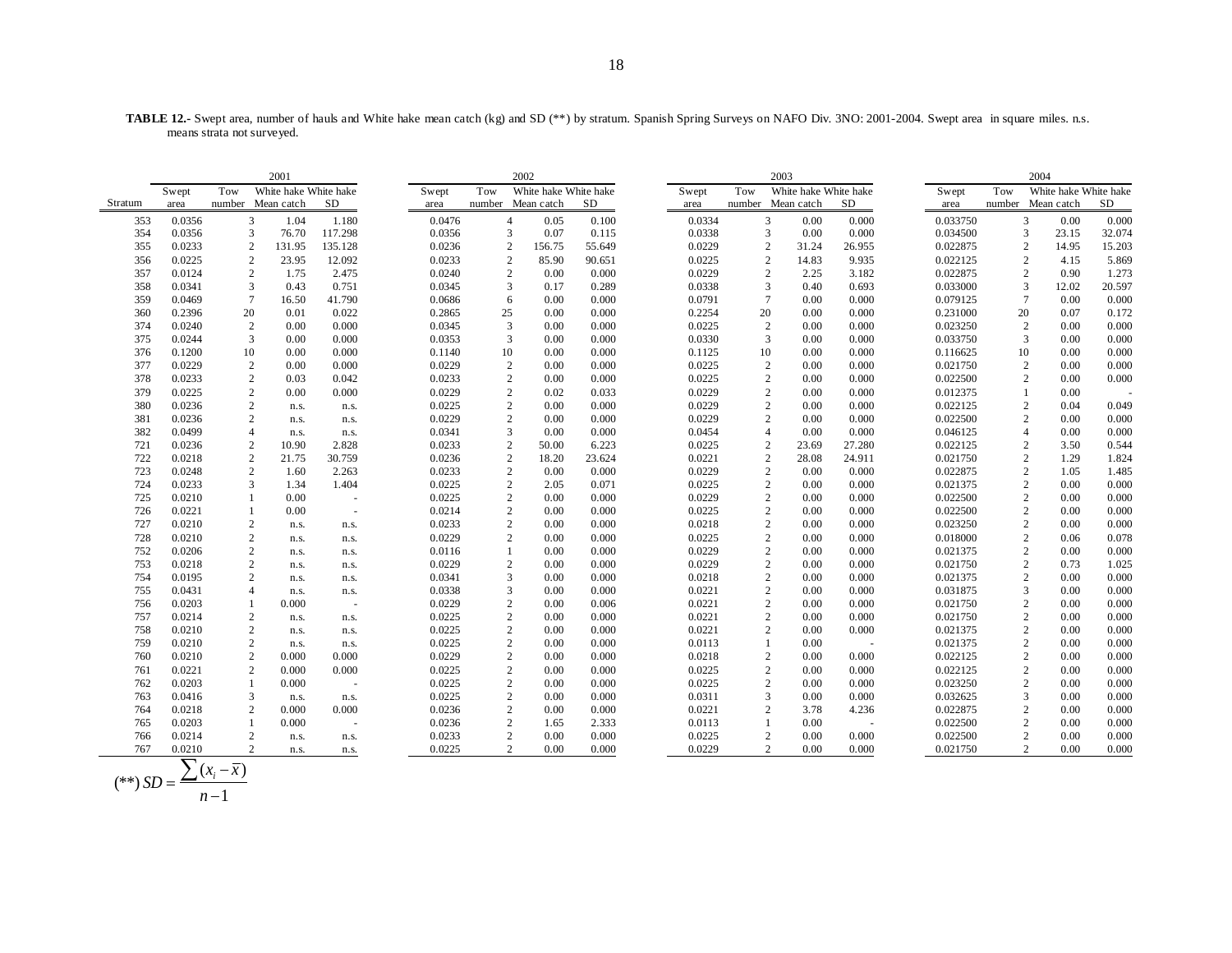| Stratum      | 2001     | 2002     | 2003    | 2004     |
|--------------|----------|----------|---------|----------|
| 353          | 279.76   | 13.45    | 0.00    | 0.00     |
| 354          | 18868.20 | 16.40    | 0.00    | 5694.08  |
| 355          | 9764.30  | 11599.50 | 2311.76 | 1106.30  |
| 356          | 1125.65  | 4037.30  | 696.78  | 195.05   |
| 357          | 287.00   | 0.00     | 369.00  | 147.60   |
| 358          | 97.50    | 37.50    | 90.00   | 2703.75  |
| 359          | 6946.50  | 0.00     | 0.00    | 0.00     |
| 360          | 13.92    | 0.00     | 0.00    | 201.77   |
| 374          | 0.00     | 0.00     | 0.00    | 0.00     |
| 375          | 0.00     | 0.00     | 0.00    | 0.00     |
| 376          | 0.00     | 0.00     | 0.00    | 0.00     |
| 377          | 0.00     | 0.00     | 0.00    | 0.00     |
| 378          | 4.17     | 0.00     | 0.00    | 0.00     |
| 379          | 0.00     | 2.44     | 0.00    | 0.00     |
| 380          | n.s.     | 0.00     | 0.00    | 3.36     |
| 381          | n.s.     | 0.00     | 0.00    | 0.00     |
| 382          | n.s.     | 0.00     | 0.00    | 0.00     |
| 721          | 708.50   | 3250.00  | 1539.85 | 227.18   |
| 722          | 1827.00  | 1528.38  | 2358.30 | 108.36   |
| 723          | 248.00   | 0.00     | 0.00    | 162.75   |
| 724          | 166.16   | 254.20   | 0.00    | 0.00     |
| 725          | 0.00     | 0.00     | 0.00    | 0.00     |
| 726          | 0.00     | 0.00     | 0.00    | 0.00     |
| 727          | n.s.     | 0.00     | 0.00    | 0.00     |
| 728          | n.s.     | 0.00     | 0.00    | 4.29     |
| 752          | n.s.     | 0.00     | 0.00    | 0.00     |
| 753          | n.s.     | 0.00     | 0.00    | 100.05   |
| 754          | n.s.     | 0.00     | 0.00    | 0.00     |
| 755          | n.s.     | 0.00     | 0.00    | 0.00     |
| 756          | 0.00     | 0.45     | 0.00    | 0.00     |
| 757          | n.s.     | 0.00     | 0.00    | 0.00     |
| 758          | n.s.     | 0.00     | 0.00    | 0.00     |
| 759          | n.s.     | 0.00     | 0.00    | 0.00     |
| 760          | 0.00     | 0.00     | 0.00    | 0.00     |
| 761          | 0.00     | 0.00     | 0.00    | 0.00     |
| 762          | 0.00     | 0.00     | 0.00    | 0.00     |
| 763          | n.s.     | 0.00     | 0.00    | 0.00     |
| 764          | 0.00     | 0.00     | 377.50  | 0.00     |
| 765          | 0.00     | 204.60   | 0.00    | 0.00     |
| 766          | n.s.     | 0.00     | 0.00    | 0.00     |
| 767          | n.s.     | 0.00     | 0.00    | 0.00     |
| <b>TOTAL</b> | 40336.66 | 20944.22 | 7743.19 | 10654.53 |
| $(\bar{Y})$  | 5.13     | 2.03     | 0.75    | 1.03     |
| S.D.         | 1.87     | 0.43     | 0.24    | 0.52     |

**TABLE 13.-** Stratified mean catches (Kg) by stratum and year and SD by year of White hake (2001-2004). n.s. means strata not surveyed.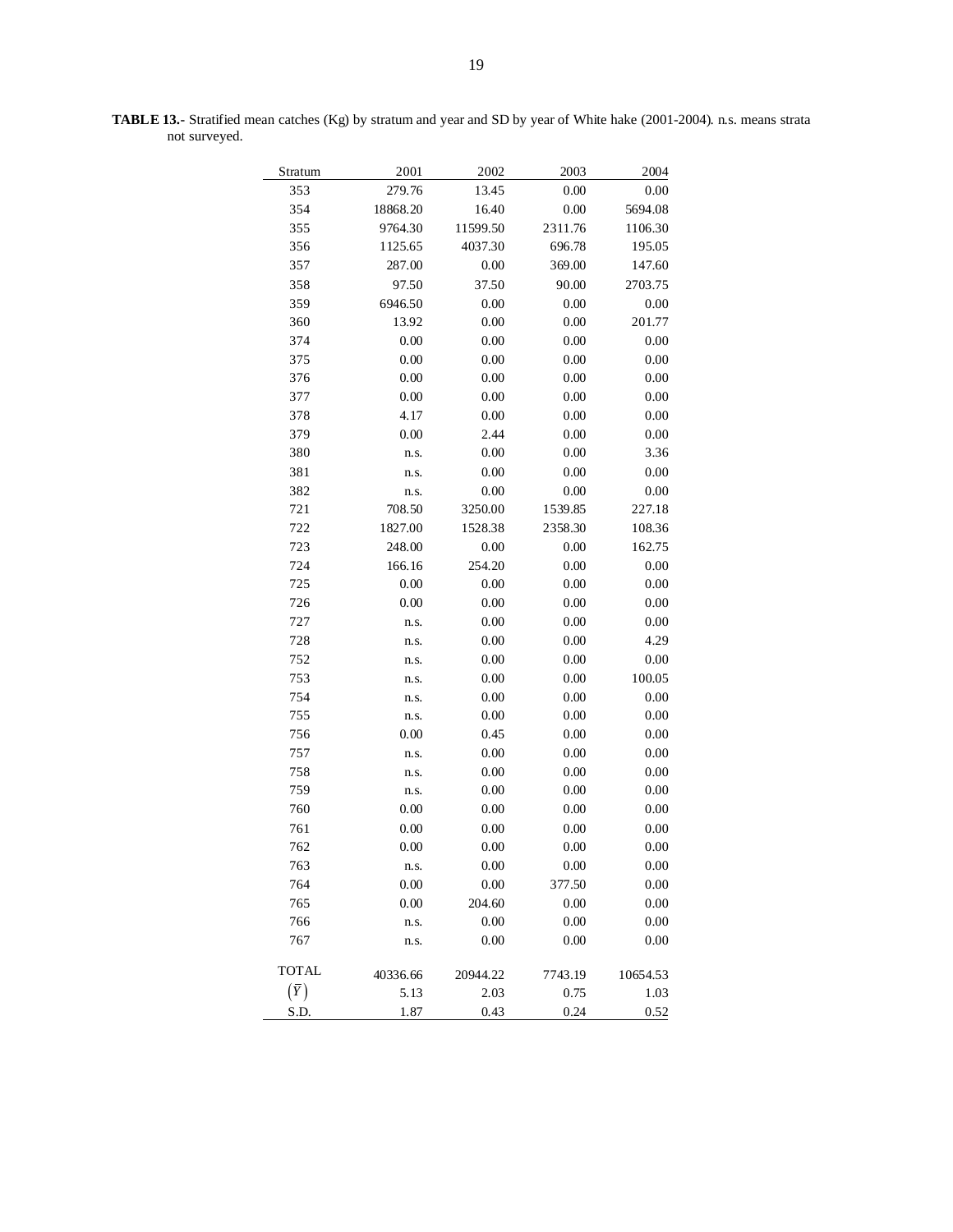| Stratum      | 2001             | 2002             | 2003             | 2004             |
|--------------|------------------|------------------|------------------|------------------|
| 353          | 25               | 1                | $\overline{0}$   | $\overline{0}$   |
| 354          | 1677             | $\mathbf{1}$     | $\boldsymbol{0}$ | 495              |
| 355          | 814              | 982              | 202              | 97               |
| 356          | 94               | 347              | 62               | 18               |
| 357          | 24               | $\boldsymbol{0}$ | 32               | 13               |
| 358          | 8                | 3                | 8                | 246              |
| 359          | 606              | $\boldsymbol{0}$ | $\boldsymbol{0}$ | $\boldsymbol{0}$ |
| 360          | $\,1$            | $\overline{0}$   | $\overline{0}$   | 17               |
| 374          | $\overline{0}$   | $\boldsymbol{0}$ | $\boldsymbol{0}$ | $\boldsymbol{0}$ |
| 375          | $\overline{0}$   | $\overline{0}$   | $\overline{0}$   | $\boldsymbol{0}$ |
| 376          | $\boldsymbol{0}$ | $\overline{0}$   | $\boldsymbol{0}$ | $\boldsymbol{0}$ |
| 377          | $\boldsymbol{0}$ | $\boldsymbol{0}$ | $\boldsymbol{0}$ | 0                |
| 378          | $\boldsymbol{0}$ | $\overline{0}$   | $\overline{0}$   | $\boldsymbol{0}$ |
| 379          | $\overline{0}$   | $\overline{0}$   | $\boldsymbol{0}$ | $\boldsymbol{0}$ |
| 380          | $\boldsymbol{0}$ | $\boldsymbol{0}$ | $\boldsymbol{0}$ | 0                |
| 381          | $\boldsymbol{0}$ | $\boldsymbol{0}$ | $\boldsymbol{0}$ | $\boldsymbol{0}$ |
| 382          | $\boldsymbol{0}$ | $\boldsymbol{0}$ | $\boldsymbol{0}$ | $\boldsymbol{0}$ |
| 721          | 57               | 280              | 137              | 21               |
| 722          | 157              | 129              | 213              | 10               |
| 723          | 21               | $\boldsymbol{0}$ | $\boldsymbol{0}$ | 14               |
| 724          | 15               | 23               | $\overline{0}$   | $\boldsymbol{0}$ |
| 725          | $\overline{0}$   | $\boldsymbol{0}$ | $\boldsymbol{0}$ | $\boldsymbol{0}$ |
| 726          | $\boldsymbol{0}$ | $\boldsymbol{0}$ | $\boldsymbol{0}$ | $\boldsymbol{0}$ |
| 727          | $\boldsymbol{0}$ | $\boldsymbol{0}$ | $\boldsymbol{0}$ | $\boldsymbol{0}$ |
| 728          | $\boldsymbol{0}$ | $\boldsymbol{0}$ | $\boldsymbol{0}$ | $\boldsymbol{0}$ |
| 752          | $\boldsymbol{0}$ | $\overline{0}$   | $\boldsymbol{0}$ | $\boldsymbol{0}$ |
| 753          | $\boldsymbol{0}$ | $\boldsymbol{0}$ | $\boldsymbol{0}$ | 9                |
| 754          | $\boldsymbol{0}$ | $\overline{0}$   | $\overline{0}$   | $\overline{0}$   |
|              |                  |                  |                  |                  |
| 755          | $\boldsymbol{0}$ | $\boldsymbol{0}$ | $\boldsymbol{0}$ | $\boldsymbol{0}$ |
| 756          | $\boldsymbol{0}$ | $\boldsymbol{0}$ | $\boldsymbol{0}$ | $\boldsymbol{0}$ |
| 757          | $\overline{0}$   | $\overline{0}$   | $\overline{0}$   | $\overline{0}$   |
| 758          | $\boldsymbol{0}$ | $\boldsymbol{0}$ | $\boldsymbol{0}$ | $\boldsymbol{0}$ |
| 759          | 0                | $\overline{0}$   | $\boldsymbol{0}$ | 0                |
| 760          | $\boldsymbol{0}$ | $\overline{0}$   | $\overline{0}$   | $\boldsymbol{0}$ |
| 761          | $\boldsymbol{0}$ | $\boldsymbol{0}$ | $\boldsymbol{0}$ | $\boldsymbol{0}$ |
| 762          | $\boldsymbol{0}$ | $\overline{0}$   | $\boldsymbol{0}$ | $\boldsymbol{0}$ |
| 763          | $\overline{0}$   | $\overline{0}$   | $\boldsymbol{0}$ | $\boldsymbol{0}$ |
| 764          | 0                | $\boldsymbol{0}$ | 34               | 0                |
| 765          | $\boldsymbol{0}$ | 17               | $\overline{0}$   | $\boldsymbol{0}$ |
| 766          | $\boldsymbol{0}$ | $\boldsymbol{0}$ | $\boldsymbol{0}$ | $\boldsymbol{0}$ |
| 767          | $\overline{0}$   | $\boldsymbol{0}$ | $\overline{0}$   | $\overline{0}$   |
| <b>TOTAL</b> | 3498             | 1784             | 688              | 940              |
| S.D.         | 1107             | 389              | 224              | 464              |

**TABLE 14.-** Survey estimates (by the swept area method) of White hake biomass (t) and SD by stratum and year on NAFO Div. 3NO. n.s. means stratum not surveyed.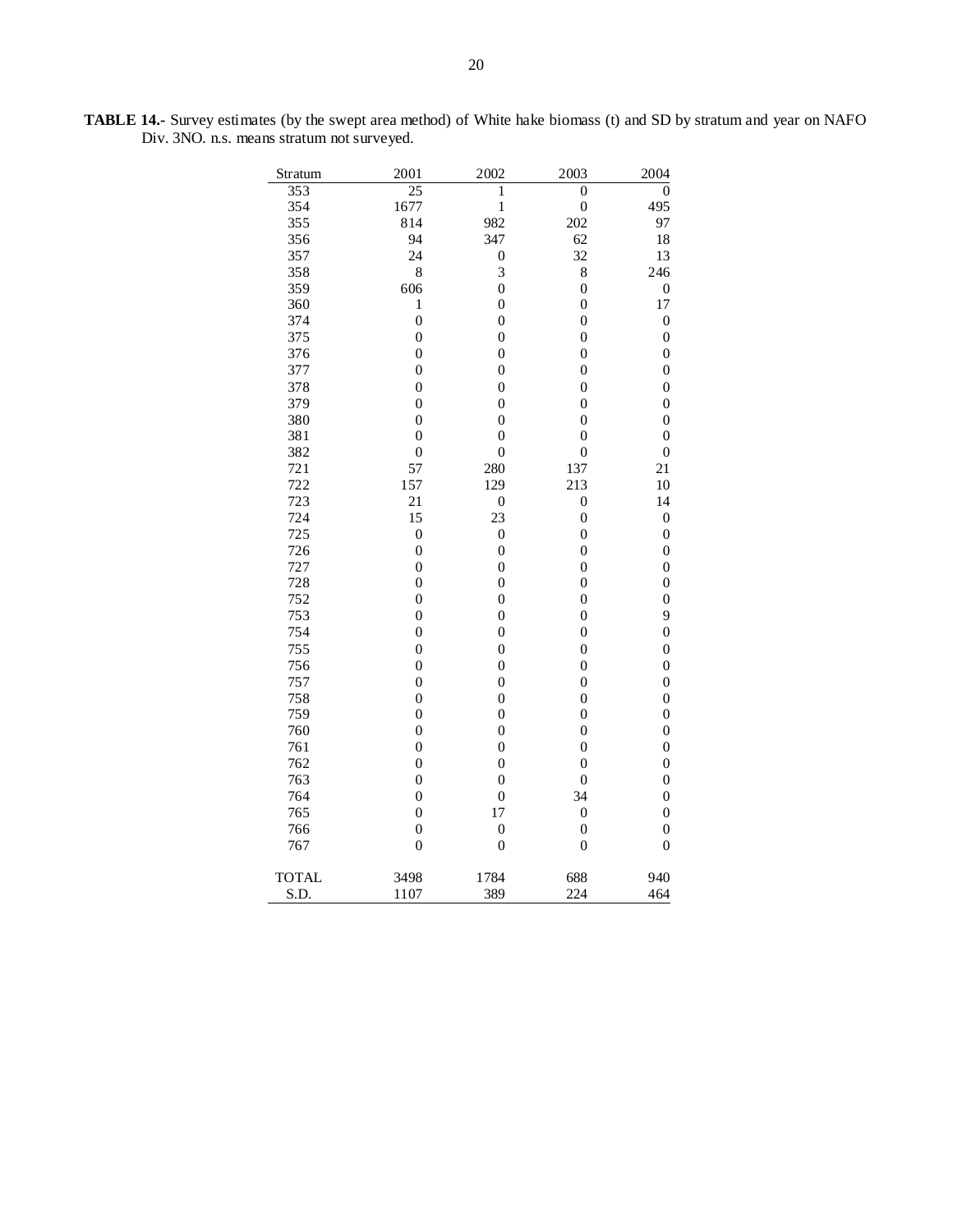**TABLE 15.-** Length weight relationships in the calculation of White hake biomass. The equation is Spanish Spring Surveys on NAFO Div. 3NO: 2002-2004. To calculate the parameters for the indeterminate individuals, we used the total data (males + females + indeterminate individuals).

|         |              | 2002            | 2003            | 2004            |
|---------|--------------|-----------------|-----------------|-----------------|
| Males   | a            | 0.0018          | 0.0045          | 0.0043          |
|         |              | $Error = 0.234$ | $Error = 0.243$ | $Error = 0.237$ |
|         | $\mathbf{h}$ | 3.3586          | 3.1161          | 3.1313          |
|         |              | $Error = 0.060$ | $Error = 0.062$ | $Error = 0.063$ |
|         |              | $R2 = 0.991$    | $R2 = 0.992$    | $R2 = 0.992$    |
|         |              | $N = 107$       | $N = 73$        | $N = 41$        |
| Females | a            | 0.0027          | 0.0013          | 0.0037          |
|         |              | $Error = 0.221$ | $Error = 0.465$ | $Error = 0.202$ |
|         | $\mathbf b$  | 3.2537          | 3.4264          | 3.1960          |
|         |              | $Error = 0.056$ | $Error = 0.115$ | $Error = 0.056$ |
|         |              | $R2 = 0.992$    | $R2 = 0.977$    | $R2 = 0.995$    |
|         |              | $N = 61$        | $N = 51$        | $N = 32$        |
| Indet.  | a            | 0.0025          | 0.0026          | 0.0048          |
|         |              | $Error = 0.152$ | $Error = 0.254$ | $Error = 0.127$ |
|         | h            | 3.2731          | 3.2565          | 3.1208          |
|         |              | $Error = 0.039$ | $Error = 0.064$ | $Error = 0.035$ |
|         |              | $R2 = 0.995$    | $R2 = 0.989$    | $R2 = 0.997$    |
|         |              | $N = 168$       | $N = 125$       | $N = 91$        |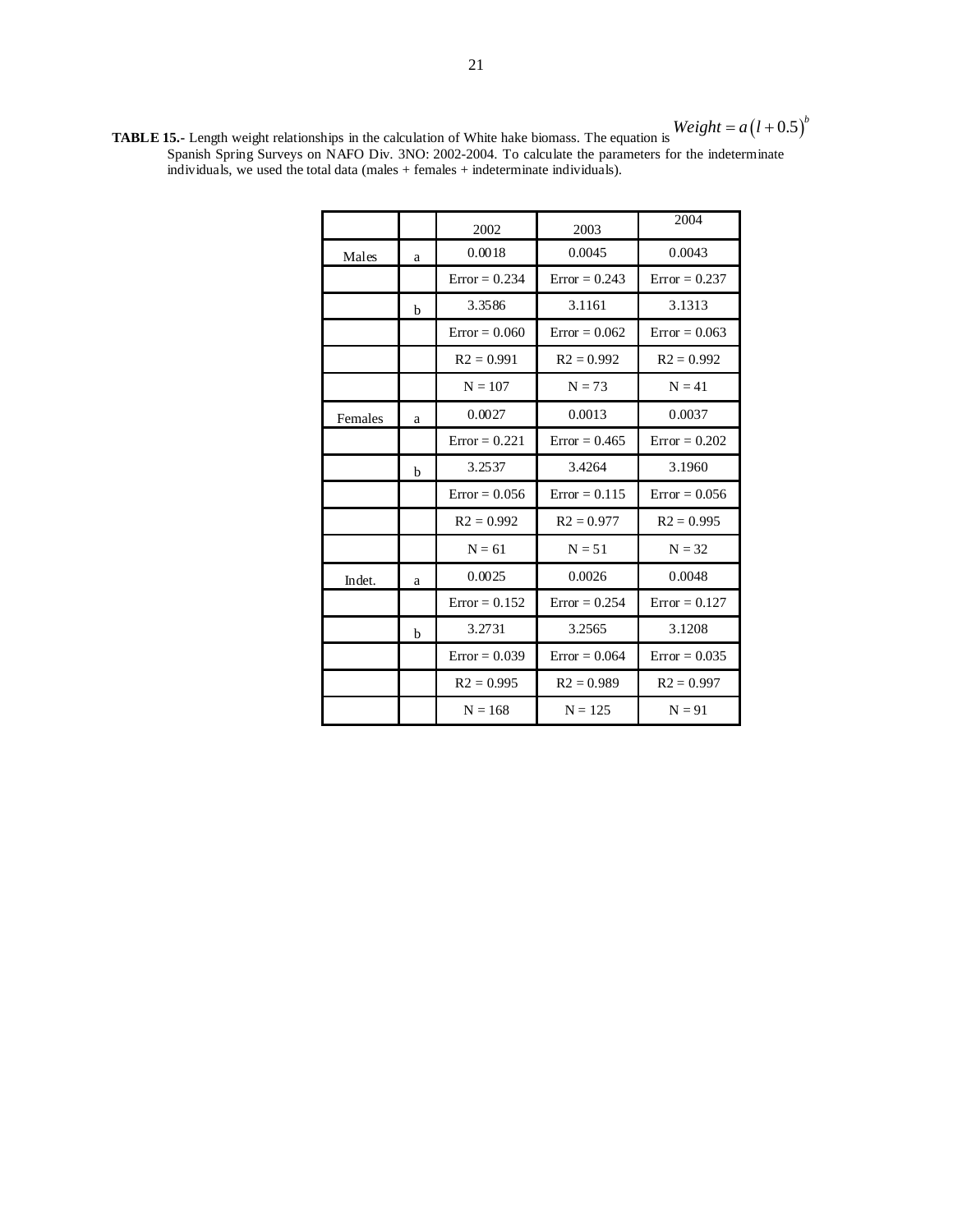**TABLE 16.-** White hake length distribution per haul mean catches by sex and year. Number per stratified mean catches. Spanish Spring Survey on NAFO 3NO: 2001-2004. Indet. means indeterminate.

|                | 2001           |                |                                    | 2002                |                |                |                                            | 2003                |                |                |                     | 2004                |                |                |                                    |                     |
|----------------|----------------|----------------|------------------------------------|---------------------|----------------|----------------|--------------------------------------------|---------------------|----------------|----------------|---------------------|---------------------|----------------|----------------|------------------------------------|---------------------|
| Length (cm.)   | Males          | Females        | Indet.                             | Total               | Males          | Females        | Indet.                                     | Total               | Males          | Females        | Indet.              | Total               | Males          | Females        | Indet.                             | Total               |
| 10             | 0.000          | 0.000          |                                    | $0.010$ $0.010$     | 0.000          | 0.000          | 0.000                                      | 0.000               | 0.000          | 0.000          | 0.000               | 0.000               | 0.000          | 0.000          | 0.000                              | 0.000               |
| 12             | 0.000          | 0.000          | $0.000 \quad 0.000$                |                     | 0.003          | 0.000          | $0.000 \quad 0.003$                        |                     | 0.000          | 0.000          |                     | $0.000 \quad 0.000$ | 0.000          | 0.000          |                                    | $0.000 \quad 0.000$ |
| 14             | 0.010          | 0.023          | 0.000 0.033                        |                     | 0.000          | 0.000          | $0.000 \quad 0.000$                        |                     | 0.000          | 0.000          | $0.000 \quad 0.000$ |                     | 0.000          | 0.000          |                                    | $0.000 \quad 0.000$ |
| 16             | 0.028          | 0.010          | 0.000 0.039                        |                     | 0.006          | 0.000          | $0.000 \quad 0.006$                        |                     | 0.000          | 0.000          |                     | $0.000 \quad 0.000$ | 0.000          | 0.022          | $0.000 \quad 0.022$                |                     |
| 18             | 0.042          | 0.021          | $0.000 \quad 0.063$                |                     | 0.006          | 0.006          |                                            | $0.000 \quad 0.012$ | 0.000          | 0.000          | $0.000 \quad 0.000$ |                     | 0.022          | 0.029          | $0.000 \quad 0.051$                |                     |
| 20             | 0.080          | 0.039          | $0.000 \quad 0.119$                |                     | 0.000          | 0.000          | $0.000 \quad 0.000$                        |                     | 0.000          | 0.000          |                     | $0.000 \quad 0.000$ | 0.022          | 0.043          | $0.000 \quad 0.065$                |                     |
| 22             | 0.052          | 0.041          | 0.000 0.093                        |                     | 0.000          | 0.000          | $0.000 \quad 0.000$                        |                     | 0.000          | 0.004          | 0.000 0.004         |                     | 0.043          | 0.036          |                                    | $0.000$ $0.080$     |
| 24             | 0.059          | 0.041          | $0.000 \quad 0.101$                |                     | 0.000          | 0.000          | $0.000 \quad 0.000$                        |                     | 0.000          | 0.000          | $0.000 \quad 0.000$ |                     | 0.007          | 0.022          | 0.000 0.029                        |                     |
| 26             | 0.056          | 0.039          | 0.000 0.095                        |                     | 0.000          | 0.000          | $0.000 \quad 0.000$                        |                     | 0.012          | 0.004          | 0.000 0.015         |                     | 0.000          | 0.007          | 0.000 0.007                        |                     |
| 28             | 0.181          | 0.103          | 0.000 0.285                        |                     | 0.000          | 0.000          | $0.000 \quad 0.000$                        |                     | 0.004          | 0.004          | 0.000               | 0.008               | 0.000          | 0.000          |                                    | $0.000 \quad 0.000$ |
| 30             | 0.340          | 0.157          | 0.000 0.497                        |                     | 0.000          | 0.000          | $0.000 \quad 0.000$                        |                     | 0.000          | 0.000          | $0.000 \quad 0.000$ |                     | 0.000          | 0.000          | $0.000 \quad 0.000$                |                     |
| 32             | 1.008          | 0.562          | 0.000 1.570                        |                     | 0.007          | 0.000          | $0.000 \quad 0.007$                        |                     | 0.004          | 0.004          | $0.000 \quad 0.008$ |                     | 0.000          | 0.000          | $0.000 \quad 0.000$                |                     |
| 34             | 0.896          | 0.767          | 0.000                              | 1.663               | 0.007          | 0.003          | $0.000 \quad 0.010$                        |                     | 0.000          | 0.004          | 0.000               | 0.004               | 0.000          | 0.000          | 0.000                              | 0.000               |
| 36             | 0.543          | 0.724          | 0.000 1.266                        |                     | 0.032          | 0.019          | $0.000 \quad 0.052$                        |                     | 0.004          | 0.000          | $0.000 \quad 0.004$ |                     | 0.000          | 0.007          | 0.000 0.007                        |                     |
| 38             | 0.312          | 0.453          | 0.000 0.765                        |                     | 0.133          | 0.013          |                                            | $0.000 \quad 0.146$ | 0.000          | 0.004          | $0.000 \quad 0.004$ |                     | 0.000          | 0.000          |                                    | $0.000 \quad 0.000$ |
| 40             | 0.108          | 0.124          | $0.000 \quad 0.232$                |                     | 0.270          | 0.133          | $0.000 \quad 0.403$                        |                     | 0.000          | 0.000          | $0.000 \quad 0.000$ |                     | 0.000          | 0.000          | $0.000 \quad 0.000$                |                     |
| 42             | 0.101          | 0.096          | $0.000 \quad 0.198$                |                     | 0.336          | 0.212          | 0.000 0.548                                |                     | 0.012          | 0.015          | $0.000 \quad 0.027$ |                     | 0.000          | 0.000          | $0.000 \quad 0.000$                |                     |
| 44             | 0.137          | 0.041          | 0.000 0.178                        |                     | 0.230          | 0.186          | $0.000 \quad 0.416$                        |                     | 0.035          | 0.004          | 0.000 0.038         |                     | 0.000          | 0.000          | $0.000 \quad 0.000$                |                     |
| 46             | 0.067          | 0.068          | $0.000 \quad 0.135$                |                     | 0.094          | 0.161          | $0.000 \quad 0.255$                        |                     | 0.084          | 0.012          |                     | $0.000 \quad 0.096$ | 0.000          | 0.000          |                                    | $0.000 \quad 0.000$ |
| 48             | 0.064          | 0.067          | $0.000 \quad 0.132$                |                     | 0.057          | 0.078          | $0.000 \quad 0.135$                        |                     | 0.081          | 0.031          | 0.000               | 0.111               | 0.043          | 0.000          | $0.000 \quad 0.043$                |                     |
| 50             | 0.098          | 0.039          | 0.000 0.137                        |                     | 0.051          | 0.075          | 0.000 0.127                                |                     | 0.042          | 0.046          | $0.000 \quad 0.088$ |                     | 0.051          | 0.000          | $0.000 \quad 0.051$                |                     |
| 52             | 0.109          | 0.097          | 0.000 0.207                        |                     | 0.056          | 0.034          | $0.000 \quad 0.090$                        |                     | 0.061          | 0.031          | $0.000 \quad 0.092$ |                     | 0.051          | 0.022          | 0.000 0.072                        |                     |
| 54             | 0.088          | 0.023          | $0.000 \quad 0.111$                |                     | 0.052          | 0.049          | $0.000 \quad 0.101$                        |                     | 0.015          | 0.027          | $0.000 \quad 0.042$ |                     | 0.036          | 0.014          | $0.000 \quad 0.051$                |                     |
| 56             | 0.065          | 0.028          | 0.000 0.093                        |                     | 0.026          | 0.029          | $0.000 \quad 0.055$                        |                     | 0.012          | 0.027          |                     | $0.000 \quad 0.038$ | 0.051          | 0.014          | $0.000 \quad 0.065$                |                     |
| 58             | 0.028          | 0.028          |                                    | $0.000 \quad 0.056$ | 0.023          | 0.010          | 0.000 0.033                                |                     | 0.004          | 0.031          |                     | 0.000 0.035         | 0.022          | 0.029          | 0.000 0.051                        |                     |
| 60<br>62       | 0.038<br>0.026 | 0.031<br>0.027 | 0.000 0.069<br>$0.000 \quad 0.052$ |                     | 0.045<br>0.007 | 0.021<br>0.010 | $0.000 \quad 0.065$<br>0.000 0.017         |                     | 0.000<br>0.004 | 0.015<br>0.004 | $0.000 \quad 0.008$ | $0.000 \quad 0.015$ | 0.022<br>0.022 | 0.029<br>0.022 | $0.000 \quad 0.051$<br>0.000 0.043 |                     |
| 64             | 0.021          |                | 0.000 0.034                        |                     |                |                |                                            |                     |                |                |                     | $0.000 \quad 0.012$ | 0.007          | 0.036          | $0.000 \quad 0.043$                |                     |
|                | 0.021          | 0.014          | 0.000 0.033                        |                     | 0.019          | 0.017          | $0.000 \quad 0.036$<br>$0.000 \quad 0.010$ |                     | 0.000          | 0.012<br>0.000 | $0.000 \quad 0.012$ |                     | 0.007          | 0.065          | 0.000 0.072                        |                     |
| 66<br>68       | 0.013          | 0.013<br>0.033 | $0.000 \quad 0.046$                |                     | 0.010<br>0.010 | 0.000<br>0.013 | $0.000 \quad 0.023$                        |                     | 0.012<br>0.004 | 0.008          | $0.000 \quad 0.012$ |                     | 0.007          | 0.014          | $0.000 \quad 0.022$                |                     |
| 70             | 0.019          | 0.016          | $0.000 \quad 0.035$                |                     | 0.009          | 0.007          | $0.000 \quad 0.016$                        |                     | 0.004          | 0.004          |                     | $0.000 \quad 0.008$ | 0.014          | 0.007          | $0.000 \quad 0.022$                |                     |
| 72             | 0.000          | 0.000          | $0.000 \quad 0.000$                |                     | 0.003          | 0.009          | $0.000 \quad 0.013$                        |                     | 0.000          | 0.000          | 0.000               | 0.000               | 0.000          | 0.000          | $0.000 \quad 0.000$                |                     |
| 74             | 0.000          | 0.010          | $0.000 \quad 0.010$                |                     | 0.000          | 0.000          | $0.000 \quad 0.000$                        |                     | 0.000          | 0.008          |                     | $0.000 \quad 0.008$ | 0.000          | 0.007          | 0.000 0.007                        |                     |
| 76             | 0.000          | 0.008          | $0.000 \quad 0.008$                |                     | 0.000          | 0.000          | $0.000 \quad 0.000$                        |                     | 0.000          | 0.000          | 0.000               | 0.000               | 0.000          | 0.000          | $0.000 \quad 0.000$                |                     |
| 78             | 0.000          | 0.010          | $0.000 \quad 0.010$                |                     | 0.000          | 0.000          | $0.000 \quad 0.000$                        |                     | 0.000          | 0.004          | $0.000 \quad 0.004$ |                     | 0.000          | 0.000          | $0.000 \quad 0.000$                |                     |
| 80             | 0.000          | 0.008          | $0.000 \quad 0.008$                |                     | 0.000          | 0.003          | $0.000 \quad 0.003$                        |                     | 0.000          | 0.004          | $0.000 \quad 0.004$ |                     | 0.000          | 0.000          | $0.000 \quad 0.000$                |                     |
| 82             | 0.000          | 0.023          | $0.000 \quad 0.023$                |                     | 0.000          | 0.000          | $0.000 \quad 0.000$                        |                     | 0.000          | 0.000          | $0.000 \quad 0.000$ |                     | 0.000          | 0.000          |                                    | $0.000 \quad 0.000$ |
| 84             | 0.000          | 0.006          | $0.000 \quad 0.006$                |                     | 0.000          | 0.000          | $0.000 \quad 0.000$                        |                     | 0.000          | 0.000          |                     | $0.000 \quad 0.000$ | 0.000          | 0.000          | $0.000 \quad 0.000$                |                     |
| 86             | 0.000          | 0.000          | $0.000 \quad 0.000$                |                     | 0.000          | 0.000          | $0.000 \quad 0.000$                        |                     | 0.000          | 0.000          | $0.000 \quad 0.000$ |                     | 0.000          | 0.000          |                                    | $0.000 \quad 0.000$ |
| 88             | 0.000          | 0.006          |                                    | $0.000 \quad 0.006$ | 0.000          | 0.000          | $0.000 \quad 0.000$                        |                     | 0.000          | 0.000          | $0.000 \quad 0.000$ |                     | 0.000          | 0.000          |                                    | $0.000 \quad 0.000$ |
| Total          | 4.611          | 3.797          | 0.010 8.418                        |                     | 1.492          | 1.090          | 0.000 2.581                                |                     | 0.391          | 0.303          | 0.000 0.694         |                     | 0.427          | 0.427          | $0.000 \quad 0.855$                |                     |
|                |                |                |                                    |                     |                |                |                                            |                     |                |                |                     |                     |                |                |                                    |                     |
| $No$ samples:  |                |                |                                    | 12                  |                |                |                                            | 11                  |                |                |                     | 9                   |                |                |                                    | 11                  |
| N° Ind.:       | 427            | 328            | 1                                  | 756                 | 329            | 222            | $\mathbf{0}$                               | 551                 | 102            | 79             | $\boldsymbol{0}$    | 181                 | 59             | 59             | $\boldsymbol{0}$                   | 118                 |
| Sampled catch: |                |                |                                    | 401                 |                |                |                                            | 303                 |                |                |                     | 195                 |                |                |                                    | 144                 |
| Range:         |                |                |                                    | $10-89$             |                |                |                                            | 13-80               |                |                |                     | $22 - 80$           |                |                |                                    | 16-75               |
| Total catch:   |                |                |                                    | 738                 |                |                |                                            | 630                 |                |                |                     | 209                 |                |                |                                    | 160                 |
| Total hauls:   |                |                |                                    | 83                  |                |                |                                            | 125                 |                |                |                     | 122                 |                |                |                                    | 122                 |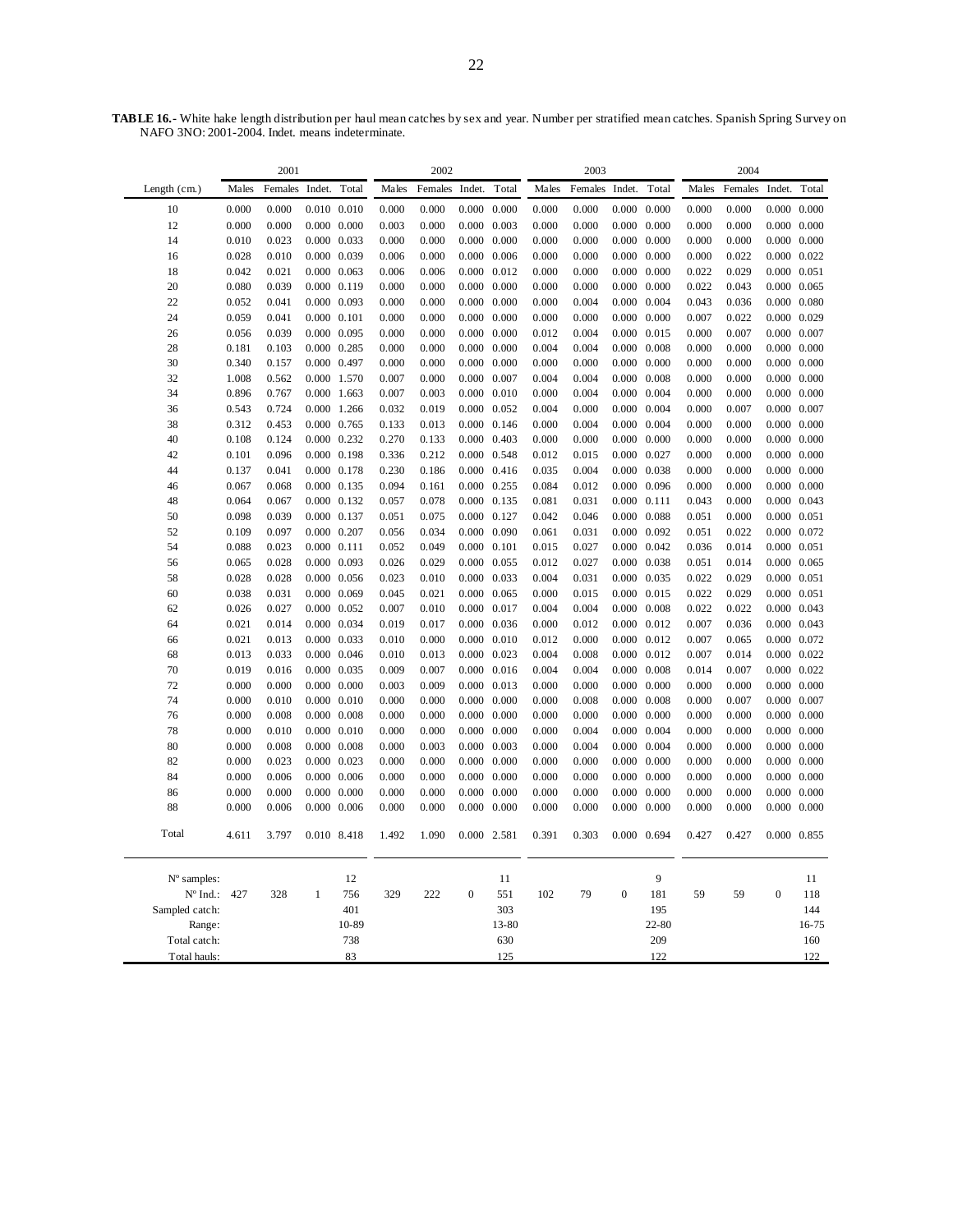

**FIGURE 1.-** Atlantic cod stratified mean catches in Kg and ±SD by year. Spanish Spring surveys on NAFO Div. 3NO: 1997-2004 (1997-2000 transformed data from C/V *Playa de Menduíña*; 2002-2004 original data from R/V *Vizconde de Eza*. In 2001, there are data from the two vessels).



**FIGURE 2.-** Atlantic cod biomass in tons and ±SD by year. Spanish Spring surveys on NAFO Div. 3NO: 1997-2004 (1997-2000 transformed data from C/V *Playa de Menduíña*; 2002-2004 original data from R/V *Vizconde de Eza*. In 2001, there are data from the two vessels).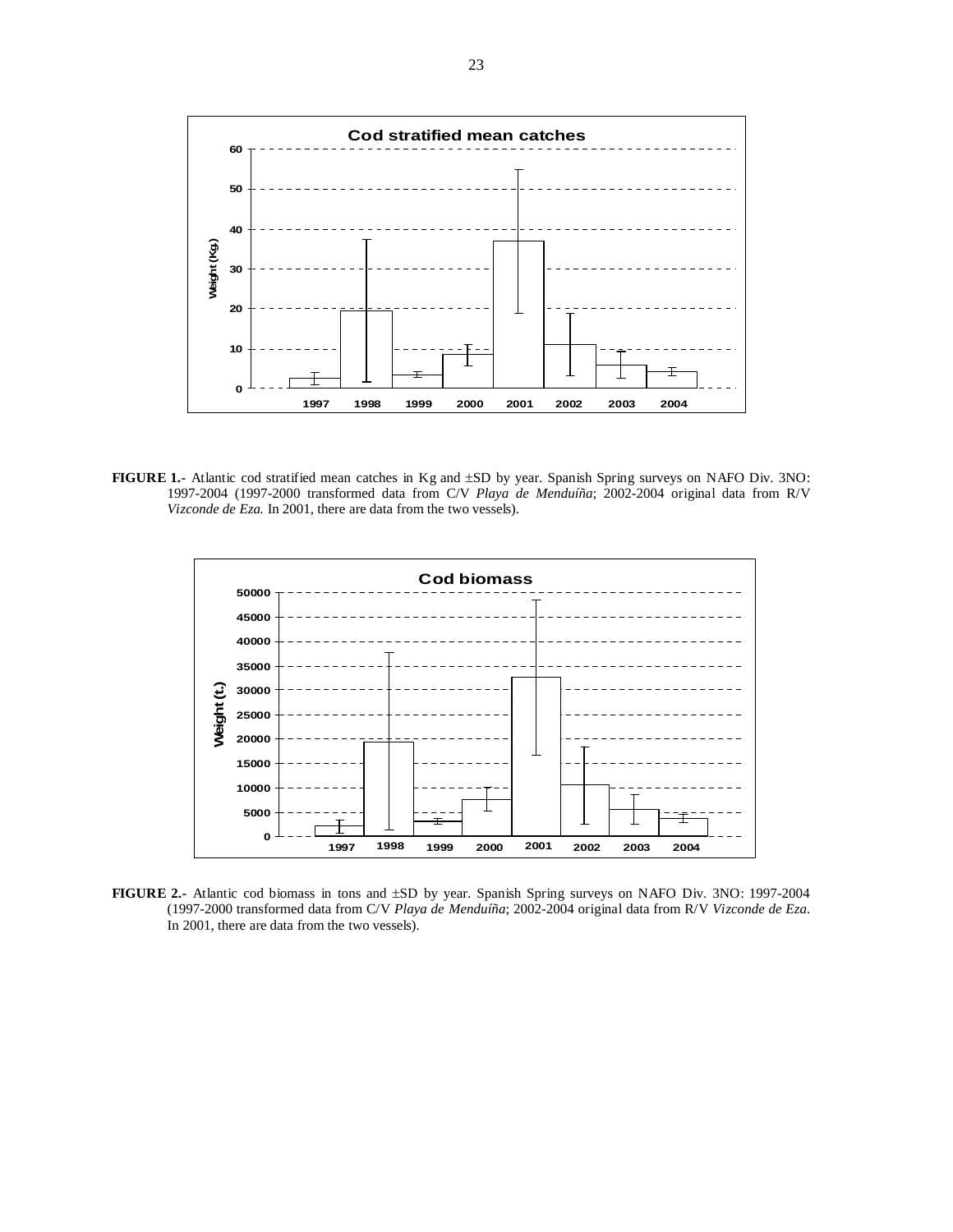

**FIGURE 3.-** Atlantic cod length distribution (cm) on NAFO 3NO: 1997-2004. Estimated numbers per haul stratified mean catches. 1997-2000 data are transformed data from C/V *Playa de Menduíña*, and 2002-2004 data are original from R/V *Vizconde de Eza*. In 2001, there are data from the two vessels.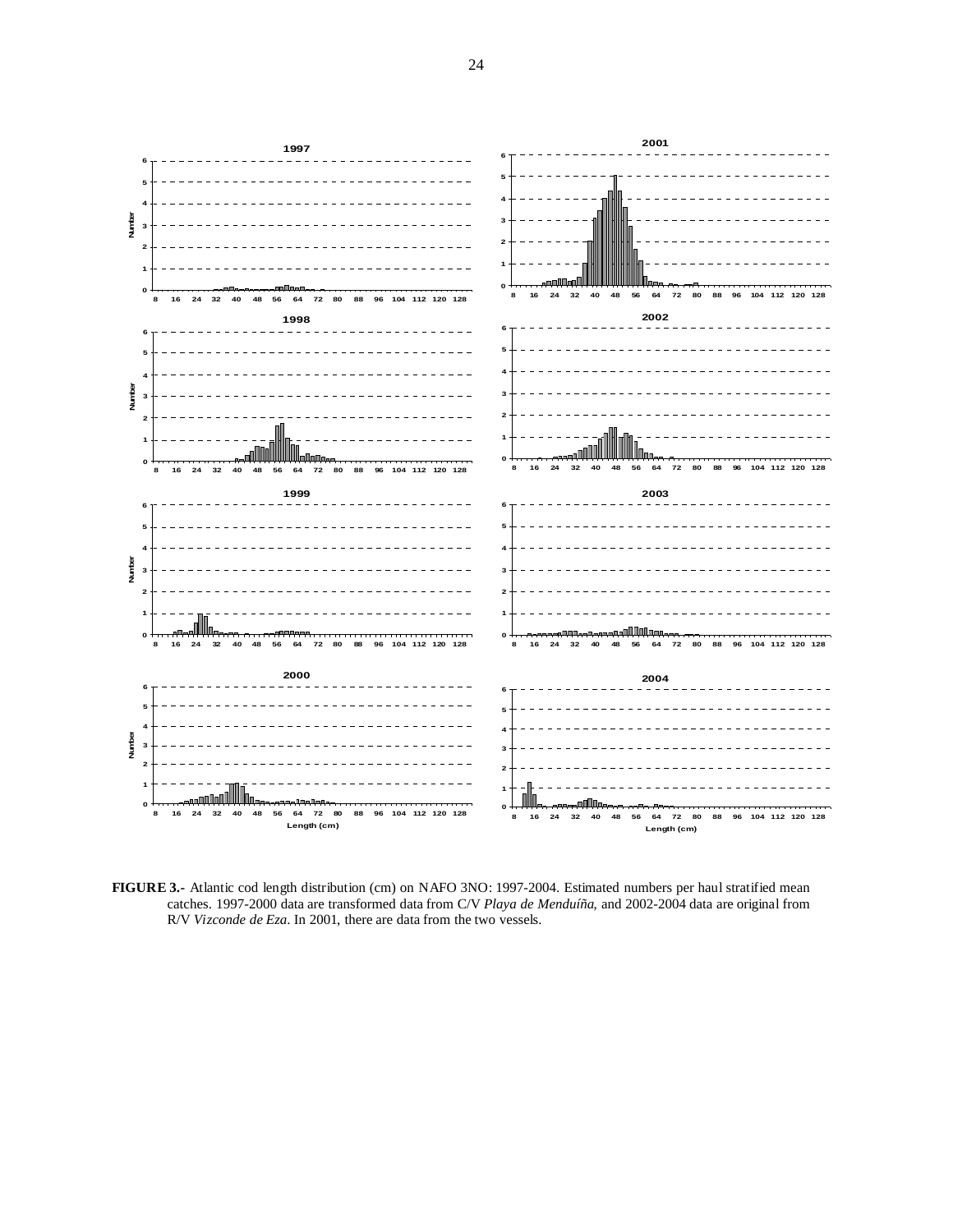

**FIGURE 4.-** Atlantic cod length distribution (cm) on NAFO 3NO: 1997-2004



**FIGURE 5.-** Thorny skate stratified mean catches in Kg and ±SD by year. Spanish Spring surveys on NAFO Div. 3NO: 1997-2004 (1997-2000 transformed data from C/V *Playa de Menduíña*; 2002-2004 original data from R/V *Vizconde de Eza*. In 2001, there are data from the two vessels).



**FIGURE 6.-** Thorny skate biomass in tons and ±SD by year. Spanish Spring surveys on NAFO Div. 3NO: 1997-2004 (1997-2000 transformed data from C/V *Playa de Menduíña*; 2002-2004 original data from R/V *Vizconde de Eza*. In 2001, there are data from the two vessels).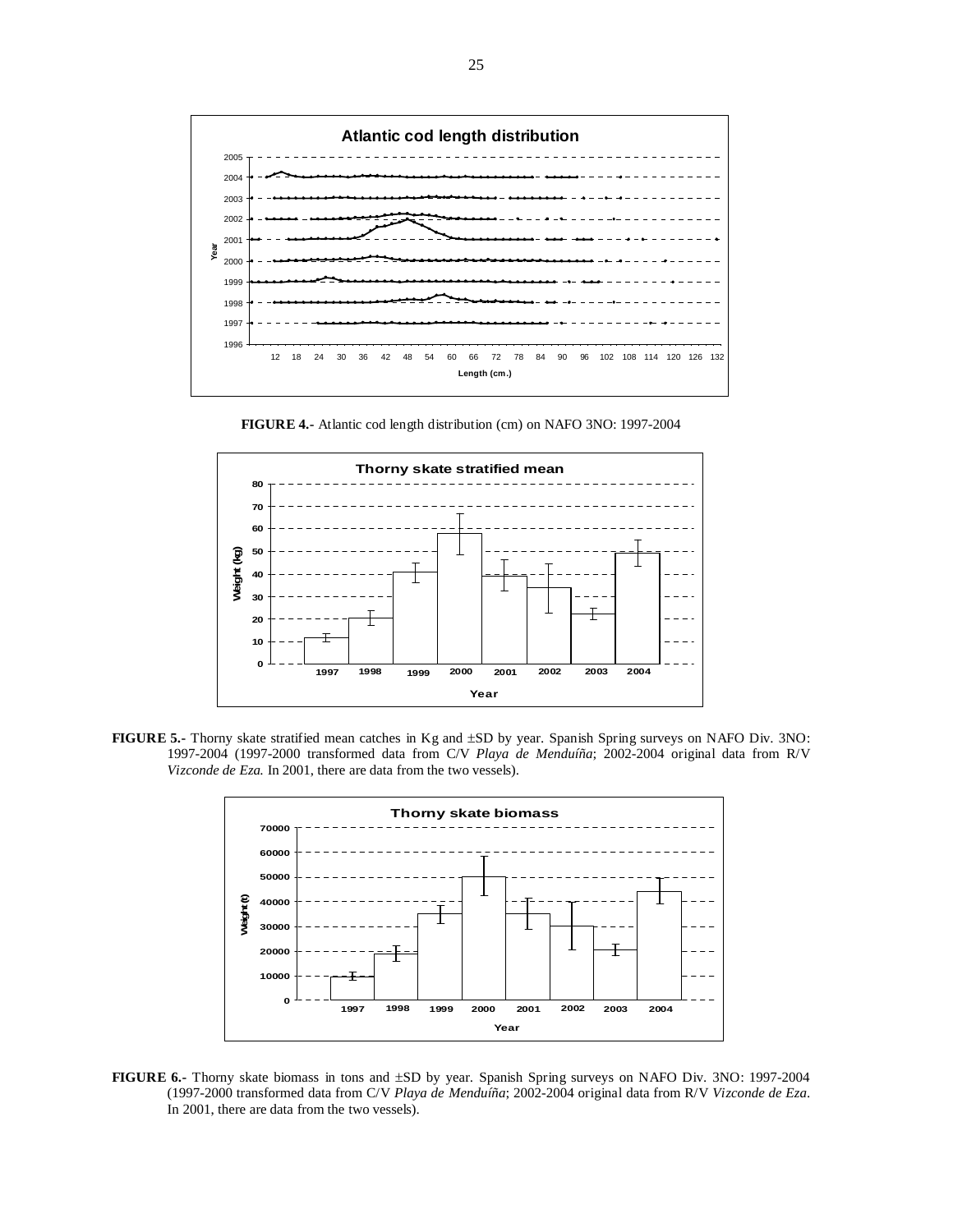

**FIGURE 7.-** Thorny skate length distribution (cm) on NAFO 3NO: 1997-2004. Estimated numbers per haul stratified mean catches. 1997-2000 data are transformed data from C/V *Playa de Menduíña*, and 2002-2004 data are original from R/V *Vizconde de Eza*. In 2001, there are data from the two vessels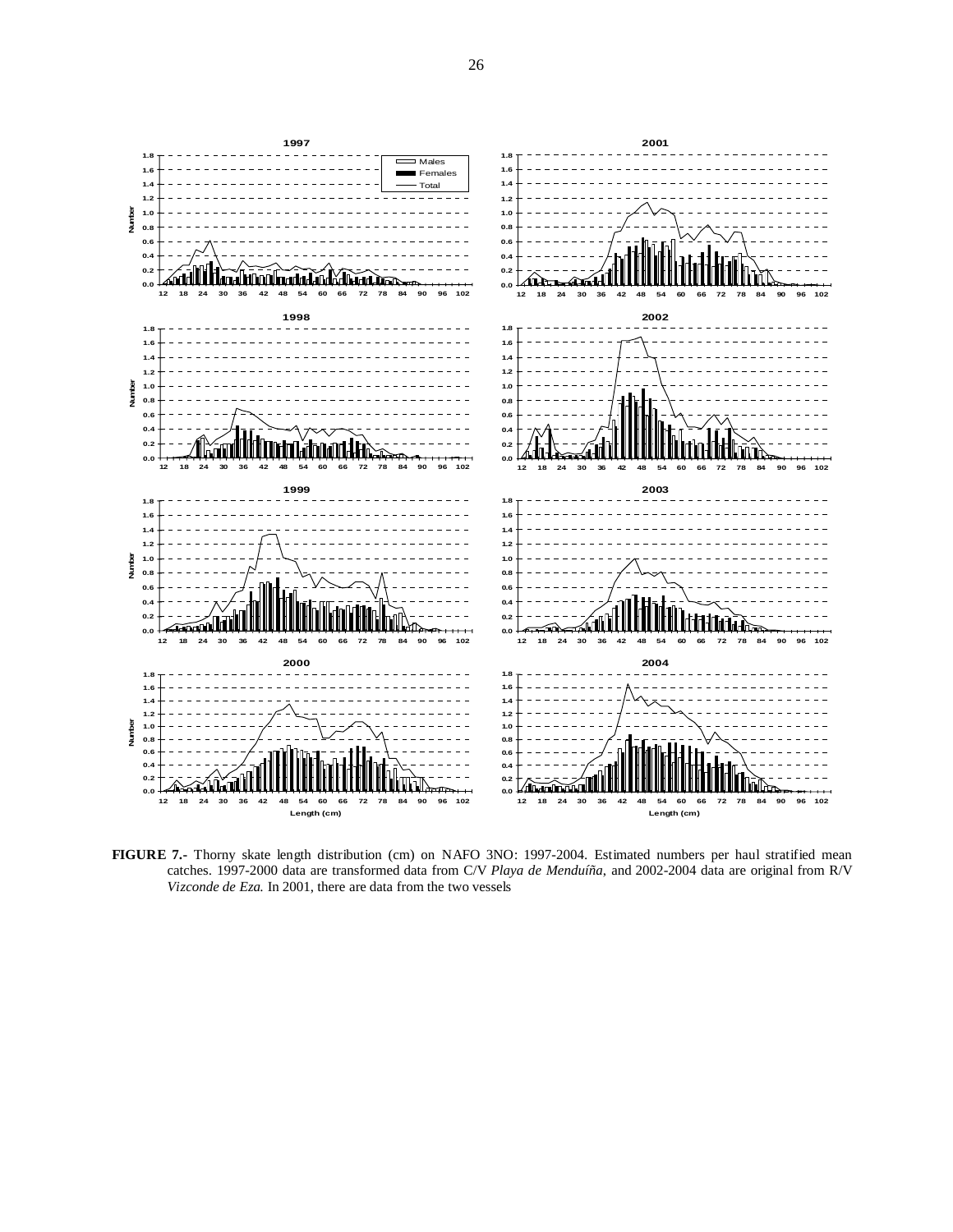

**FIGURE 8.-** Thorny skate length distribution (cm) on NAFO 3NO: 1997-2004.



**FIGURE 9.-** White hake stratified mean catches in Kg and ±SD by year. Spanish Spring surveys on NAFO Div. 3NO: 2001-2004



**FIGURE 10.-** White hake biomass in tons and ±SD by year. Spanish Spring surveys on NAFO Div. 3NO: 2001-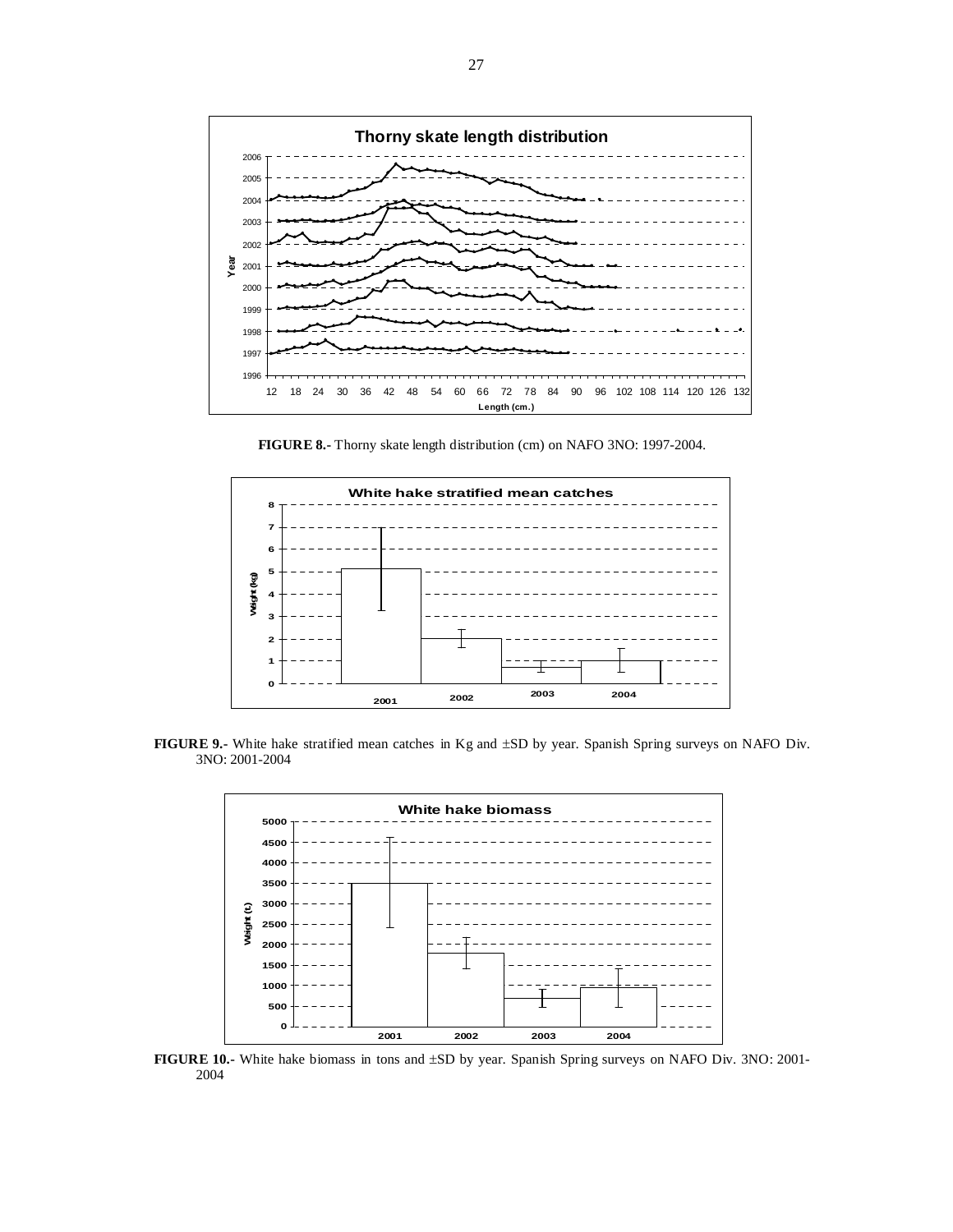**1.8**  $\overline{\square}$  Males  $\Box$ **1.6** Females **1.4** Total **1.2 Number 1.0 0.8 0.6 0.4 0.2 0.0** an an I **10 14 18 22 26 30 34 38 42 46 50 54 58 62 66 70 74 78 82 86 2002 1.8 1.6 1.4 1.2 Number 1.0 0.8 0.6 0.4 0.2 0.0 10 14 18 22 26 30 34 38 42 46 50 54 58 62 66 70 74 78 82 86 2003 1.8 1.6 1.4 1.2 Number 1.0 0.8 0.6 0.4 0.2**  $\widehat{\mathbb{H}\mathbb{H}}$ **0.0 10 14 18 22 26 30 34 38 42 46 50 54 58 62 66 70 74 78 82 86 2004 1.8 1.6 1.4 1.2 1.0 0.8**

**FIGURE 11.-** White hake length distribution (cm) on NAFO 3NO: 2001-2004. Number per stratified mean catches.

**10 14 18 22 26 30 34 38 42 46 50 54 58 62 66 70 74 78 82 86 Length (cm)**

ா⇔ா

**0.0 0.2 0.4 0.6**

**2001**